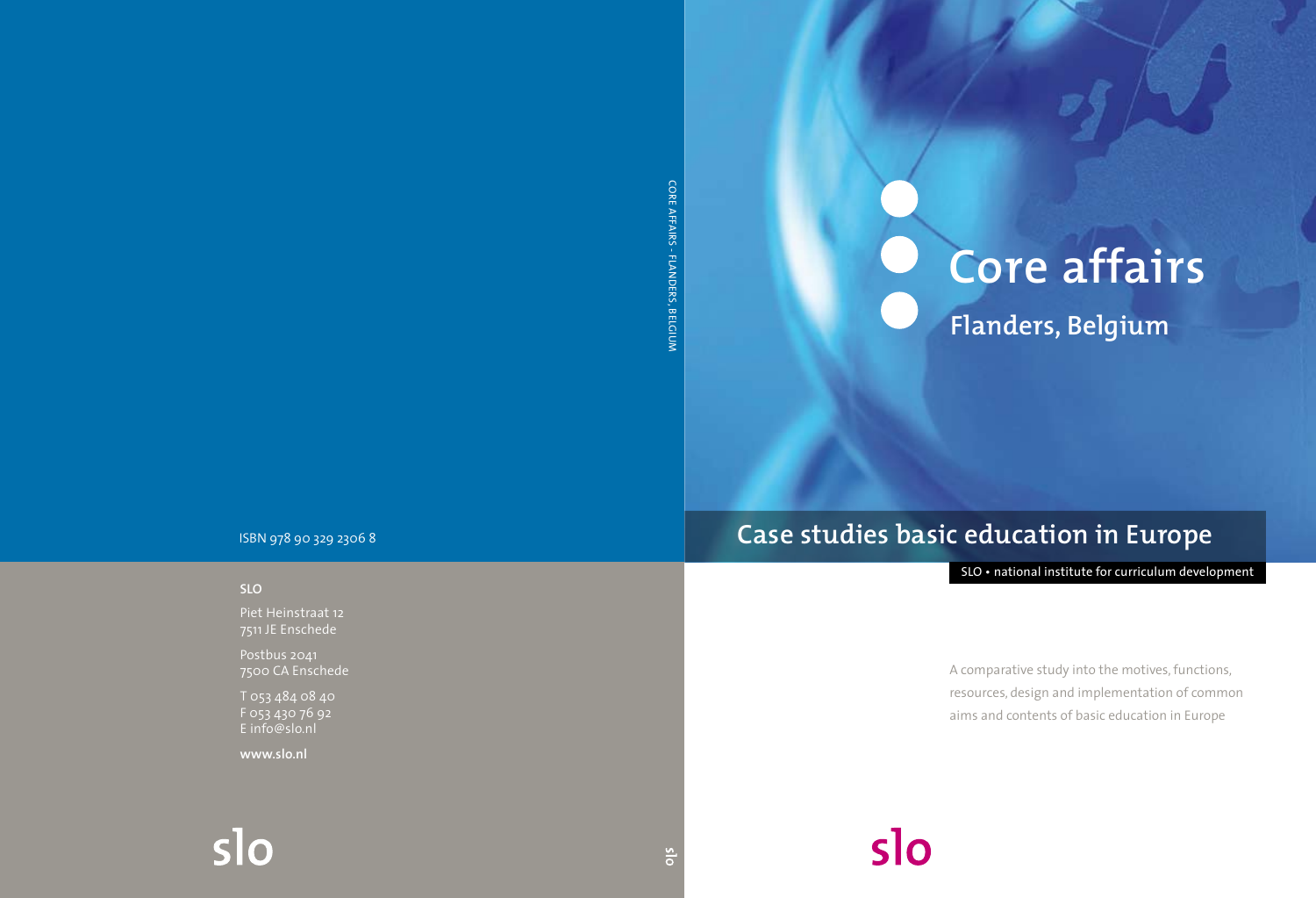# **Colophon**

### Author:

Christine De Coninck

### Adviser: Roger Standaert

Editor: Jos Letschert

Design and Production: AXIS Media-ontwerpers, Enschede

### Order address:

SLO P.O.Box 2041 7500 Enschede

### ISBN 978 90 329 2306 8 AN 7.4086.0054

**SLO**

SLO is the National institute for curriculum development in the Netherlands. SLO was founded thirty years ago by the Dutch government to give independent, professional advice on, and support for, curriculum innovation, development, and implementation. In performing our tasks, we take into account the developments in society in general, both nationally and internationally, and in education in particular. SLO operates in virtually all sectors of education, including primary education, secondary education, special education, vocational education and teacher education, and covers all subject areas. Our central task is to advise the government on important education reforms and new curricula. SLO supports and coordinates curriculum development in collaboration with schools and universities, carries out curriculum evaluations, and provides information about teaching materials.

# **Contents**

| 1.                                          | Introduction: objectives of the study and research methods used                                                                                                                                                                    | 5                                |
|---------------------------------------------|------------------------------------------------------------------------------------------------------------------------------------------------------------------------------------------------------------------------------------|----------------------------------|
| 1.1                                         | Research question                                                                                                                                                                                                                  | 6                                |
| 1.2                                         | Research design                                                                                                                                                                                                                    | $\overline{7}$                   |
| 2.                                          | Research questions, the general questions aggravated to<br>the specific case                                                                                                                                                       | 9                                |
| 3.                                          | Survey of researchers and respondents involved in the case                                                                                                                                                                         | 11                               |
| 3.1                                         | Researchers                                                                                                                                                                                                                        | 11                               |
| 4.                                          | Context/Country/Features                                                                                                                                                                                                           | 13                               |
| 4.1                                         | Education as community matter                                                                                                                                                                                                      | 13                               |
| 4.2                                         | Compulsory education                                                                                                                                                                                                               | 17                               |
| 4.3                                         | Quality assurance                                                                                                                                                                                                                  | 18                               |
| 4.3.1                                       | The Education Inspectorate                                                                                                                                                                                                         | 18                               |
| 4.3.2                                       | <b>Attainment Levels</b>                                                                                                                                                                                                           | 19                               |
| 4.3.3                                       | Support                                                                                                                                                                                                                            | 20                               |
| 4.4                                         | Primary Education                                                                                                                                                                                                                  | 21                               |
| 4.5                                         | Secondary Education                                                                                                                                                                                                                | 24                               |
| 5.                                          | State of the Art                                                                                                                                                                                                                   | 31                               |
| 5.1                                         | Primary Education                                                                                                                                                                                                                  | 32                               |
| 5.2                                         | Secondary Education                                                                                                                                                                                                                | 33                               |
| 5.3                                         | European developments                                                                                                                                                                                                              | 35                               |
| 5.4                                         | Flemish policy document and letter for education                                                                                                                                                                                   | 36                               |
| 6.<br>6.1<br>6.2<br>6.2.1<br>6.2.2<br>6.2.3 | Historical background, genesis and design features of the<br>core curriculum in Flanders<br>History<br>Principles<br>Principle of the consecutive buildup<br>Harmonic education<br>Relationship trans-subject and subject-oriented | 39<br>39<br>40<br>41<br>42<br>42 |
| 6.2.4                                       | Horizontal and vertical correlation                                                                                                                                                                                                | 42                               |
| 6.2.5                                       | Innovative principles                                                                                                                                                                                                              | 43                               |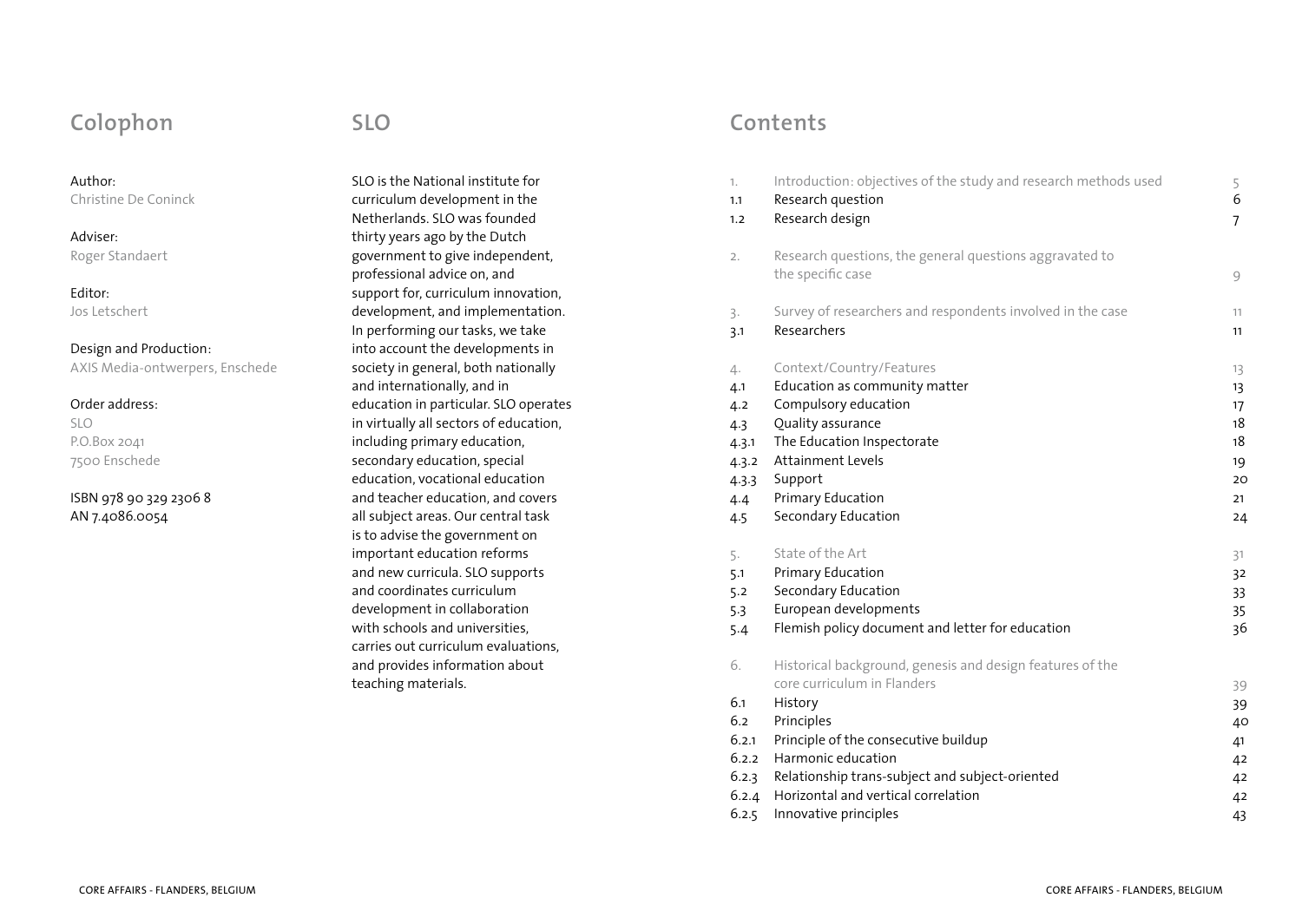| 6.3<br>6.3.1<br>6.3.2<br>6.3.3<br>6.3.4<br>6.3.5 | Functions of attainment levels<br>Criterion function<br>Attunement function<br>Image function<br><b>Emancipatory function</b><br>Guiding function                                              | 43<br>44<br>44<br>45<br>45<br>45 |
|--------------------------------------------------|------------------------------------------------------------------------------------------------------------------------------------------------------------------------------------------------|----------------------------------|
| 6.4<br>6.4.1<br>6.5                              | Features of attainment levels in primary education<br>Broad education<br>6.4.2 Active learning<br>6.4.3 Broad care<br>6.4.4 Cohesion<br>Features of attainment levels in secondary education   | 46<br>46<br>46<br>47<br>47<br>48 |
| 7.<br>7.1<br>7.2<br>7.3<br>7.4                   | Policy philosophy, steering mechanism, innovation policy<br>Freedom of education<br>The school as a focus on quality<br>Professionalism of teachers<br>The evolution of the concept of freedom | 51<br>51<br>53<br>54<br>54       |
| 8.<br>8.1<br>8.2<br>8.3                          | Development and implementation of core objectives<br>Design of attainment levels and development objectives<br>The procedure<br>Evaluation of attainment levels                                | 57<br>59<br>59<br>60             |
| 9.                                               | Implementation, activities undertaken, and their results                                                                                                                                       | 65                               |
| 10.                                              | Observations and discussion                                                                                                                                                                    | 71                               |
| Summary                                          |                                                                                                                                                                                                | 75                               |
| Literature                                       |                                                                                                                                                                                                | 79                               |
| Appendix                                         |                                                                                                                                                                                                |                                  |

# **1. Introduction: objectives of the study and research methods used**

Within the context of our constitutional task, the national Institute for Curriculum Development in the Netherlands (SLO) carries out a comparative research project regarding the motives, functions, resources, design and implementation of common aims and contents of basic education in Europe. Basic education is understood to be primary education and the first phase of secondary education. Depending on specific national and system conditions, it concerns the age group between approximately 3/4 and 14/15 years old. The research is carried out by an SLO project team, in collaboration with the University of Twente, the faculty of Curriculum Design and Innovation of Education. The research activities are based upon the results of a previous project, focused on curriculum development in a (de)centralized context in some European countries.

Curriculum and curriculum development are not just issues that concern schools and teachers; both have a broad impact on, importance for and relevance to the sustained development of communities. More than ever curriculum is, or should be, at the centre of daily life and the responsibility of society in general. The concept curriculum has changed over the years. Traditionally curriculum is connected to a more or less prescriptive book or syllabus, defined on a central level. Today, it is increasingly interpreted according to the evocative nature of education. Curriculum provides process-oriented challenges for schools to define their own policies within a global national framework. The national framework is the point of departure for the research project on 'core affairs'. As the name suggests, we are particularly looking for what determines the common core of content.

In almost every European and western-oriented country, a debate is going on concerning the core of education and what objectives should be striven for. This debate is not a specific educational one. It takes place in several layers of societies, concerning a variety of stakeholders. The debate addresses the formative and qualifying values of education for individuals as well as society. It relates to talent development, equal opportunities, preserving and transferring meaningful knowledge and valuable aspects of cultural heritage, social abilities and respect for and fulfilment of common values and societal standards. The debate also concerns the wish of stabilisation and reinforcement of the economic position by means of effective and useful investments in competence and knowledge development. In the debate, we sometimes see contradictions in the weighing of interests of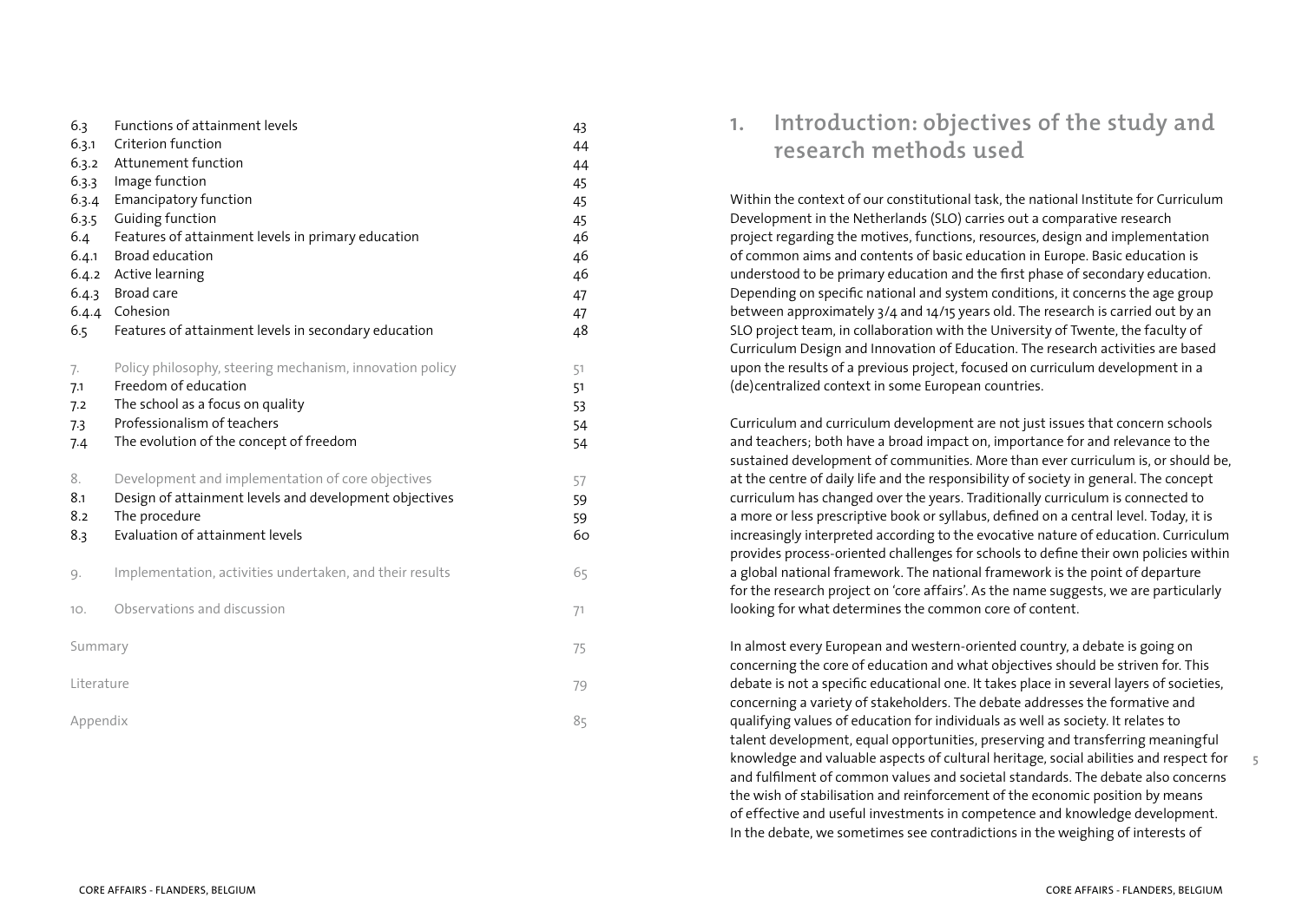distinguished stakeholders and concerning supposed functions of education. In this turbulent environment, governments and other authorities have to make their decisions, which should be relevant and supporting to the sustainable quality of education.

Some elements of the common content of education are steered by mutual agreements in the European context, such as the European framework for foreign language learning, or are influenced by results of international comparative research, including PISA, TIMSS, and IGLU. Other aspects can or will be national or regional.

Determining the core of educational content or objectives takes place particularly on the basis of diverse sources and strategies of selection, designing and validation. This diversity also concerns the ways of implementation and legislation. Common objectives and common content have distinctive profiles in a variety of countries and a variety of design features, appearances and status. Sometimes, these are rather global, sometimes very specific. They describe expectations or demands. They vary in their names: attainment targets, core objectives, standards, canon, etc.

### **1.1 Research question**

The research project 'Core Affairs' investigates the development, the determination and the maintenance of a common core in education, in a more or less (de)centralized policy context. More specifically, the researchers in the project look at:

- what are considered to be the common core and objectives in several European countries,
- what sources are being used,
- what considerations take place,
- what motives for choices are used,
- what design features can be discovered,
- what structure is used for describing,
	- what strategies play a part in developing, validation, support, implementation, legislation and maintenance,
	- what does the common core look like,
	- which stakeholders are involved, their level of commitment and ownership, and

• what are the intended and realized effects of common content and mutual objectives.

Research is done by literature and internet search, by case studies and by expert questioning. The research is focused at the influence and role of three issues: policy - research - practice, and three dimensions concerning curriculum and curriculum design and development:

• main and coherent curricular components:

visions, aims, contents, arrangements for learning, teaching and assessment, and the environment in whichlearning and teaching takes place,

- relationships or gaps between systemic layers:
- international or federal level (supra); national level ( macro); institute or school level (meso); Group or class level (micro); individual level (nano),
- competences of actors in processes of curriculum development: selecting, (re)designing, validation, implementing, valuing.

### **1.2 Research design**

A main part of the research takes place by case study research. A case study is a particular method of qualitative research. Rather than using large samples and following a rather fixed protocol to examine a limited number of variables, case study methods involve an in-depth, longitudinal examination of a single instance or event: a case. They provide a systematic way of looking at events, collecting data, analyzing information, and reporting the results. As a result, the researcher may gain a sharper understanding of why things happened as they did, and what might become important to look at in more detail in future research. Case studies lend themselves especially to generating (rather than testing) hypotheses. A case study is an empirical inquiry that investigates a contemporary phenomenon within its real-life context, especially when the boundaries between phenomenon and context are not clearly evident (Yin 2002).

The cases in this study refer to the phenomenon of a core or a common curriculum in a selection of European countries. The research design is focused upon three perspectives: policy - research - practice. Besides case studies, data is collected by Internet search, literature search, document analyses, expert interviews, etc.

 $\overline{7}$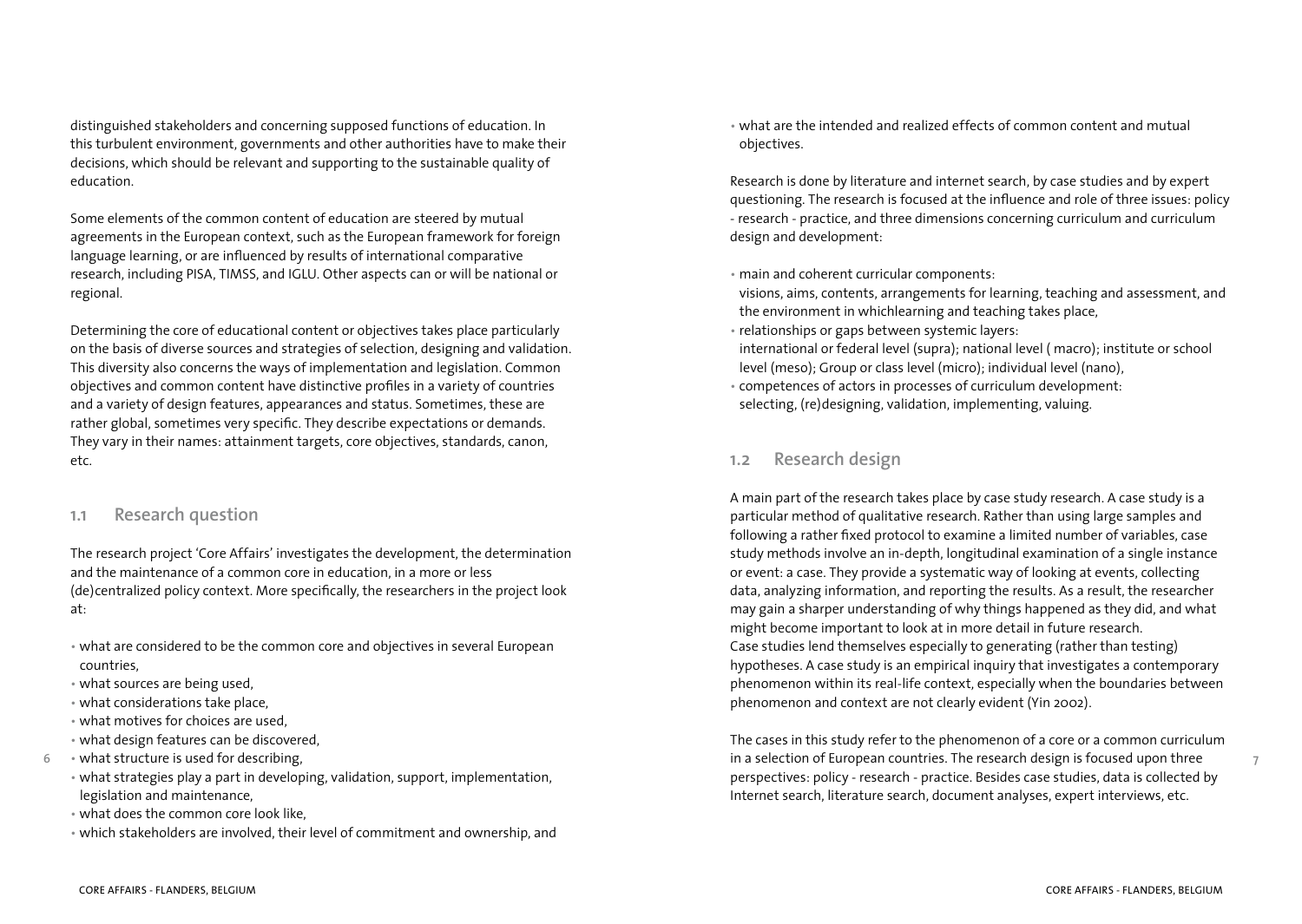For reasons of manageability some restrictions are built into this research. The first restriction concerns the research area. The research is focused on some European countries, especially those countries with interesting and instructive developments in curriculum policy in relation to the research question. Geographic spread is not a leading argument. International literature (outside Europe) on the research topic will be used. A second restraint concerns the target group. The focus is basic education, taken to be the period of primary education and the first phase of secondary education.

# **2. Research question, the general question aggravated to the specific case**

In this case we investigate the motives, functions, sources, design and implementation of common objectives and contents in Flanders in basic education. Three perspectives (Goodlad, 1994) are central in the research:

- *Substantive:* focusing on the classical curriculum question about the knowledge that is most worthwhile to be included in teaching and learning
- *Technical-professional*: how to address the task of curriculum development, in this case with regard to core content
- *Social-political*: curriculum decision-making process, where values and interests of different individuals and organisations are at stake.

The substantive, technical-professional and socio-political perspectives with curriculum issues lead to the following set of research questions:

A. What are the features of the Flemish core curriculum for basic education?

### Research topics:

- *sources of content,*
- *motives for selection,*
- *priorities,*
- *procedures and strategies for development, validation and legislation,*
- *design.*

B. What are the features of curriculum policy in this case?

### Research topics:

- *involvement of stakeholders,*
- • *role of school inspection,*
- • *role of educational publishers,*
- • *ownership of stakeholders, especially schools/teacher,*
- • *assessment/examination and evaluation arrangements.*

9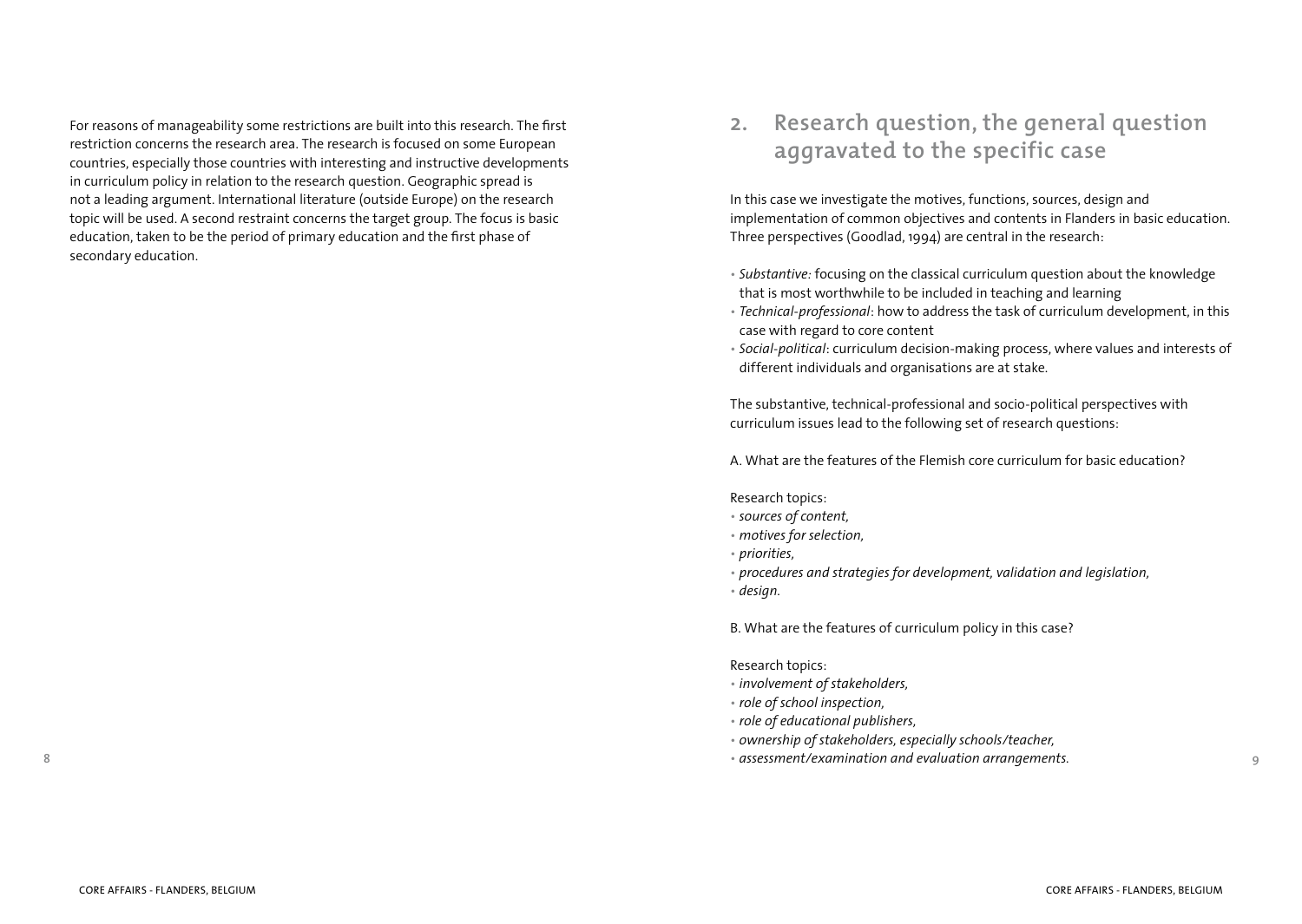C. What are the factual effects of curriculum policy with regard to core content and aims at the school level, and what are the perceptions of stakeholders according to these effects in the case?

### Research topics:

- • *perceptions and expectations of stakeholders,*
- • *relation with and influences of assessment/examination and evaluation procedures and strategies,*
- • *manageability of the core curriculum.*

# **3. Survey of researchers and respondents involved in the case**

### **3.1 Researchers**

The case study has been carried out by:

Christine De Coninck: adviser in the Division Curriculum of the Ministry of Education Flemish Community.

Division Curriculum is the new name for the Department of Educational Development, the research department within the Flemish Department of Education, which ensures the development of attainment levels and development objectives.

This case study was realised under the supervision of prof. Dr. Roger Standaert, founder and director of the Flemish Department of Educational Development and the Curriculum entity.

The study is based on documentation from the library and archives of the Division Curriculum. In addition, the author was able to profit from her long-standing practice in developing the Flanders core curriculum. This helped to reduce the distance to the wide variety of resources, discussion texts, working documents, and legal texts to a minimum, resulting in their exhaustive use.

The help of researchers Els Ver Eecke and Bart Maes, and advisers Chris Van Woensel and Marleen Wouters in the Division Curriculum proved to be highly inspiring.

The case study was carried out during the autumn of 2007.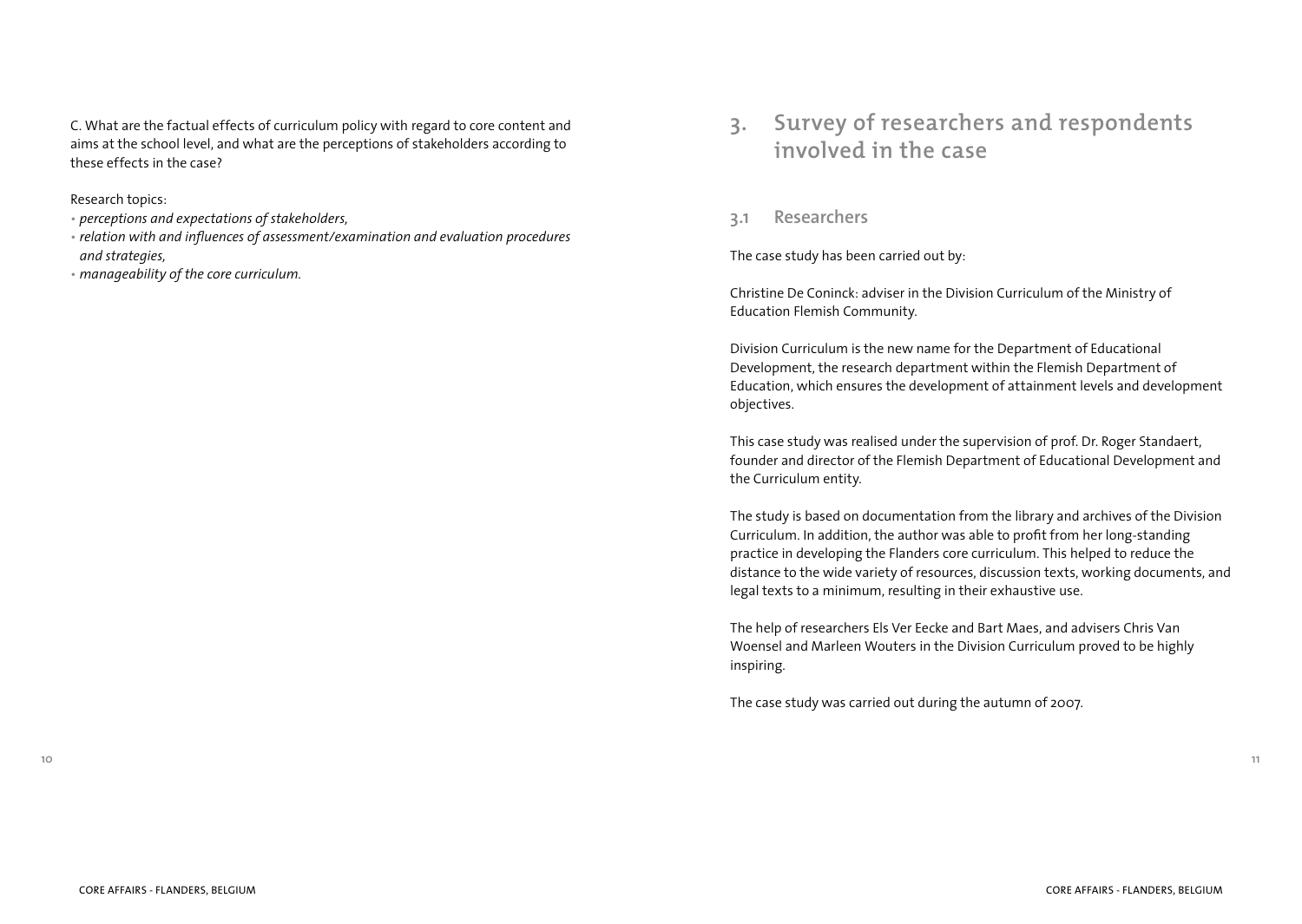# **4. Context; country; features**

Flanders roughly covers the northern half of Belgium. Belgium is one of the historic European monarchies. Since 1830, Belgium has been a constitutional monarchy. After a number of state reforms, the country became a federation of different communities and provinces, each governed by its own parliament and government. Belgium is a trilingual country in which Dutch, French and German are spoken. (*see table 1*)

In Flanders, six million people inhabit an area of 13,500 square metres. Flanders is more densely populated than the Walloon provinces of Belgium. Brussels, the capital area, is bilingual: Dutch and French. The capital of Belgium is sometimes called the capital of Europe. Within the city limits, we find the headquarters of the European Union, the NATO, and over 900 international government and nongovernment organisations.

Most Belgians have been baptised as Roman Catholics, although there are sizeable numbers of free-thinkers and Muslims. In addition, there are minorities of Protestants, Jews, members of the Orthodox Church, Anglicans and Buddhists - each group representing a percentage less than 1%. The Islam arrived in our country by way of large migration streams from Morocco and Turkey. By opening up its borders and the increase of the European Union, Belgium has become a pluralistic country. This is especially manifest in the major cities. Flanders is an internationally oriented high-technology centre, featuring such industries as micro electronics, chip development, media technology, biotechnology, product design, and gen engineering. The Flemish economic network is greatly reinforced by a web of many small and medium-sized organisations, often operating as supply companies. Flanders also boasts a great number of multinationals. Almost 70% of production is intended for export purposes.

### **4.1 Education as community mater**

Upon the foundation of the Belgian state in 1830, the Constitution laid down the structures of a centralised state, based on a uniform law and government for the whole nation. The Constitution holds the principle of separation of the three branches of government: the legislative, the executive and the judiciary. Provinces and municipalities were given great autonomy; however, their decisions are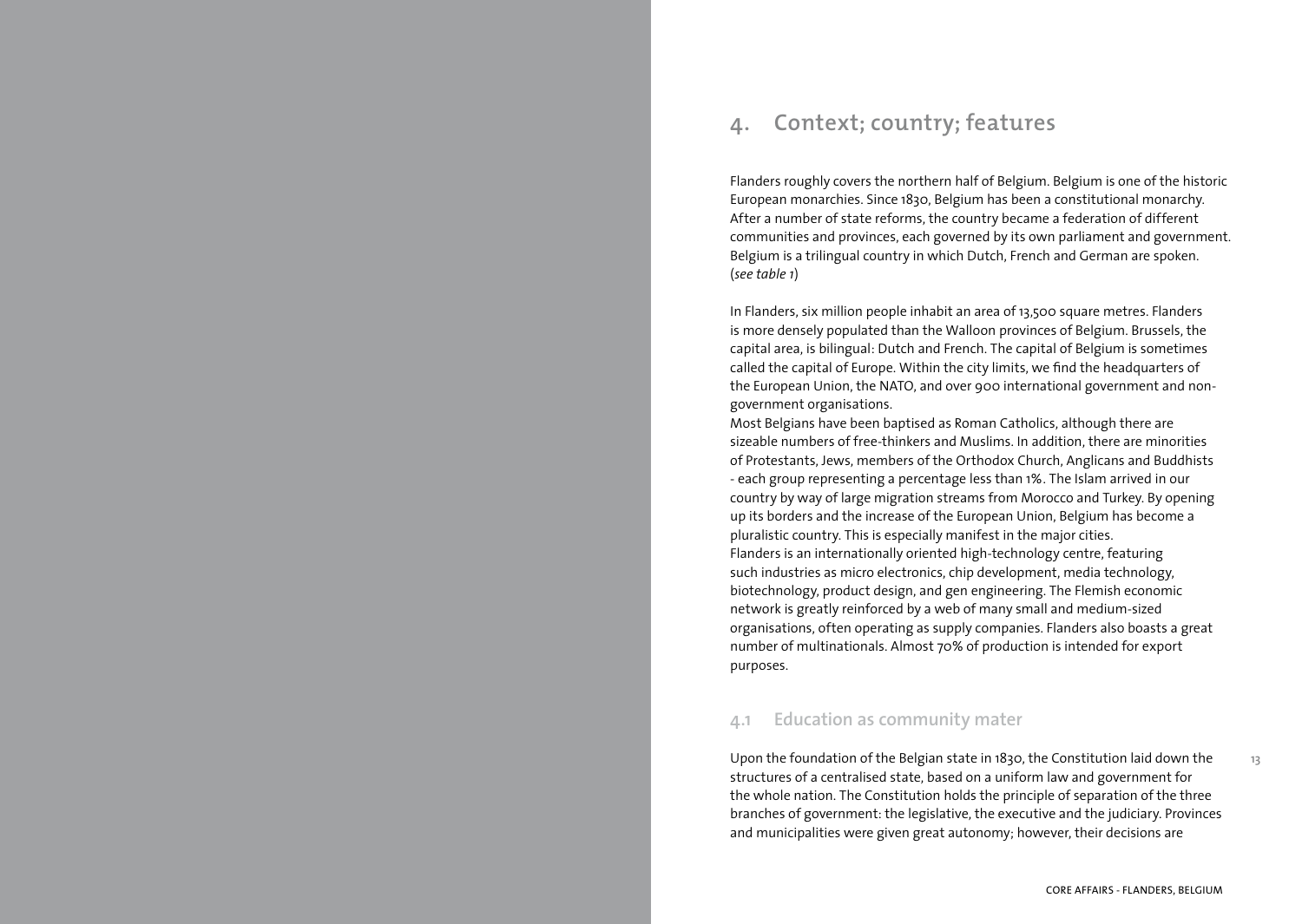#### *Table 1*

| System of government<br>Part of constitutional monarchy |                                       |       |  |
|---------------------------------------------------------|---------------------------------------|-------|--|
| National language                                       | Dutch                                 |       |  |
| Population                                              | 6.043.161                             |       |  |
| Capital city                                            | <b>Brussels</b>                       |       |  |
| Seat of government                                      | <b>Brussels</b>                       |       |  |
| Number of municipalities                                | 308                                   |       |  |
| Number of provinces                                     | 5                                     |       |  |
| Population density                                      | 447                                   |       |  |
| Total area                                              | 13.522 km <sup>2</sup>                |       |  |
| Population by age (2006)                                | $0 - 19$                              | 16,5% |  |
|                                                         | $20 - 64$                             | 66,1% |  |
|                                                         | 65 and older                          | 17,4% |  |
| Religion (2006)                                         | Catholic                              | 83%   |  |
|                                                         | Humanist                              | 10%   |  |
|                                                         | Muslim                                | 3%    |  |
|                                                         | Other religions each                  | $-1%$ |  |
| Educational attainment (15 - 64) (2006)                 | Primary only                          | %     |  |
|                                                         | Junior general secondary              | 37,5% |  |
|                                                         | Senior general secondary              | 34,7% |  |
|                                                         | Higher professional                   | 16,7% |  |
|                                                         | University                            | 11,7% |  |
|                                                         | Senior general secondary              | 34,7% |  |
|                                                         | Senior general secondary              | 34,7% |  |
| Gross domestic product (GDP)                            | 28,504.0                              |       |  |
| Expenture                                               | 17.908 billion euro, 43% to education |       |  |
| Working population in services                          | 70,4%                                 |       |  |
| Working population in industry                          | 28,31%                                |       |  |
| Working population in argiculture                       | 1,27%                                 |       |  |
| Unemployment rate                                       | 6,11%                                 |       |  |

Source www.flanders.be

www.ond.vlaanderen.be

controlled by the regional and national legislative and executive branches. During the second half of the nineteenth century, a linguistic conflict arose to have the Dutch language recognised as an official language next to French, which had been, up until then, the only official language of Belgium. In the nineteen sixties, this linguistic conflict resulted in a series of state reforms and amendments to the constitution. Finally, after a great number of steps, a federal state arose, which was comprised of provinces and communities.

In 1962, the language boundary became territorially definitive, and in 1963, the language law was amended.

In 1968, the ministerial portfolio of National Education was split up and both a Dutch-speaking and French-speaking Minister of Education were instated. However, the educational law remained the same.

In 1970, Belgium was divided up into 3 cultural communities, 3 provinces, and 4 language regions:

- the Dutch: Flanders, with the provinces of Antwerp, Limburg, Flemish Brabant, East-Flanders and West-Flanders;
- the French: the Walloon provinces of Hainaut, Liège, Luxembourg, Namur, and Walloon Brabant;
- the German, with the 9 municipalities of the East Cantons;

• the bilingual territory of the Brussels capital, with the 19 Brussels municipalities.

As from 1989, the Flemish community is responsible for all educational matter and the administration of education in its language region. In 1989, the constitution transferred all responsibilities for the educational system to the Flemish, Walloon and German-speaking communities, with the exception of:

• the constitutionalisation of the beginning and the end of compulsory education;

• the minimum attainment levels for the granting of a certificate;

• the pension system.

The first two exceptions were made to secure a minimum of coherence among educational systems within the Communities. The third exception, concerning the pension scheme, forms a part of the national social security system, which is financed on a national basis, based upon solidarity among Communities and Provinces.

As a result of all of these changes, the responsibility for educational matter now lies with the Flemish Community to ensure the quality of education in its language region. From this point onward, this case study will deal with education in Flanders.

The Belgian constitution guarantees freedom of education. This includes the

**15**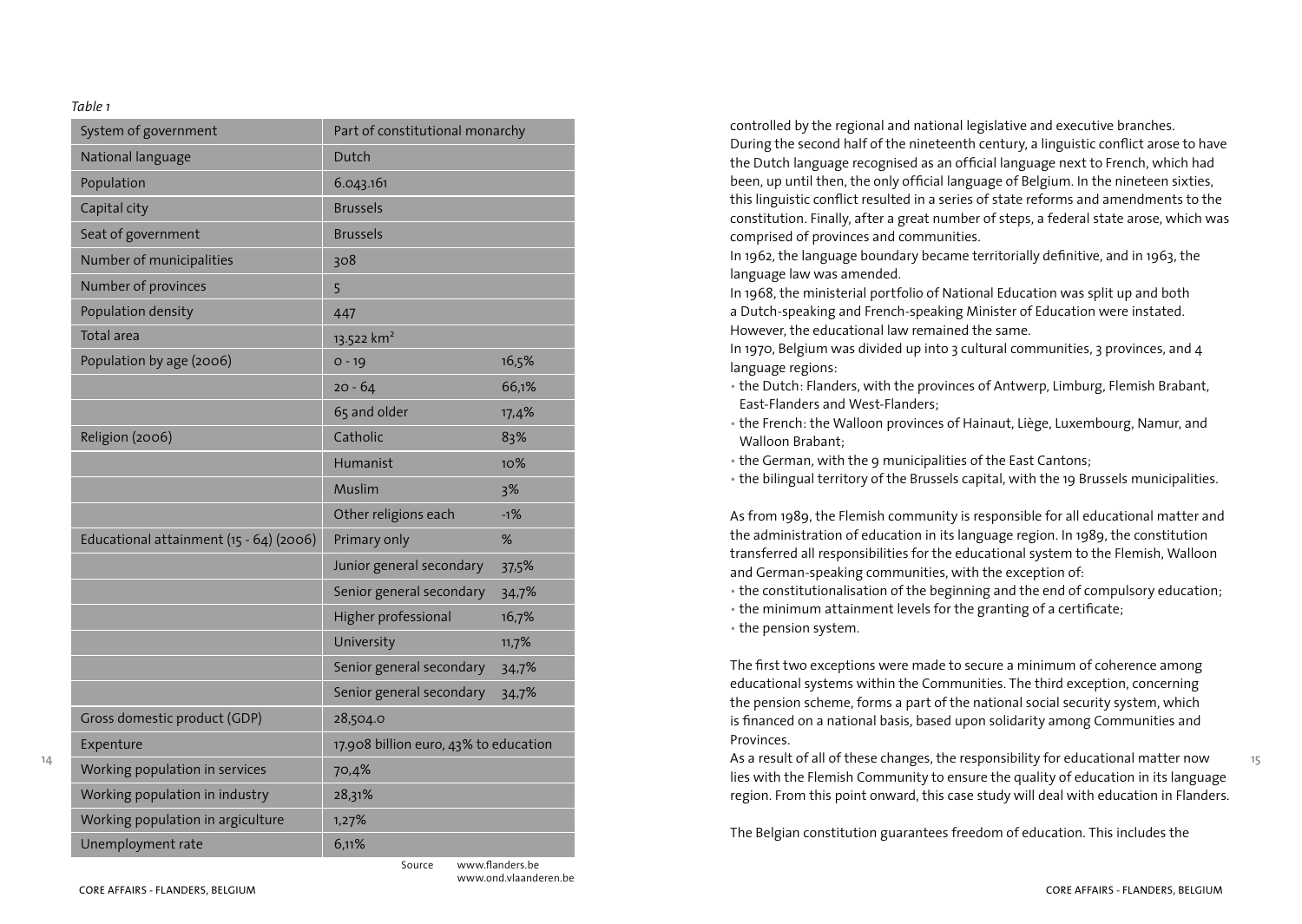freedom for everybody to design their own education system under a regimen of pedagogical freedom. In the School Pact Act of 1959, the freedom concept of the constitution was concretised in such a way that school boards not being a part of the government can be subsidised on the condition that they respect a certain minimum curriculum and minimum schedule of lessons. This Act was amended on a regular basis. Today, a school board is allowed to draw up its own schedules, as well as its own curricula, as long as these contain attainment levels and are approved by the minister. In order to guarantee minimum study levels, this approval remains the minister's prerogative.

In addition, each school board is allowed to choose its own pedagogical methods. In actual practice, this means that school boards enjoy a lot of freedom: in addition to curricula, they also decide upon group forms, examinations, certifications, as well as recruitment and dismissal of teachers.

Freedom of education also means freedom of school choice. In the regional decree concerning equal opportunities in education, of 2002, the GOK decree, the schools' obligation to register was concretised. Schools are only allowed to refuse pupils if the parents are unwilling to observe the school regulations, if it can be demonstrated from objective facts that the school has no vacancies, or if the school can demonstrate its lack of financial means to admit pupils with a handicap. In 2005, the GOK decree was amended to include the right of preference of brothers and sisters and percentages of pupils who meet the criteria of disadvantage risks.

Especially after the School Pact Act was drawn up, the free schools started to set up an organisational network next to the then state schools. At the same time, municipalities and provinces also got organised so that, eventually, networks for the three types of school statute emerged: the official state schools, now called community schools; the officially subsidised provincial, town and municipality schools; and the free subsidised schools. These particularly concern schools for Roman Catholic education, as well as alternative schools with their own particular profiles. Examples are method schools based on the views of Freinet, Montessori or Steiner, who apply specific pedagogical methods. Some of these joined forces in a discussion platform.

**16** At the moment, Belgium has four educational umbrellas. The community schools are organised by order of the Flemish Community and have to meet special requirements in terms of neutrality, now actively called pluralism. These are governed by the Council for Community Education (RAGO). During the school year 2006-2007, the community schools accommodated 15% of all primary and

secondary school pupils. The umbrella of free subsidised education accommodated 68% of all pupils. The other two umbrellas, the Educational Secretariat of Towns and Municipalities (OVSG) and the Flanders Provincial Education (POV) together accommodated 16.5% of the pupils.

As a result of the ties with political parties, the different umbrella organisations over the years built up a great power, allowing the phenomenon of denominationalism, which was present in other social domains as well, to spread to the educational system. In more than one aspect, this denominationalism was also anchored in the law, for example in the statute of teachers, the consultative competence with the minister, the representation in various bodies, and the management of the schools advisory service. On the other hand, there is a fundamental difference between community schools and those belonging to the other umbrella organisations. Community education has only a single school board, while the other organisations consist of a collection of school boards, each of which independent from the next. Guidelines from the umbrella organisations, other than community education, may or may not be observed by the local school boards. In fact, the umbrella organisations form an intermediate level in the policy formulation between the Department of Education and the schools themselves.

### **4.2 Compulsory education**

In 1914, education became compulsory for children from 6 to 12 years of age. When this law came into force, it was assumed that this compulsory education would gradually be extended to the age of 14. Despite a number of attempts in the meantime, compulsory education up to the age of 14 remained in force until 1983. In 1983, in a single step, compulsory education was raised to the age of 18. In effect, compulsory education covers a stretch of twelve years' time, starting from the moment the child turns six years of age right up to the moment the pupil turns eighteen. The pupil is not obliged to finish the school year in which he turns eighteen; he may leave the school from his eighteenth birthday. Compulsory education is full-time until the age of 15 or 16, after which a form of part-time education suffices. Children who are unable to be in school, for reasons of a severe handicap, may be exempted from education.

Belgium observes compulsory education, rather than the obligation to go to school. It is possible to have home or private tutoring. However, home tutoring cannot be concluded with a recognised certificate. To achieve this, it is required to take an exam by the examining board of the Flemish Community. In order to obtain a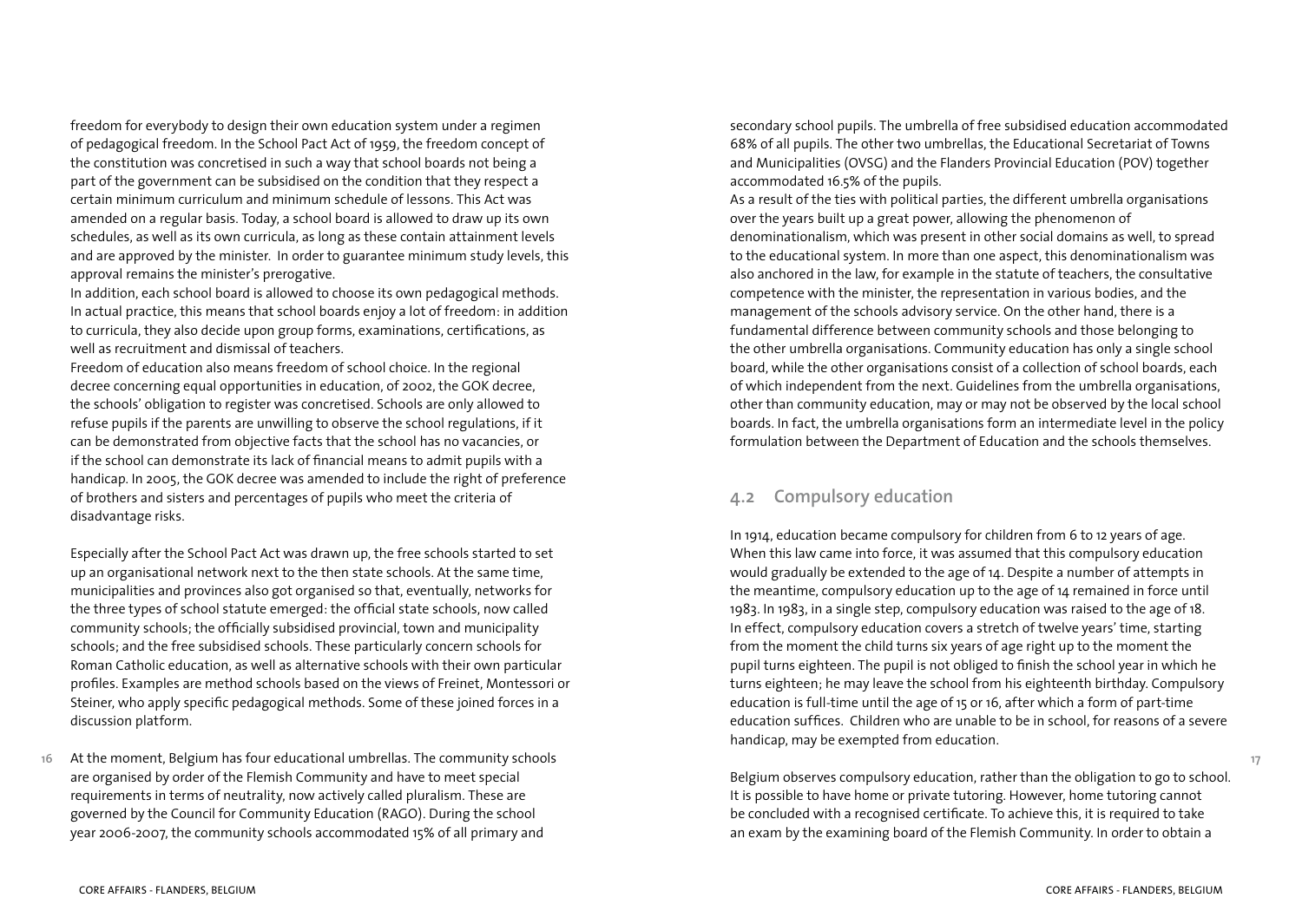certificate for primary education, children receiving home tutoring should take a test in a designated school, which is authorised to conduct such tests.

### **4.3 Quality assurance**

In addition to provisions for educational structure, as determined by decree, the names given to the various subjects, and the laws concerning numerous preconditions of quality, there are two important mechanisms concerning quality assurance in Flanders education. These concern the system of the inspectorate and the mechanism of attainment levels. Contrary to most educational systems, Flanders neither operates central examinations, nor does it centrally impose curricula. Compared to the systems abroad, the Flanders educational system features a lot of freedom, which is tempered only relatively lightly by the two systems of quality assurance.

### **4.3.1 The Education Inspectorate**

To ensure the quality of the education given, there is an inspectorate body for primary, secondary and adult education. This body is also authorised to inspect the Centres for Pupil Coaching. The core tasks of the inspectorate have in 1991 been laid down in a decree. In this decree, it is stipulated that, from that moment forward, the inspectorate will focus on the school rather than on each individual teacher. From that moment, a team of inspectors audits a school once every six years. To achieve this, the inspectorate makes use of a series of indicators by which to assess the schools. These indicators were rubricated according to the CIPO model (Context-Input-Proces-Output). Naturally, the main activity assessed during these audits comprises the observation of lessons. However, these observations are not used to judge the teachers, but to obtain a global impression of the quality of the school. At the same time, the inspectorate forms an opinion about whether the attainment levels are achieved and the approved curricula are realised. The reportings about each school are freely accessible and can be consulted on the Internet. Each year, the inspectorate also publishes a global report about the state of education.

### **4.3.2 Attainment Levels**

The 1991 decree, mentioned above, also contained the system of attainment levels. Attainment levels are minimum levels concerning knowledge, understanding, skills and attitudes, which the educational authorities consider necessary and attainable for a certain pupil population.

One of the purposes for the establishment of the Department of Educational Development was the setting up of attainment levels. This department develops a draft, which is presented to the Flemish Advisory Council for Education for advice. The Flemish government converts the attainment levels into a Decision, which is passed by the Flemish Parliament and turned into a Decree. During the development stages, it turned out that, in addition to the attainment levels, there was a need for a concept of 'development objectives'. These are attainment levels that need not be achieved, but should be striven for. The difference between attainment levels and development objectives is that attainment levels require a compulsory result, while development objectives call for a compulsory effort. For pre-school education and the B group within the first stage of secondary education, development objectives or attainment levels 'to be striven for' have been developed. For special education, these are even less defined. The heterogeneity of the pupils in these types of education is so diverse that even compulsory attainment levels 'to be striven for' are unattainable. That is why development objectives for special education have been given the form of an ideal-typical list of attainment levels. These correspond to the attainment levels in regular education as far as possible; however, the school is able to choose the development objectives that are best suited to the aptitudes of the pupil concerned. Development objectives for special education therefore comprise attainment levels 'to be selected'. Still, the term development objectives is used for these.

Primary education also features attainment levels that cover different learning areas, like the trans-subject attainment levels in secondary education. From the second stage of secondary education, subject packages are presented, which result in a distinction between attainment levels and specific attainment levels. The latter concern the part of the curriculum that is not communal, but the part of a specific subject package (e.g. humane studies, electricity, office duties, welding). The schools should have a curriculum in which attainment levels are comprised and can be concretised. These curricula must be approved by the minister, after advice by the Education Inspectorate. Often, the umbrellas design the curricula for the schools under their umbrella. Where umbrellas for subsidised education are concerned, the curricula form a proposal; in the case of community education, the curriculum is compulsory for all schools under that umbrella.

**18**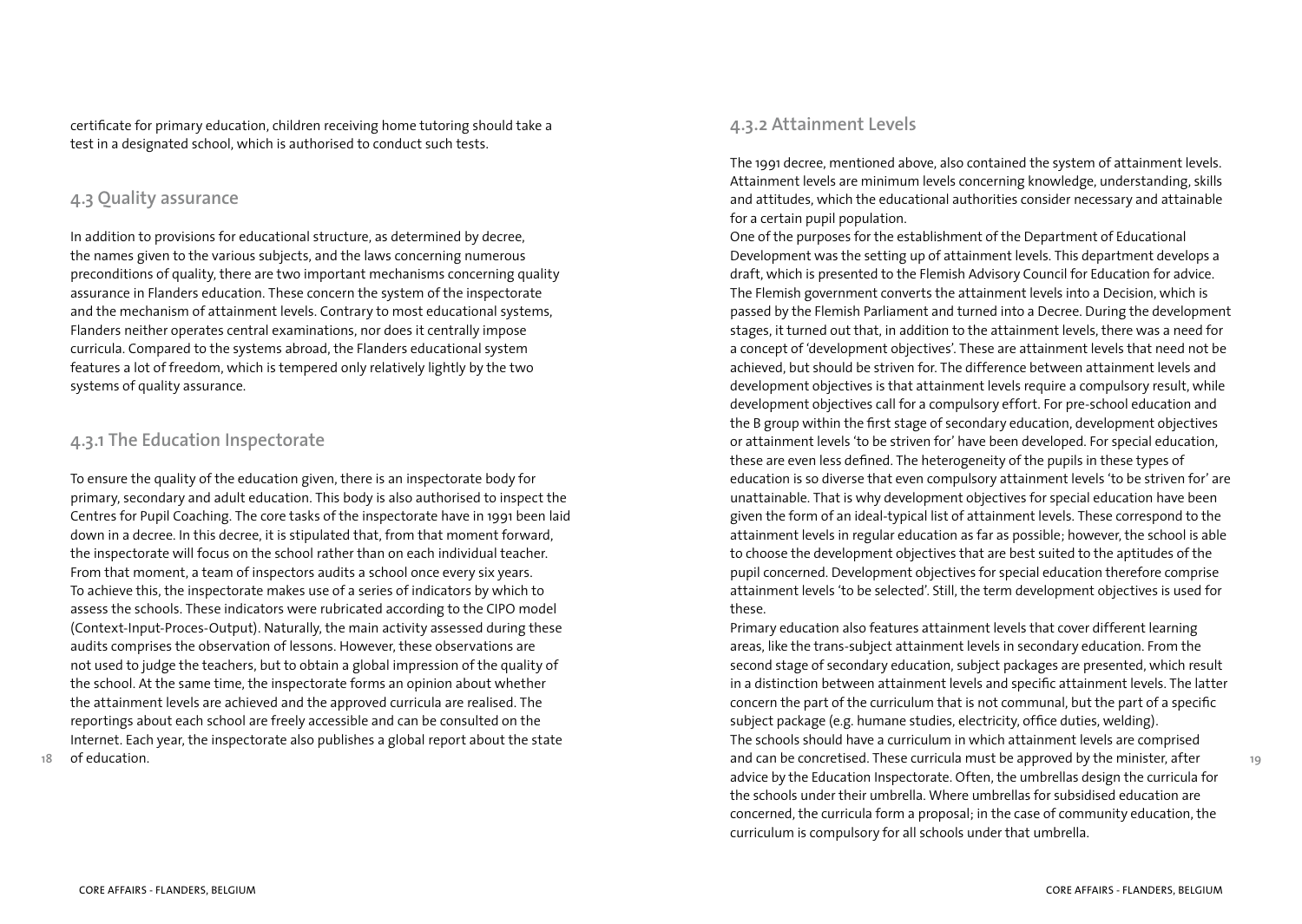### **4.3.3 Support**

To support schools, Flanders provides pedagogical guidance, by means of Centres for Pupil Coaching, as well as a budget for refresher courses. A special place is reserved for the Flemish Advisory Council for Education, which, in essence, is an advisory body, but one that is very closely involved in support and support bodies.

Like the Education Inspectorate and the Department of Educational Development, *Pedagogical Guidance* is provided for in the afore-mentioned decree of 1991. Pedagogical counsellors are appointed to the umbrella organisations and are, therefore, in essence a part of these umbrellas while providing supply-driven guidance. The decree giver clearly separated the guidance function from the inspection function.

*Refresher courses* were reformed by a decree on the teacher training courses of 1996. As a result, the refresher courses for the umbrellas became demand-driven, rather than supply-driven. Whereas previously the means for refresher courses were intended for the umbrellas, now these were made available to local schools in order to buy in refresher courses in the market where needed. Only a relatively small part of the means still goes to the umbrellas. The major part is intended for the schools.

Since September 2000, the *Centres for Pupil Coaching (CLB)* have become the successors to the formerly psycho-medical social centres (PMS-centres) and the services supplying medical school supervision (MST), resorting under the Department of Welfare. The CLB have multi-disciplinary teams comprising psychologists, educationalists, social workers, nurses and physicians. The 1998 decree describes the CLB's guidance tasks as follows, divided into four sections:

- coaching of schooling and study;
- (school) careers guidance;
- preventive health care;

**20**

• the psychic and social functioning of pupils.

CLB, therefore, are particularly focussed on pupil guidance and give priority to pupils with special needs. In addition, they are very active in giving (school) careers

guidance to pupils. And, more and more, they support teachers in providing second-line medical care. The CLB are still largely organised by denomination. This creates an area of tension with the objective orientation towards the school best suited to the pupil's needs, independent from the school's particular denomination. *The Flemish Advisory Council for Education (VLOR)* was set up by a decree in 1990 as one of the first decrees of the Flemish autonomous educational policy. With the participation decree of 2004, the role and methods of the advisory council were thoroughly revised. The VLOR now has an advisory and consultation function regarding the Flemish educational policy. The Advisory Council for Education now has to be consulted by the government, each time a decree is drawn up. If any advice is rejected, the Flemish government has to motivate this action. In addition, the advisory council is able to make recommendations on their own initiative. The Flemish Advisory Council for Education, VLOR, represents all sections of umbrellas, teachers' syndicates, school-board representatives, parents, and pupil umbrellas. Public services and members of the inspectorate do not participate in the advisory council. However, the VLOR is enabled to invite experts who are not a member of the organisation. The advisory council is supervised by a general secretary. This person organises the collaboration with district councils, which are composed per educational level and which are coordinated by a general council.

### **4.4 Primary Education**

The Primary Education Decree of 1997 integrates the rules and regulations of regular as well as special pre-school and primary-school education. The educational objective is to minimise the partitions between pre-school and primary-school education. Moreover, an improved integration between regular and special schools is envisaged. A number of features are therefore shared between pre-school, primary-school and special primary-school education.

The term 'primary education' includes the pre-school stage as well as the primaryschool stage.

Primary education is attended by 649,202 pupils in 2499 schools; of which 28,701 pupils attend 190 schools for special education. During the school year 2007-2008, there are 2057 schools in Flanders offering both pre-school and primary-school education. In addition, 273 schools offer only primary education, while 169 schools only accommodate pre-school children.

Since 2003, primary education has a new structure, resembling the comprehensive school. This form of cooperation between schools contributes to a more efficient management of means and a broadening of the basis for each separate school. Such a comprehensive school should number at least 700 pupils. Schools collaborating in a comprehensive form will receive extra means. Comprehensive schools can be formed per network, or across several networks. This increase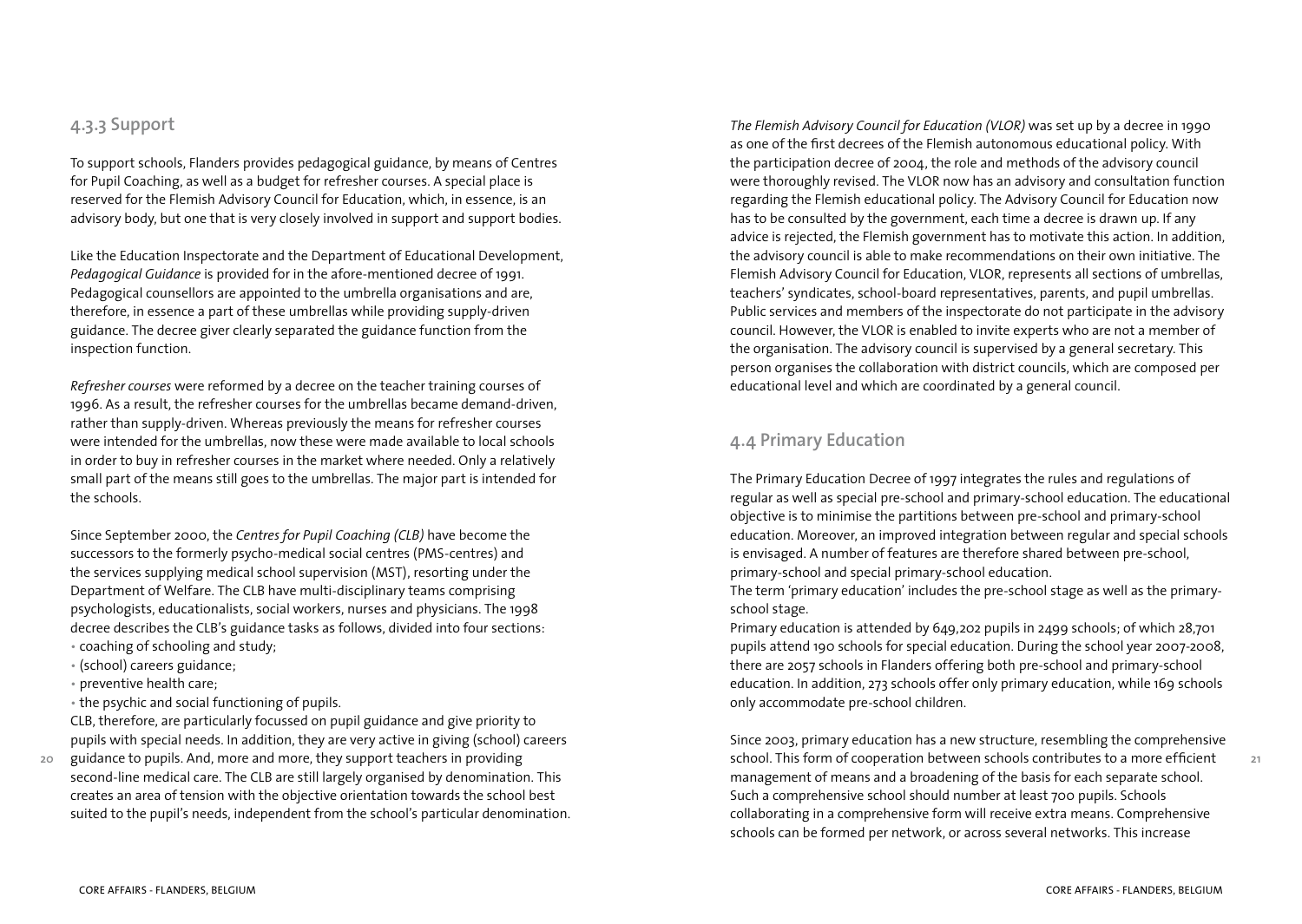in scale should increase the decision-making ability and efficiency of primary education. The division of tasks, the exchange of expertise, joint refresher courses and a common administration are matters that are supported.

Primary education is presented in regular and special schools. Special schools offer education to children who are in need of temporary or permanent specific help. This may be the result of a physical, sensory or mental handicap, serious behavioural or emotional problems, or serious learning disabilities. There are eight types of special primary education, geared towards the special educational needs of a certain group of children.

Children with an indication for special education may attend a regular school to receive an integrated form of education (GON). Integrated primary education is a form of collaboration between regular and special primary education. This type of education is intended to give children with a handicap or a learning or educational problem the opportunity to attend lessons or activities in a school for regular education, on the condition that support from special education is given. This may be done on a temporary or permanent basis, and may concern some or all of the lessons.

Children may attend pre-school education from the age of 2.5 up to the age of 6. Normally, primary-school education starts in September of the year in which the child turns 6. From that moment, the child is obliged to go to school. Compulsory education covers twelve years. After an advice by the council of teachers and the Centre for Pupil Coaching (CLB), parents may decide to have their child attend the first year of primary education from the age of five, or spend their first year of compulsory education in a pre-school class. It is possible for a child to spend eight years in a primary school. Thanks to this arrangement, a child who is a late starter in the educational system is given the opportunity to remain in the primary school until the end of the school year in which he or she reaches the age of 15.

The school board is free to organise the school's own educational system. There is no laid-down way to organise classes, subjects, or stages. Most schools, however, stick to the six-year division. Usually, a single teacher will teach all subjects in a particular year. For some learning areas, such as musical education, physical

**22** education, and religious education, special teachers may be hired. The number of pupils per class is determined by the school board.

The number of teachers in primary schools depends on the lesson package. The lesson package comprises the total number of lesson periods the school receives finances for or is subsidised for by the government. This package comprises the

number of lessons based upon the number of pupils on a certain counting date. In addition to the lesson package, schools with regular pre-school education receive a period package for child care workers. These workers support the pre-school teachers and optimise the way young children are cared for. Finally, the government grants each school a points envelope for policy and supporting staff. This points envelope is intended for the care policy, the coordination of ICT policy, and an extension of administrative staffing.

Since September 2002, schools receive extra staffing for ICT coordinators, similar to schools for secondary education and centres for adult education. The idea is for different schools to combine their means for ICT coordination in such a way as to be able to recruit a full-time coordinator for every 2,200 pupils or students. However, this is not compulsory, the hours may also be utilised by way of part-time positions.

From the school year 2003-2004, all primary schools also receive a number of extra hours for care coordination, calculated for the number of pupils. This way, all schools should gain extra skills in broader care services. To achieve this, the care coordinator is given a coordinating task, in order to support colleagues, design customised programmes for certain pupils, design ad-hoc solutions for specific groups, and, naturally, to provide personal remedial care for special-needs pupils. The schools are free to decide whom to recruit for this position. Based on the credentials of the care coordinator, this will cost a number of points from the finances granted for care coordination. A large primary school or comprehensive school should be able to hire a full-time coordinator this way.

Important for dealing with underprivileged children is the 2002 Equal Opportunities Decree (GOK). This decree intends to remove the differential approach of broader care services (for special-needs pupils) on the one hand and the educational priority policy (aimed at ethnic pupils) on the other. These two tracks of providing guidance to underprivileged pupils were initiated in 1993. Schools received extra hours if they accommodated such pupils. Since 2002, schools are given extra hours if they attract a minimum of 10% pupils who belong to an underprivileged target group. A pupil from a target group is indicated on the basis of social-economic and language indicators.

Upon registration, primary schools should present parents with their school regulations in which the daily routines, including any special costs that will be charged, are included. These regulations have to be drawn up in a participative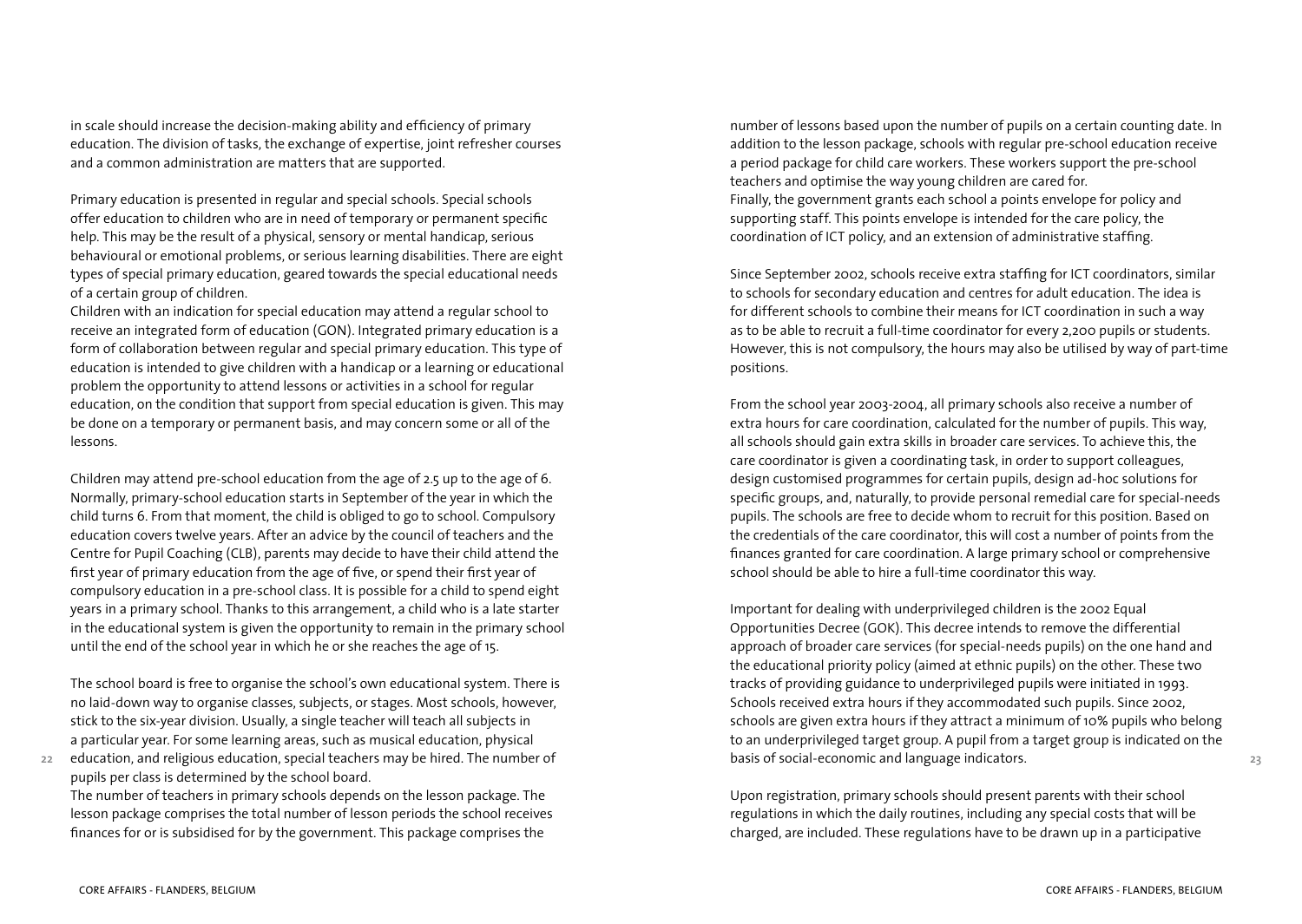manner, in line with the participation decree that was approved in 2004.

In order to further explain their educational project, primary schools are also obliged to develop a curriculum according to a number of legally dictated sections.

At the conclusion of the primary school, a certificate of primary education is awarded. The number of pupils not being awarded with this certificate varies greatly and depends upon the particular school culture.

# **4.5 Secondary Education**

Secondary education is intended for youngsters in the age group between 12 and 18 years of age. Secondary education is divided up into three stages: the first stage, for pupils from 12 - 14 years of age; the second stage for pupils from 14 - 16 years of age; and the third stage for pupils from 16 - 18 years of age.

Full-time secondary education is attended by 457,527 pupils in 1039 schools. Parttime secondary education is attended by 6,577 pupils in 48 schools.

Full-time secondary education has been organised according to a uniform structure since 1989. The unified structure comprises stages, educational types, and subject packages. The final study choice is postponed until the second stage, so that pupils are given the opportunity to learn about a wide diversity of subjects first.

During the first stage, the majority of lessons is covered by basic secondary education.

From the second stage onward, we distinguish four different educational types. Within one of these educational types, the pupil chooses for a certain subject package. General secondary education (aso) emphasises a broader general education, which will form the basis for higher education. Technical secondary education (tso) concentrates more on general and technical theoretical subjects. Artistic secondary education (kso) links a broad, general education to active artistic practice. Following tso or kso, the youngster is able to carry out a profession or switch to higher education. Vocational secondary education (bso) is a practically oriented form of education in which the youngster will learn a specific vocation, in

**24** addition to general educational subjects.

> A pupil will receive a secondary school certificate after successfully completing six years of aso, tso, or kso, or seven years of bso. A secondary school certificate will give the youngster access to higher education.

Secondary education is organised per school year. After each year, the council of

teachers who monitor the educational progress of a class will deliver one of the three existing certificates. Certificate A will give access to the next school year. Certificate B will allow access, but only to a limited number of study packages. Certificate C means that the pupil has to repeat the year. After school year B and after the fifth year of aso and bso, B certificates are no longer given out. The minimum teaching schedule in secondary education covers 28 periods of 50 minutes. The government, however, will subsidise for 32 periods, and for the tso, kso and bso even 34 or 36 periods. This is considered necessary in order to allow for sufficient practical experience. The subjects that have to be presented for each stage are laid down by law. The school board, however, is free to decide upon the number of periods spent on those subjects, resulting in different teaching schedules for different schools. In practice, the margins are limited because of the attainment levels that are set.

Also in secondary education, youngsters with a handicap, a learning or educational problem, who are impeded in their physical, psychological, social or intellectual development, are facilitated by special education. The ultimate goal is to optimally integrate the pupil into an educational or social environment by means of an individualised pedagogical and didactical course of learning. The educational types of special primary education are continued into secondary education, except for the fact that type 8 is not organised on a secondary level.

Special secondary education is organised in four educational structures according to the pupil's aptitudes and the chosen ultimate goal. We distinguish four educational structures (OV).

OV1 is the special secondary education towards social adjustment. The objective is to provide pupils with a social education in order to allow their integration into a protected living environment.

OV2 is the special secondary education towards social adjustment and ability to work. The objective is to provide pupils with a general and social education and a job training in order to allow their integration into a protected living and working environment.

OV3 is special secondary vocational education, and its objective is to provide pupils with a general, social and vocational education in order to prepare their integration into a normal living and working environment.

OV4 gives pupils the opportunity to follow an adapted programme that is equivalent to that of regular secondary education, with a full curriculum. These programmes are adapted for special secondary education in educational structure 4, adapted to the nature and the objectives of special education.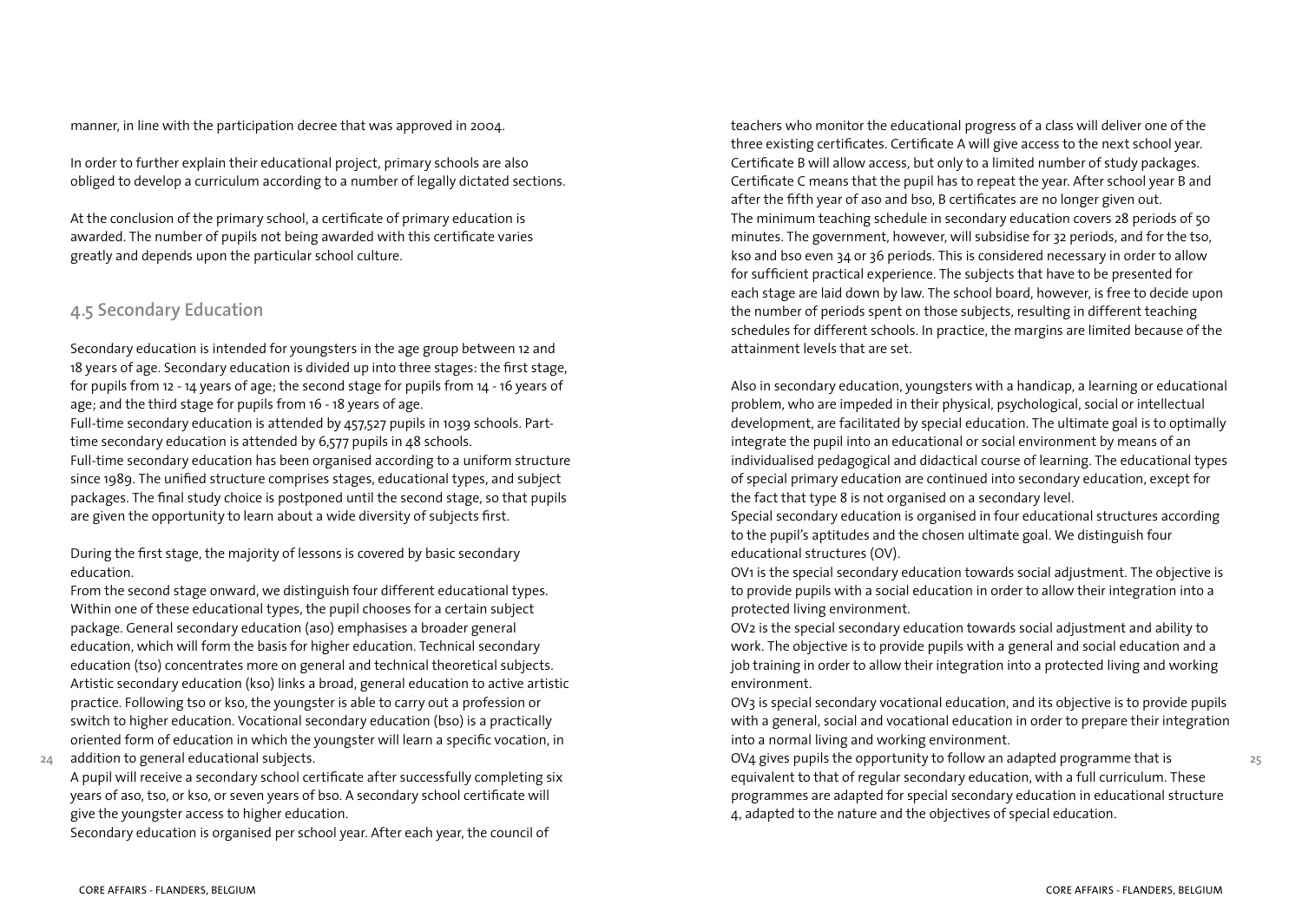Via an integrated form of education (GON), youngsters with a handicap may also attend a regular school for secondary education. To realise this, they are given guidance by experts from special education.

From the age of 15 or 16, a pupil may switch to a part-time education system. In that case, youngsters may follow a training course in part-time vocational secondary education (DBSO). They may also start an apprenticeship with the VIZO-Syntra network or initiated by a recognised part-time training institution.

In order to valorise technical and vocational education, the Regional Technological Centres (RTC) were founded in 2001. These centres are regional forms of collaboration between education, trade & industry, and social-cultural organisations. Their objective is to join efforts in the setting up of technical and vocational schools. For example by sharing high-quality and expensive technical equipment, by attuning apprenticeship opportunities, and by organising refresher courses.

Especially in secondary education, there are classes for foreign newcomers, youngsters who do not speak any Dutch at all. These are called OKAN classes (Onthaalklas Anderstalige Nieuwkomers) or welcome classes for foreign-speaking newcomers. For one whole year, these youngsters are completely submerged in the Dutch language, in order to equip them to successfully follow a study after that year. In 2005, 38 secondary schools had welcome classes, which were attended by a total of 1695 students. One year proved insufficient for a number of students. That is why a study was started in 2007 to investigate the possibilities for a second year of OKAN.

### *First stage of secondary education*

The first stage of secondary education comprises a first school year A for the vast majority of pupils and a school year B for pupils who are lagging behind to some extent in reading, writing and arithmetic. The second school year consists of a communal second year and a pre-vocational year (BVLJ).

The first stage does not differentiate any educational types. The idea behind this is to postpone the study choice until after the broad basic secondary education,

**26** covering two years, has been completed. During the first school year A, 27 periods are reserved for compulsory communal education with compulsory subjects for which attainment levels have been set. The remaining 5 periods are filled in at the school's own discretion. These may be used to anticipate a certain study choice, for example Latin, commerce, or technical subjects. During the first school year B,

also 27 periods are filled with basic subjects, with the emphasis on technological education and remedial language and arithmetic education. Here, also, are 5 periods free to be filled in.

During the second year, there are 24 periods of compulsory communal subjects with existing attainment levels. In addition, there are 'basic options' possible between 5 and 7 periods, of which some are focussed more on aso, while the majority is focussed more on tso and bso. Examples from the list of approximately 20 basic options include: Latin, science, commerce, mechanics/electricity, hotel/ catering, building and woodwork. The remaining periods can be filled in at will. As far as content is concerned, there are no requirements as to the filling in of the basic options; neither are there any attainment levels set for these. The pre-vocational year (BVLJ) is a choice for the bso. At the same time, it is ensured that the choice of vocations is not too narrow yet. To achieve this, pupils choose a broad vocational field covering 16 periods, or a combination of two vocational fields covering 8 periods each. Examples of wide vocational fields are: hotel, bakery, butcher's, agriculture, and horticulture. Examples of single vocational fields include: construction, electricity, decoration, metal, and textile. In all, there are over forty vocational fields to choose from.

Schools that opt for maximum communality, with ample opportunities for observation and orientation in order to enable optimum study choice after 14 years are commonly called comprehensive schools.

The primary school certificate allows general access to school year A. Without this certificate, exceptions may be made, provided that the Centre for Pupil Coaching, CLB, gives a favourable advice and on condition that the receiving school agrees. Pupils without a certificate go to school year B. Also, pupils from the age of 11 may switch from primary education to the school year B. This may prove to be a good alternative for pupils who experience difficulties keeping up in the fifth year of primary school. Rather than remain in primary school for another year, such a pupil will often benefit from the remedial approach of school year B. If he succeeds, he will be able to join school year A without any delay. A point of note: pupils are able to obtain their primary school certificate after the school year B or after the pre-vocational year. After the school year B, a pupil cannot gain access to the second communal year. He will either enter school year A, or switch over to the prevocational year.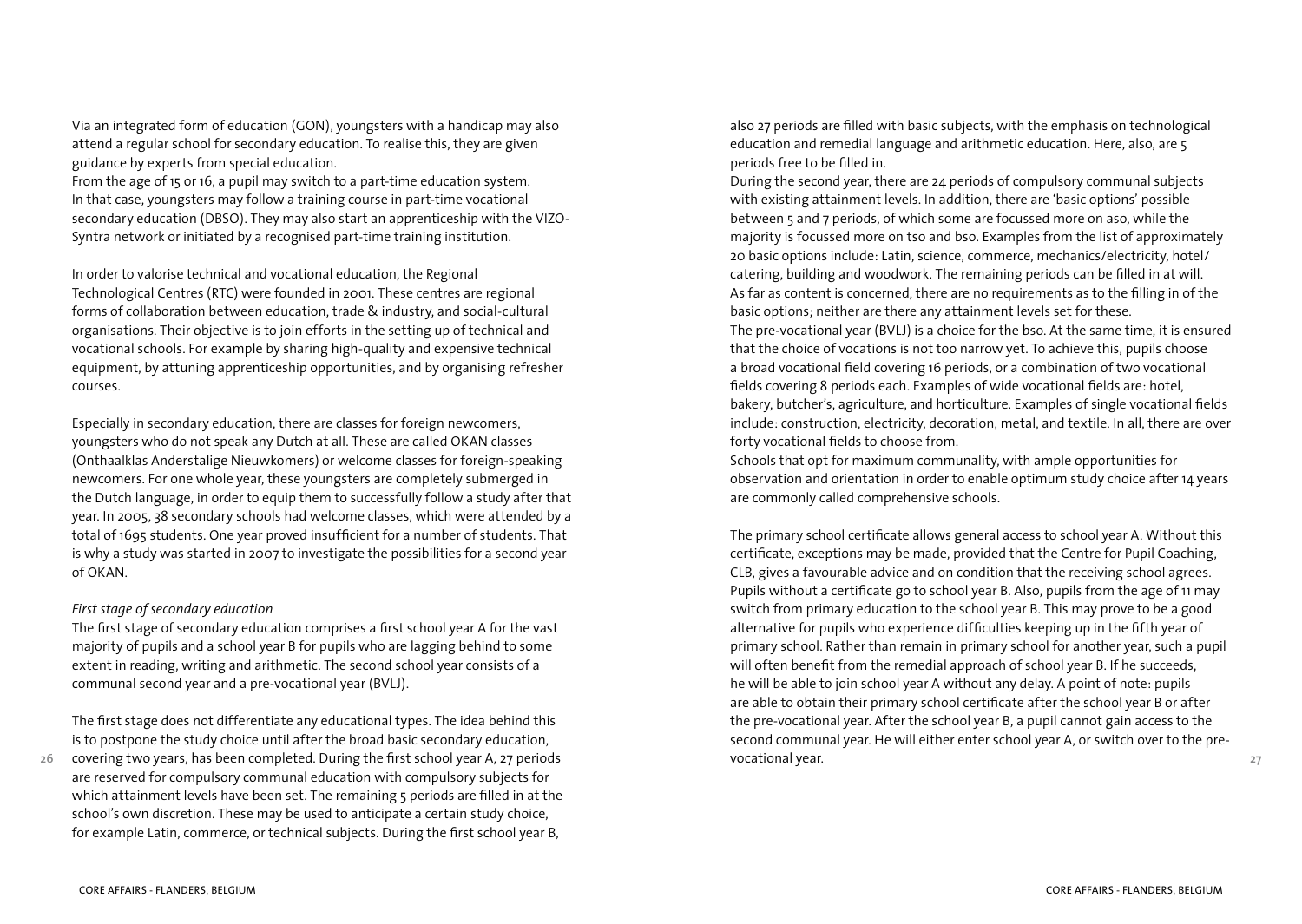### *Second stage of secondary education*

In the second stage of secondary education, the pupil has the following options:

- the first and second school year of the second stage offer a choice of  $4$ educational types: aso, tso, kso, and bso;
- a third school year within the second stage of bso is organised in the form of a completion year.

#### *Third stage of secondary education*

In the third stage of secondary education, the pupil has the following options:

- the first and second school year of the second stage offer a choice of 4 educational types: aso, tso, kso, and bso;
- the third school year within the third stage of aso and tso is organised in the form of a preparatory year to higher education;
- the third school year within the third stage of tso, kso and bso is organised in the form of a specialisation year;
- the third school year within the third stage of bso is not organised in the form of a specialisation year, but gives the pupil a second chance to obtain the secondary school certificate;

#### *Fourth stage of secondary education*

Before 1995, there was the so-called Supplementary Secondary Vocational Education (ASBO), during which certain vocations were taught on an advanced level. These concerned nursing, dressmaking and the plastic arts. In 1995, higher education was rationalised and it was suggested to provide for a form of higher vocational education. After all, these students were over 18 years of age. Ultimately, it was decided to set up a fourth stage of BSO. These vocational studies take 2 or 3 years. Students are admitted after the sixth year of BSO or after passing an entrance test.

In the plans for a future qualification structure, it has once more been proposed to turn this fourth stage, together with higher adult education, into a form of higher vocational education.

However, for the purpose of this case study, we will limit ourselves to the curriculum of basic education during the first stage of secondary education.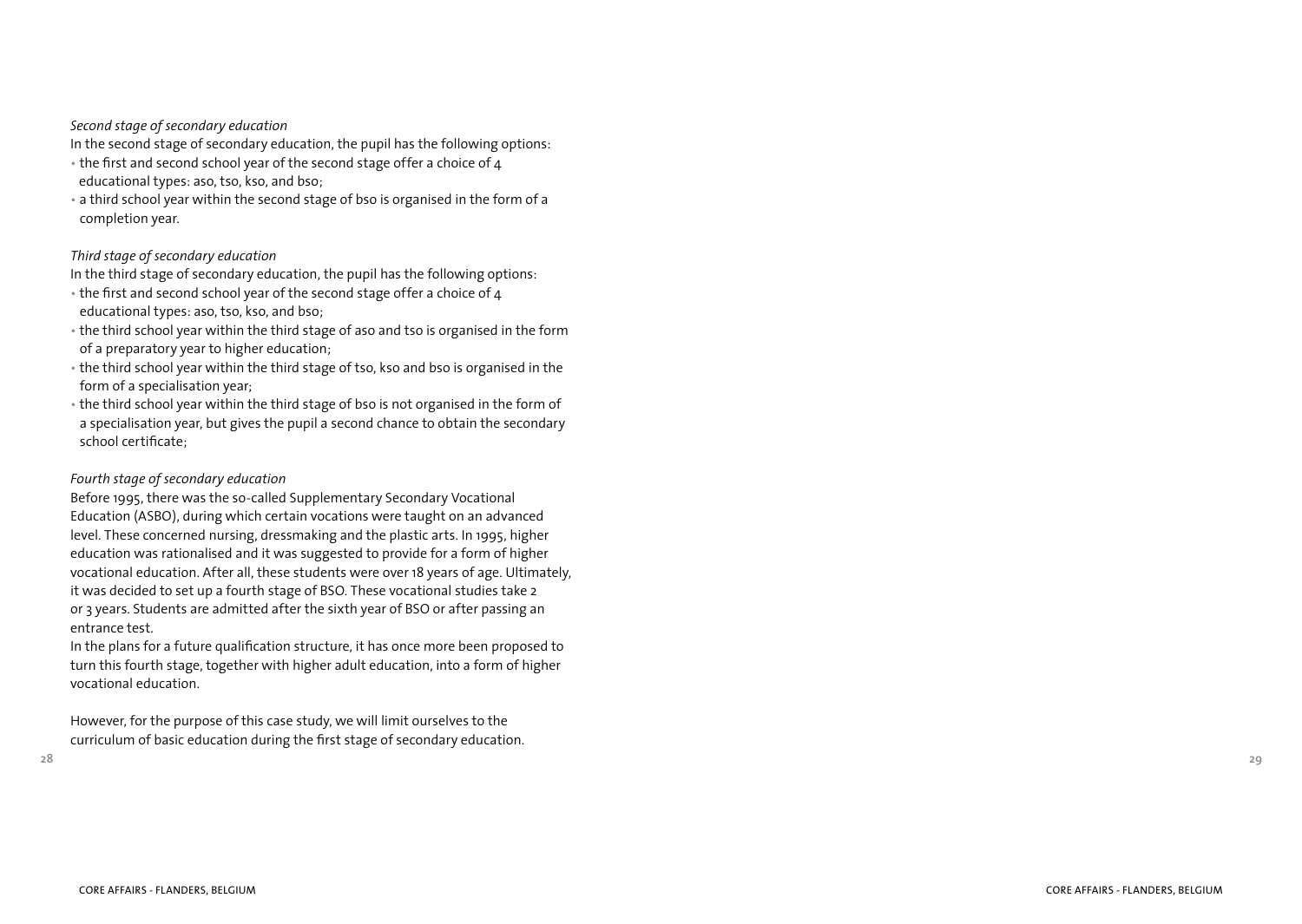# **5. State of the Art**

This chapter describes the common core and what it looks like at the time of this case, and what the direction of their development is likely to be.

The 1991 decree marks the starting point for more autonomy being granted to schools. The decree regulates a core curriculum in terms of attainment levels for primary and secondary education, which are to be included in the school curriculum. Along with this curriculum, there are so-called Net curricula, which are developed and distributed by umbrella organisations, the so-called Nets. Net curricula are intended as support for schools in order to interpret the attainment levels and include these into their school curriculum. There are Net curricula for primary education and for all subjects in secondary education, all covering about 80 percent of the time available. The Net curricula are quite influential, in the sense that, to some extent, they have a centralising counter-effect on the pursuit of realising more curriculum autonomy.

Core objectives are considered to be the minimum objectives the educational authorities and the parliament consider necessary and feasible for a particular part of the pupil population. Attainment levels apply to a minimum set of knowledge, skills and attitudes for this part of the pupil population. Attainment levels with regard to knowledge and skills must be attained, while final objectives concerning attitudes are ones to be striven for. Attainment levels are established for the subjects of compulsory basic education. These subjects are compulsory for all pupils of the same form of education (general, technical, vocational or artistic secondary education) and stage. Attainment levels may be subject-bound or crosscurricular.

In addition to attainment levels, there are development objectives. These apply to pre-school education and the first stage of secondary education, and more especially to the school year B and the subsequent pre-vocational year. These development objectives must be striven for – although no strict results are required, they do call for a compulsory effort.

Special education also makes use of development objectives. However, the objectives for these pupils are selected on the basis of their aptitudes within the process of an operational plan.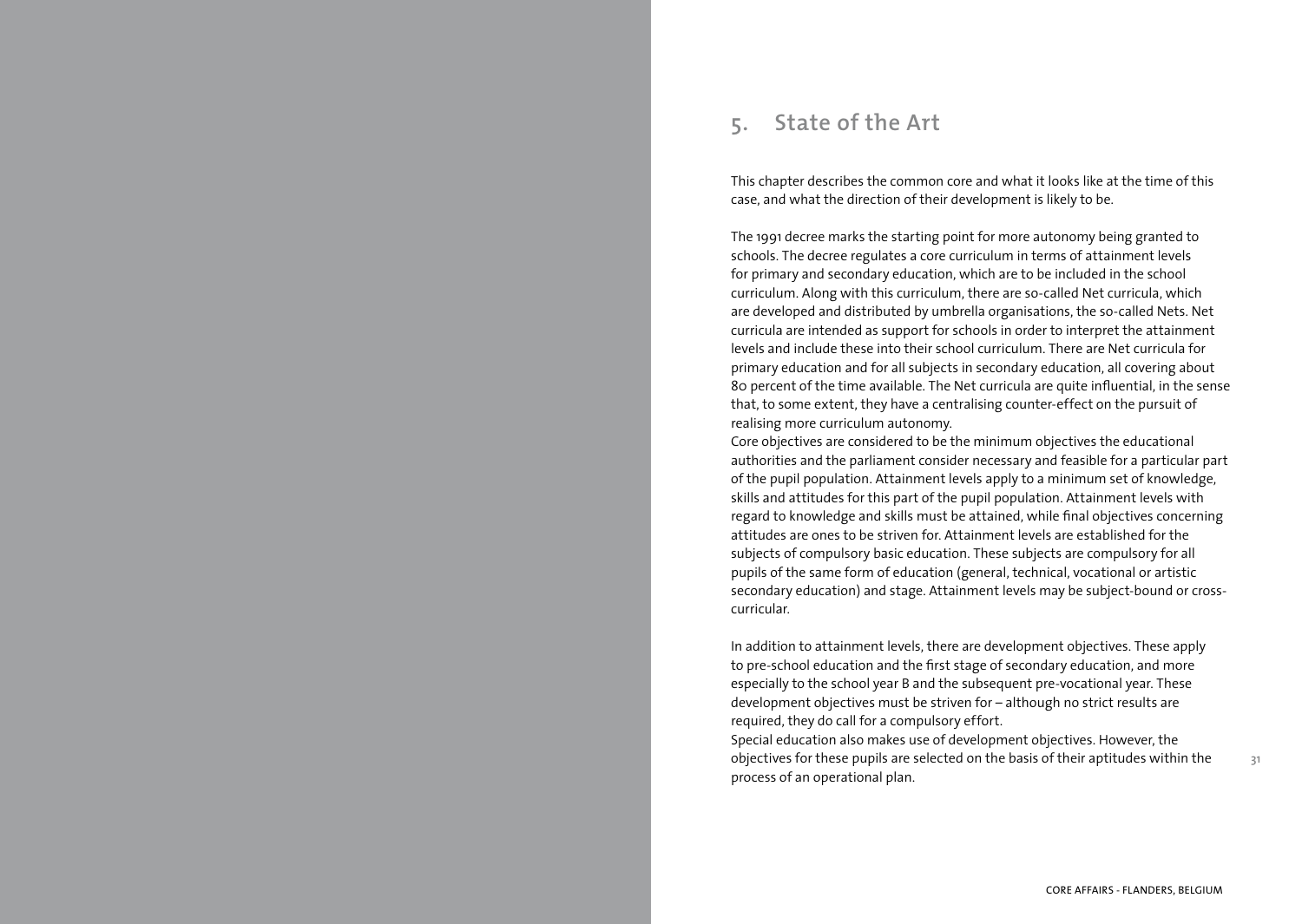### **5.1 Primary Education**

The Department of Educational Development (DVO) formulated attainment levels, which have been anchored by the Flemish parliament. These attainment levels were made compulsory for all schools on 1 September 1998.

Pre-school education is provided with development objectives for the conclusion of the pre-school.

Development objectives have been determined for the following learning areas:

• Physical education: locomotive competencies, healthy and safe lifestyle, self perception, and social functioning.

- Musical education: image, music, drama, movement, media, and attitudes.
- Dutch: listening, speaking, reading, writing, and linguistics.
- World orientation: nature, technology, social studies, time and space
- Mathematical initiation: numbers, measurements, geometric initiation

Primary education is provided with attainment levels for the conclusion of primary school. These are grouped in the following learning areas:

• Physical education: locomotive competencies, healthy and safe lifestyle, self perception, and social functioning.

- Musical education: image, music, drama, movement, media, and attitudes.
- Dutch: listening, speaking, reading, writing, skills, strategies, and linguistics.
- French: listening, speaking, reading, and writing.
- World orientation: nature, technology, social studies, time, space, and use of resources.

• Mathematics: numbers, measurements, geometry, strategies, problem-solving skills, and attitudes

Attainment levels covering different learning areas are laid down for:

- learning to learn
- social skills: forms of relationships, discussion conventions, and teamwork • ICT

The attainment levels for ICT were added on 15 December 2006.

**32**

These attainment levels and development objectives can be consulted on the website of Division Curriculum: www.ond.vlaanderen.be/dvo., where they are also available in English.

# **5.2 Secondary Education**

A 1991 decree states that the attainment levels for secondary education are laid down per form of education, per stage, and per cycle. When implementing a general education during the first stage, a problem is encountered as a result of the distinction between the inflow into the first school year A and that of the first school year B. For example, a number of pupils from the B stream will not be able to complete their basic secondary education by the end of the pre-vocational school year, while this is quite achievable for pupils from the second school year of the A stream. Moreover, the pupil profile of the B stream shows a very heterogeneous group.

That is why a differentiated approach for the A stream and the B stream was opted for. This way, an individual approach remains possible, allowing perspective on achieving the attainment levels and, if desired, a switch to the A stream. The level of difficulty of the curricula must match the pupils' aptitudes and should be increased only very gradually. The fact that, during the first school year B and the pre-vocational school year, the emphasis lies on the cohesion of subject material is demonstrated by the combination of a number of general subjects of basic secondary education in the Project General Subjects (PAV).

For basic secondary education, attainment levels and development objectives have been formulated. The attainment levels and development objectives have been formulated in such a concrete manner as to avoid misinterpretations. Still, they give schools sufficient freedom to realise other objectives as well, through their own educational projects and curricula. Organisations that believe that attainment levels and development objectives leave insufficient room for individual pedagogical and educational beliefs, or are irreconcilable with these, may submit a proposal of variance to the Flemish government.

The schools themselves determine in which way the attainment levels and development objectives are to be realised. Assessment of pupils is also left to the pedagogical freedom of schools. The final evaluation of pupils remains a decision of the council of teachers. There are no central tests or examinations.

For the first two years of secondary education, core objectives have been formulated for: geography, expressive arts, history, physical education, modern foreign languages: French and English, natural sciences, Dutch, technology education, and mathematics.

Cross-curricular core objectives have been formulated for: learning to learn, social skills, environmental education, education for citizenship, health education, and ICT.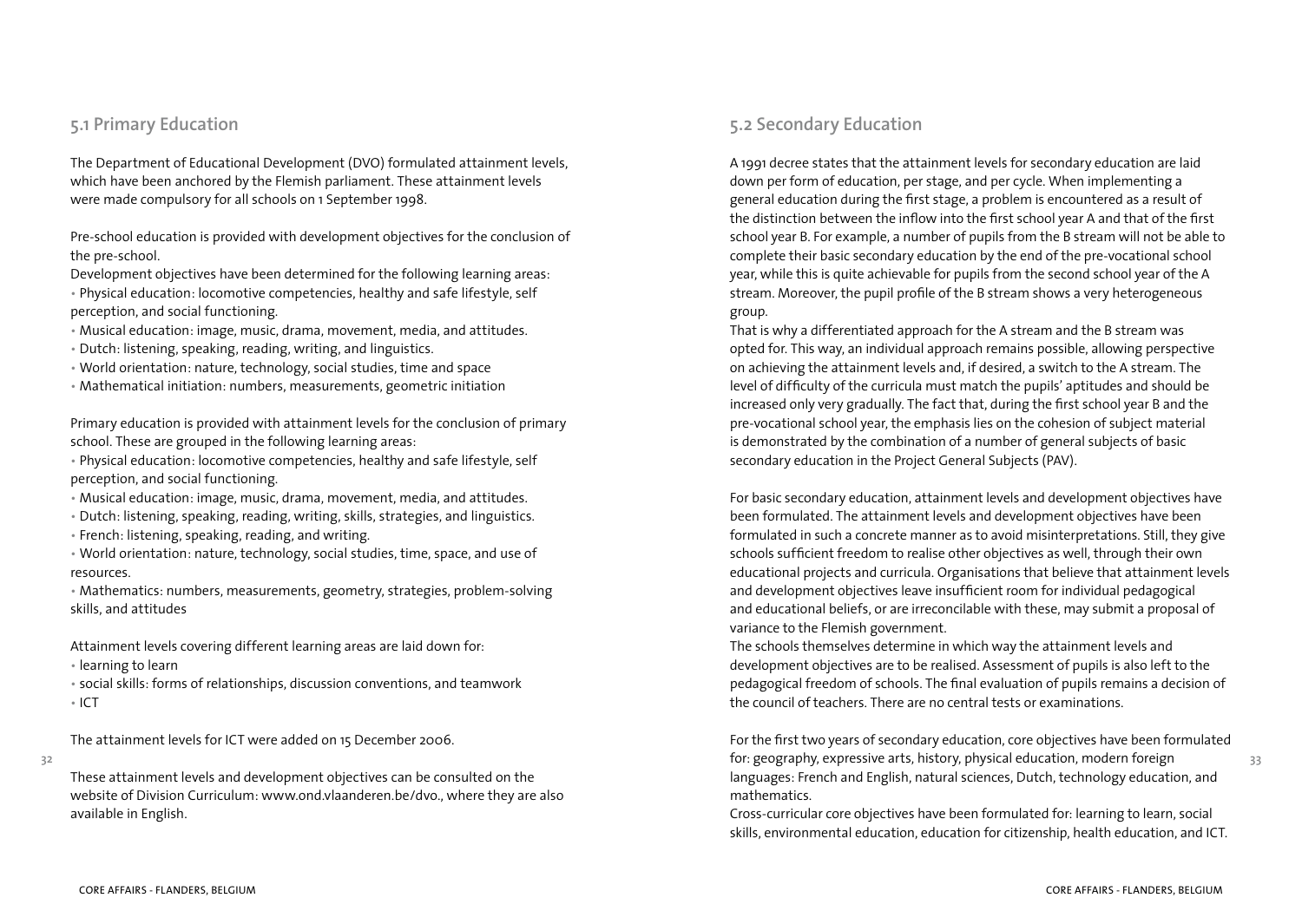The table below presents an overview of the subjects in the first stage of secondary education and their relation with learning areas in primary education.

|                                                          | First stage of secondary education              |                                                   |  |
|----------------------------------------------------------|-------------------------------------------------|---------------------------------------------------|--|
| <b>Attainment levels A</b><br>stream                     | Development objectives<br><b>B</b> stream       |                                                   |  |
| Subject-linked                                           | Subject-linked                                  | Linked to a learning area                         |  |
| Geography                                                | Social studies                                  | World orientation                                 |  |
| History                                                  |                                                 | Domains of space and<br>time                      |  |
| Artistic education                                       | Artistic education                              | Musical education                                 |  |
| Physical education                                       | Physical education                              | Physical education                                |  |
| MVT (modern foreign<br>languages): French and<br>English | French                                          | French                                            |  |
| Natural sciences, physics,<br>biology, research          | Natural sciences, physics,<br>biology, research | World orientation<br>Domain of nature             |  |
| Dutch                                                    | Dutch                                           | Dutch                                             |  |
| Technological education                                  | Technological education                         | World orientation<br>Domain of technology         |  |
| Mathematics                                              | Mathematics                                     | Mathematics                                       |  |
| Trans-subject                                            | Trans-subject                                   | <b>Covering different</b><br>learning areas       |  |
| Learning to learn                                        | Learning to learn                               | Learning to learn                                 |  |
| Social skills                                            | Social skills                                   | Social skills                                     |  |
| Citizenship                                              | Citizenship                                     | World orientation<br>Domain of society            |  |
| <b>Health education</b>                                  | <b>Health education</b>                         | World orientation<br>Domain of society/<br>nature |  |
| Environmental education                                  | Environmental education                         | World orientation<br>Domain of nature             |  |
| <b>ICT</b>                                               | <b>ICT</b>                                      | <b>ICT</b>                                        |  |

The attainment levels of the A stream and the development objectives of the B stream of the first stage of regular secondary education have been applied since 1 September 1997.

The attainment levels for ICT were added on 15 December 2006. These attainment levels and development objectives can be consulted on the website www.ond.vlaanderen.be/dvo.

# **5.3 European developments**

In the policy-making process of European countries, 'Europe' is an important player in the determination of educational content. In 2006, the following key competencies were approved as recommendations by the European parliament, after the Council of Ministers had also agreed:

- Skills in calculus and literacy as fundamental skills
- Basic competencies in mathematics, science and technology
- Foreign languages
- ICT skills
- Learning to learn
- Social skills
- Entrepreneurship
- General culture

Most of these key competencies are amply visible in the Flemish attainment levels, often in the form of trans-subject attainment levels. Some, however, are not written out as a separate section.

For example, the theme 'entrepreneurship' is not recognised as such. When the attainment levels are updated, this item will be given extra attention.

Culture is another item that is woven into the attainment levels of basic secondary education. In addition to musical education as a learning area in primary education, artistic education as a subject in the first stage, and the trans-subject attainment levels of musical-creative education in the second and third stages of secondary education, attainment levels concerning the broad meaning of cultural sciences is recognisable in many learning areas and subjects.

Recent studies into art and culture education in Flemish schools will be analysed by a committee and interpreted into policy proposals. Subsequently, a broad feedback group will indicate priorities.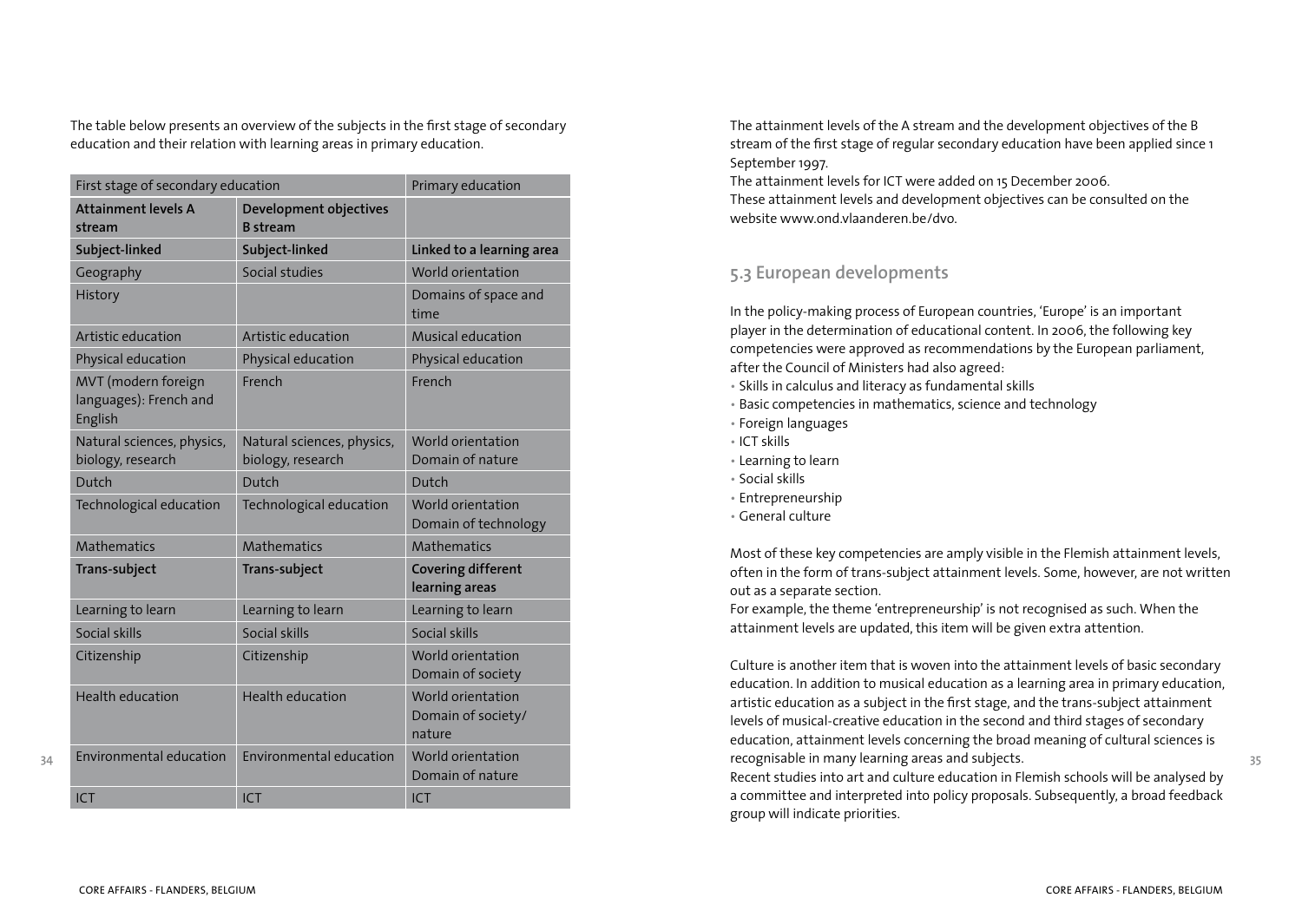When updating the key competency of foreign languages, the steering committee for language policy will pay extra attention to the knowledge of foreign languages in primary education and secondary vocational education.

### **5.4 Flemish policy document and letter for education**

In his policy document for the period 2004 - 2009, minister Frank Vandenbroucke emphasised a number of aspects of the attainment levels. For example, he wondered whether the ideas and implementation of attainment levels mesh across the different layers. He also wonders whether a more competency-oriented description may lead to a whole of realisable and more concrete attainment levels. Furthermore, the cohesion among subjects should become more important by presenting minimum standards about which social consensus has been reached in a single package - more separately from the subjects in basic secondary education - to curriculum developers and school teams.

He also wants to evaluate trans-subject attainment levels in order to assess their achievability and social relevance.

Some of these questions could be interpreted in different ways.

In his policy letter for 2007 - 2008, therefore, the minister indicates his remarks and priorities in a clearer and more concrete fashion:

#### • Dutch

The attainment levels for Dutch and linguistics in primary education lack obligation. They concern mostly attitudes. Also, the list of terms and concepts is very limited. There are no agreements between Dutch and modern foreign languages.

During the coming working year, intensive efforts will be put towards the revision of attainment levels for the Dutch language, which will be presented to the Flemish Parliament in March of 2009. These will be drawn up according to the European Framework of Reference (ERK), which promotes a good balance between language structures and skills. The vertical attunement and coherence between Dutch and foreign languages will be monitored.

### • Modern foreign languages

The current attainment levels for modern foreign languages show a few gaps. They are little operational, their level of command, according to the European Framework of Reference (ERK), is not clear, and the relationship between skills and language structures is not clear. Moreover, they do not contain the component 'language and culture'.

In view of the compulsory subject of French in primary education, the attainment levels for French primary education and those for the first stage of secondary education should match more than they do, in order to facilitate the move from one educational layer to the next. According to the decree, two foreign languages are compulsory for all kso and tso pupils, and one for the bso pupils. That is why a revision of the attainment levels for foreign languages is being prepared as well. A proposal will be presented to the Flemish Parliament in March of 2009.

• Research and reference data for language, the sciences, and technology In order to adjust the functions, interpretation and design of the attainment levels and development objectives, reference data are used. This way, I want to address the most urgent things first, rather than start up a long-winded and possibly little efficient process of refreshing the whole package.

As far as the subject-linked attainment levels are concerned, the development commissions for Dutch and foreign languages in primary education and the first stage of secondary education will set to work this school year. Subsequently, they will tackle foreign languages for the second and third stages.

In addition, the scientific subjects within primary education and the first stage of secondary education (world orientation, domain of nature) will be addressed. Finally, attention will be given to the attainment levels for technology, whereby the domain of technology within world orientation in primary education and technological education within the first stage of secondary education will be tackled first.

### • Trans-subject attainment levels

The trans-subject attainment levels within the three stages of secondary education are updated as well. During the revision, an important point of attention will be the attunement between primary and secondary education.

For each of these points of attention, minister Vandenbroucke has commissioned the curriculum entity.

**<sup>36</sup>**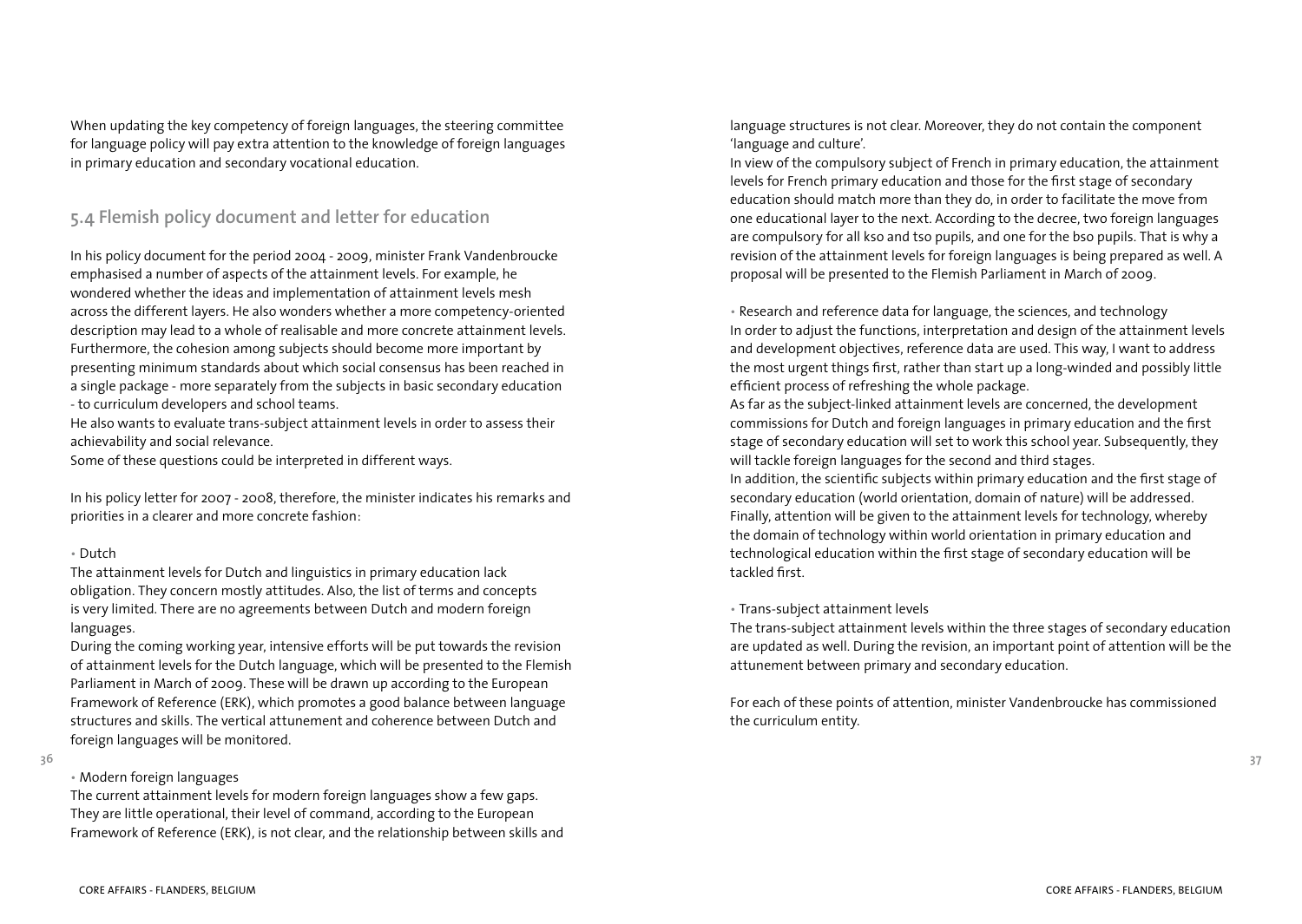# **6. Historical background, genesis and design features of the core curriculum in Flanders**

### **6.1 History**

When the competences for education in Belgium were appointed to the communities in 1989, the then Minister of Education Daniel Coens commissioned the secretary-general Georges Monard to set up and supervise an advisory committee. The committee was to draw up a global vision and a draft for the promotion and control of educational quality. The commissions by the community inspectorate and the guidance services had to be clearly demarcated and their relationships clearly described.

The most important decisions by this Commission Monard were written out in two reports. Because all Nets are assigned pedagogical freedom, these Nets should bear responsibility for the setting up of their own project, attuned to their specificality. To help them achieve this, they are subsidised a counselling body.

The inspectorate is the government's monitoring instrument. It's main task is to determine the results that have been achieved for a certain pupil population. The objective of a visit by the inspectorate is to monitor the global functioning of a school in view of the achievement of attainment levels.

This advisory committee worked out the fundamentals for a decree. The 'Decree concerning the Inspectorate, the Department of Educational Development, and pedagogical guidance services' was approved on 17 July 1991. This decree fit in with a broader vision on the quality of education. What was traditionally called the 'level of studies' was interpreted in further detail. In addition, the decree created a quality triangle, which included inspection, the development of attainment levels, and counselling. Pedagogical guidance became the full responsibility of the different Net organisations.

The interpretation of the attainment levels required expert preparations. That is why the Department of Educational Development was set up, under the command of Prof. Dr. R. Standaert. This service covered all networks and was to maintain close contact with the various components of society: socio-cultural associations, employers' and employees' organisations, and parents' associations. The most important tasks of this service include: the development of vision documents concerning attainment levels for education, the development of minimum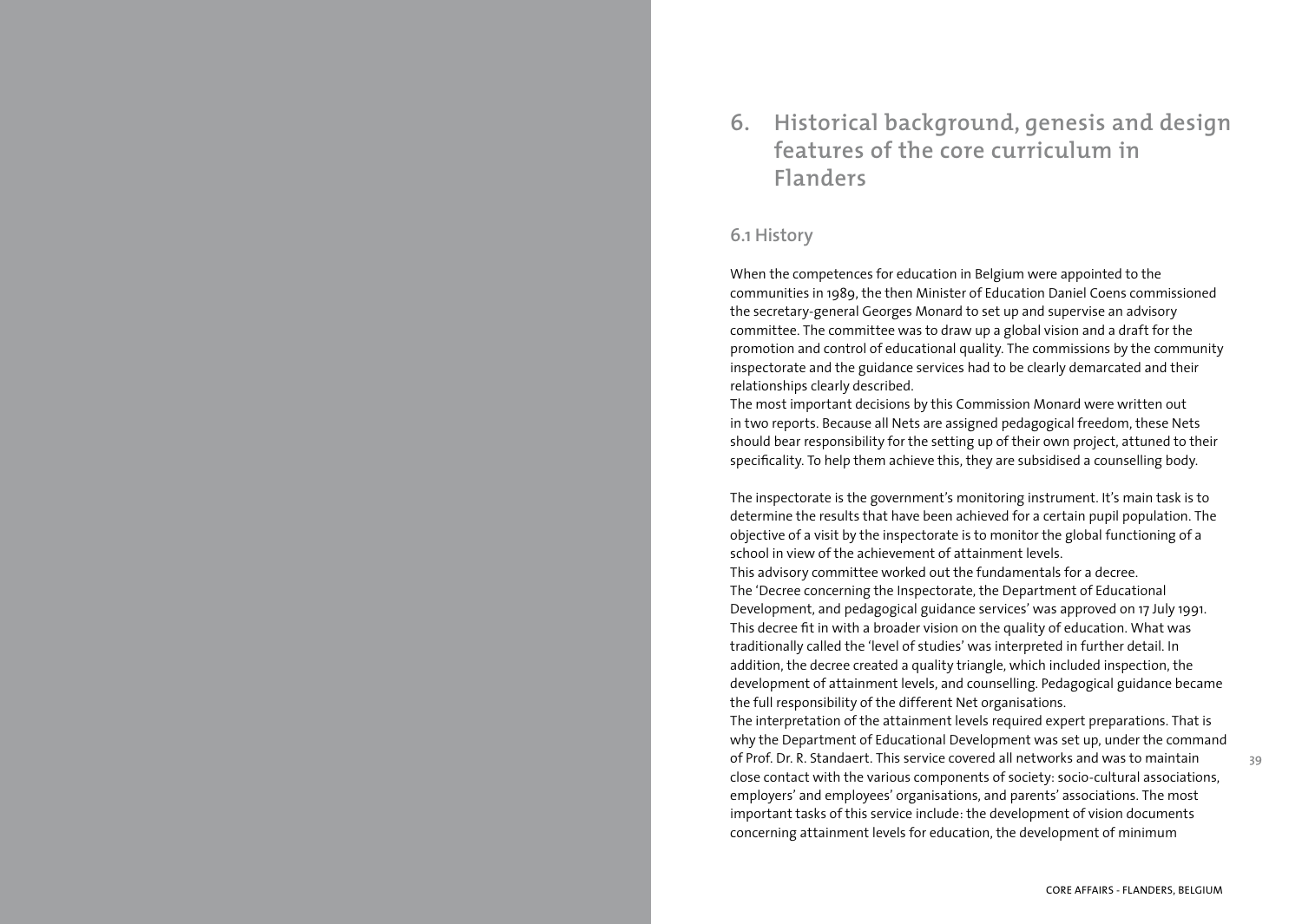objectives, the coordination and quality control of scientific research concerning these, and the organisation of feedback concerning the implementation. By means of a study performed by the Department of Educational Development and a thorough discussion in the General Board of the Flemish Advisory Council for Education (VLOR), in the presence of the then minister Luc Van den Bossche, a kind of charter was developed in 1993 containing principles and methods on which to base the formulation of attainment levels.

Since 1991, attainment levels and development objectives have gradually been edited in Flanders.

The attainment levels and development objectives, as designed by the Department of Educational Development, are advised by the Flemish Advisory Council for Education. Until a few years ago, this has always been a 'unanimous' advice. In other words, an advice adopted by a 75 percent majority was binding, because the Flemish government had to act in agreement with the advice. This way, the advisory council was able to intervene to a maximum in order to ensure the quality and quantity of the attainment levels. The attainment levels and development objectives are then approved and authorised by government and parliament.

The Nets draw up curricula that have to include the attainment levels, but they can contain a lot more besides. Curricula have to meet formal quality criteria, and must be presented to the inspectorate. The attainment levels guarantee a minimum quality, but leave very much room for differences in curricula.

In the decree of 22 February 1995, it was clarified that attainment levels and development objectives relate to the school, rather than the individual. The school itself determines who is awarded the certificate, by taking into consideration both the laid-down attainment levels and the own objectives. This is a unique feature of the Flanders system. A pupil's passing or failing is not based upon the attainment levels approved by the parliament. Although the attainment levels are to be included, the final decision remains with the school.

### **6.2 Principles**

#### **40**

What should children and youngsters learn at school? Concerning the content of education, expressed as learning areas, subjects, objectives that cover different learning areas or different subjects, and key skills. Since attainment levels were established, parliament chose to determine upon, and monitor, a core curriculum. This core curriculum contains all content distributed across the different educational types and the contents from pre-school education up to the end of compulsory education. The basic competencies of teacher training are also included.

Where the contents of education in the past were largely left to the school boards, the government should now also have sufficient know-how about the curriculum areas when setting out their policy concerning attainment levels. In addition, the developments within Europe, concerning foreign-language problems, the position of the sciences, culture, citizenship, and health stimulation, are themes that are of such significance that they deserve to be followed up.

The attainment levels and development objectives are formulated on the basis of a number of principles, which have been legitimised by the Flemish Advisory Council for Education. In other words, attainment levels and development objectives should:

- be consecutively built up;
- aim for harmonic education;
- operate subject-oriented as well as across different subjects;
- correlate horizontally;
- represent a broad education;
- be innovative.

# **6.2.1 Principle of the consecutive buildup**

Consecutive buildup is the way in which consecutive educational layers are systematically engrafted onto the educational layer immediately preceding it. For example, the first stage of secondary education will follow from and capitalise on the attainment levels of primary education. The second stage of secondary education will capitalise on the attainment levels of the first stage, and the same is true for the third stage. Finally, the starting levels of higher education should be based upon the attainment levels of the third stage of secondary education. Although this principle is logical and simple, it is not always applied. As a result, teachers often find the pupils from the immediately preceding layer insufficiently prepared. By applying this principle, the own finality of the different educational layers is done justice to. And the psychological pressure on the teachers of the preceding layers is considerably reduced.

The continuity is also threatened because teachers are not familiar with the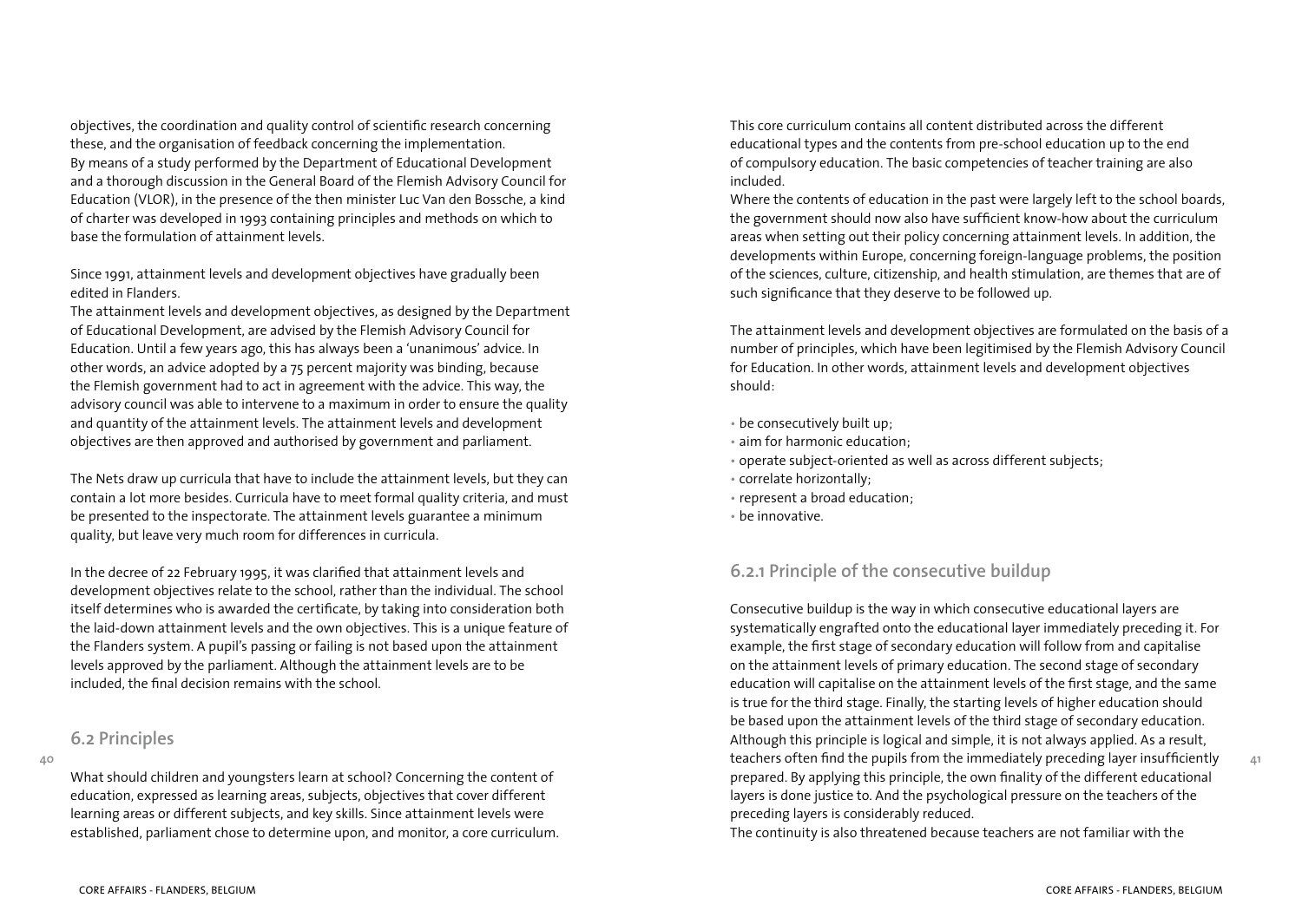attainment levels of each others' layers. The lack of consultation and knowledge about the layers preceding and following the own layer causes attunement problems.

### **6.2.2 Harmonic education**

Attainment levels refer to knowledge, understanding, attitudes and skills. In other words, they concern a harmonic programme of cognitive, affective, and locomotive objectives. A person's character cannot be divided up into a cognitive, locomotive and affective part. Moreover, harmonic education implies the pursuit of both objective, monitored and measured objectives and other, more open and less measurable objectives. Also, competencies concern behavioural aspects in which knowledge, understanding, skills and attitudes are applied in life-like situations, both on the shop floor and in social and personal life.

# **6.2.3 Relationship trans-subject and subject-oriented**

Attainment levels may be categorised in subjects, in learning areas, and in themes. Including all intermediate positions. This way, a more general overview on reality is obtained. Attainment levels covering different learning areas and different subjects will stimulate schools to focus more on correlation and orientation on real-life situations.

### **6.2.4 Horizontal and vertical correlation**

The different subject and learning areas that are presented within a certain educational layer should demonstrate sufficient correlation. Interrelationships and cross-references should be looked for. In addition, overlaps should be avoided. This way, horizontal correlation is obtained. Also, the vertical correlation should be monitored. The attainment levels of the different layers should be placed in a continuous line, whereby the pupils' transitions should be built in as seamlessly as

**42** possible. This is especially important for the pupils' ability to familiarise themselves. In the case of vertical correlation, gaps and overlaps are avoided. Education is placed in an overall framework.

### **6.2.5 Innovative principles**

The implementation of attainment levels and development objectives also involved the legitimisation of a number of innovations and shifts in educational principles:

- from specialisation to a more general education;
- from pure knowledge to applied knowledge;
- from cognitive learning to a more harmonic education;
- from subject-oriented organisation to education in its entirety;
- from sequential buildup to exemplary teaching;
- from short-term learning to long-lasting learning.

### **6.3 Functions of attainment levels**

Attainment levels of a centrally laid-down curriculum for a particular educational layer have different functions. A primary function is to make learning more transparent. When it becomes clear what pupils are learning at school, this will lead to a higher quality. As a result, attainment levels offer the following advantages:

- they will make education more accessible for the parents, lowering the threshold towards parent participation in school affairs;
- they facilitate a social discussion, because the options and preferences are clearly described. This way, attainment levels promote democratic education;
- they provide a recognisable basis for monitoring and control of educational quality;
- they provide clarity for teachers about the things that need to be focussed on. This will prevent information being asked too much or too little;
- they provide a basis for coaching and refresher courses;
- they enable the charting of transitions, attunement and overlap, as well as systems of modular education;
- they enable transition and attunement to adult education;
- they make investments in relevant and high-quality tests more profitable;
- they enable the provision of broad educational services by revealing situations in which remedial care is needed;
- **43** • they render the construction of curricula, tools and schoolbooks more efficient in a pedagogical and economical way;
- they create a rational basis for discussions about equivalency of certificates.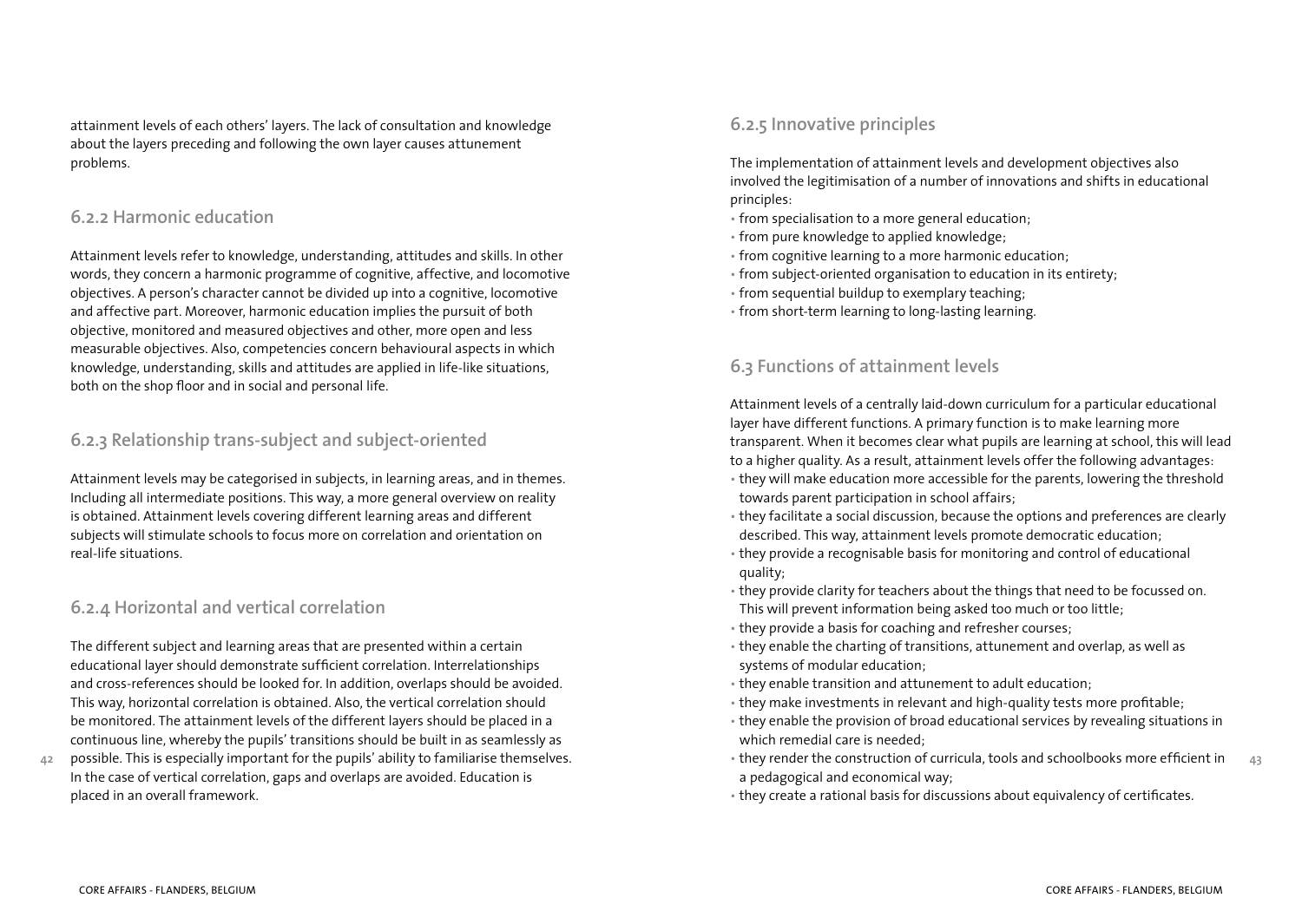The important functions of attainment levels and development objectives are the criterion and attunement functions. Other functions of attainment levels include, image, emancipatory and guiding functions.

### **6.3.1 Criterion function**

Attainment levels and development objectives describe the schools' social commitment towards a pupil population. For this population, they express a social minimum and therefore guaranteed aspiration level. The achievement of this aspiration level is evaluated by the government and the schools. To enable this, the attainment levels and development objectives form an important criterion function. Attainment levels and development objectives are the criteria that guarantee a comparable minimum quality and aspiration level in all schools and for all pupils and enable the evaluation of this minimum quality and this aspiration level by the schools and the government.

Within a certain functionality and for a certain goal-orientedness, attainment levels fulfil the criterion function in other ways as well. For example when approving curricula, drawing up operational plans, recognising and financing or subsidising schools, developing evaluation tools used for the evaluation at system level, developing auditing frameworks for the inspectorate, sanctioning studies, and granting certificates to pupils.

# **6.3.2 Attunement function**

Furthermore, by making the school's social commitment more explicit, attainment levels and development objectives guarantee a common base within the Flemish educational programme. In other words, attainment levels and development objectives also fulfil an attunement function. They contribute to the attunement within an educational layer at the end of a layer or stage as well as the attunement among consecutive educational layers.

Within this attunement function, horizontal and vertical correlation are important criteria for the development of curricula, operational plans, and educational

**44** tools. These curricular products make learning lines more concrete. School teams determine to a large extent the way in which horizontal and vertical correlation is realised. Therefore, attainment levels and development objectives are necessary elements - though not the only ones - for attunement. During the development of curricula, attainment levels and development objectives are the beacons that help prevent excessive anticipation and overlap among consecutive layers and related subjects or learning areas within basic secondary education.

# **6.3.3 Image function**

Development objectives and attainment levels help increase the transparency of education, for partners within and outside of the educational system. Not just parents and pupils, but others will also become familiar with what is learned in school. Education becomes a subject of discussion. This way, attainment levels contribute to the transparency within the educational system. Teachers and school teams gain reference points in order to assess their own views and daily practice. Moreover, attainment levels contribute to the transparency between education and society. Parents, the social playing field, and policy makers gain a perspective on socially important and necessary educational content. This way, a reference point is created for the discussion about citizenship, languages, ICT, technology, health stimulation, and sustainable development.

Using attainment levels, social expectations concerning education can be channelled in a democratic way, via a parliamentary procedure.

# **6.3.4 Emancipatory function**

Because of attainment levels, pupils have to fulfil high expectations. From the perspective of equal opportunities, this means that all schools are committed to strive for these objectives together with all of their pupils, regardless of gender, descent, native tongue, or social-cultural capital. This way, attainment levels contribute to the guarantee of a high level of ambition for everybody. The guarantee of a broad education for everybody will lead to self-realisation, selfdetermination, and participation.

# **6.3.5 Guiding function**

As a part of a quality assurance system, attainment levels will also fulfil a supporting and guiding function in related domains. Both for the government and for other actors, they represent a reference point that can be used in the pursuit of policies. They can support the policymaking process concerning free education. They can support local pursuit of policies, or the pursuit of policies in other policy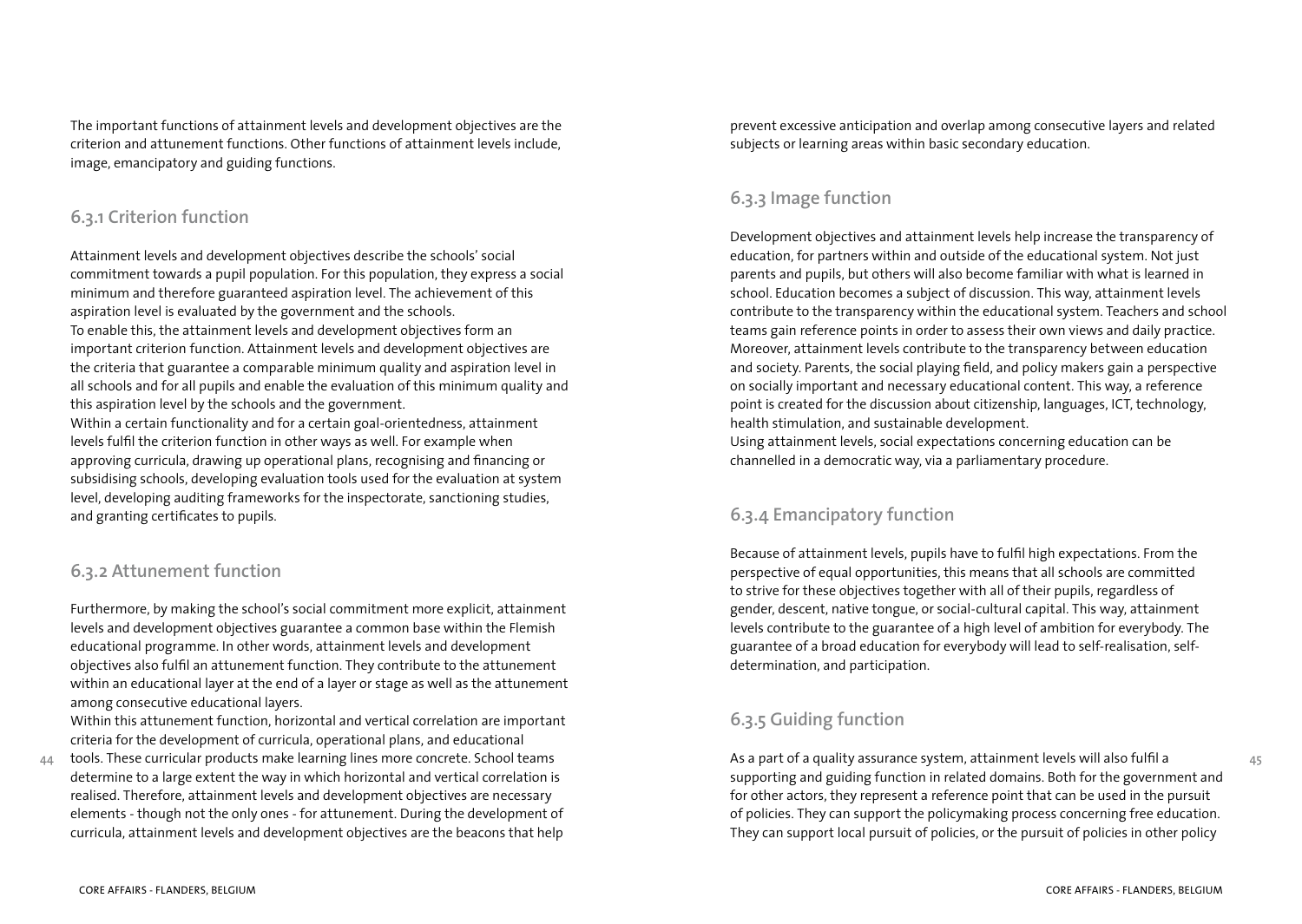domains, such as culture, science, innovation, or the environment. They can support the development of educational tools and projects.

### **6.4 Features of attainment levels in primary education**

The selection of attainment levels is guided by a number of basic principles, which have been discussed. The basic principles remain throughout education and are specified in more detail, or added to, according to the form of education or the educational layer.

The general objectives of pre-school and primary-school education are in line. These principles are: a broad education, active learning, broad care, and cohesion. These basic principles are always realised by means of intercultural and emancipatory education.

### **6.4.1 Broad education**

Both in pre-school and primary-school education, the emphasis is put on broad education. This implies a wide basic education, whereby the child's personal development is focussed on. Moreover, the foundation is laid for further studies and the smooth functioning in society. Not only the intellectual development, but also skills, attitudes and values are important. Children should be given the chance to develop competencies in situations that are realistic to them. Children should learn from a world that is familiar to them. Different aspects of their development should be appealed to. This will also contribute to broad education. A harmonic development of the child's personality demands a balanced approach to all of his development areas.

# **6.4.2 Active learning**

The development objectives of pre-school and the attainment levels of primary school ensure ample room for the children to learn in an active manner. For

**46** example by searching for solutions together with the teacher and fellow pupils, using skills, and gaining understanding. These concern basic competencies, i.e. the objectives formulated are real: they can be applied in the children's day-to-day lives. Aspects of active learning include: solving a problem together with a fellow pupil, organising one's own work, being given the chance to explain one's own

working method, learning about the working methods of others, asking for extra information, checking one's own solutions, and being given the chance to explore one's own aspects of active learning. Learning is an active and constructive process. In order to get this process going, children should dwell in a rich and challenging learning environment. Moreover, they should be given the chance to pick up their own learning process.

# **6.4.3 Broad care**

The school's principal concern is to make sure each child learns the necessary basic skills. All children have a right to this minimum. Yet, the differences among children should be taken into consideration. After all, the personal development of each child is what needs to be focussed on. Parents expect the school to realise sufficiently broad care in order to provide their child with a solid basic education. The attainment levels formulate the rights of all children. Compensation and dispensation are aspects of broad care, just like more time and a specific programme, both preventive and remedial.

# **6.4.4 Cohesion**

A fourth important feature is the cohesion among different learning areas. Children do not see reality as a series of separate items. That is why there are only 5 learning areas and 2 themes that cover different learning areas. This is called horizontal cohesion. In addition, there is vertical cohesion. This implies a continuous line in the learning process, from pre-school up to the end of compulsory education. Education that closely matches reality will demonstrate horizontal cohesion among the different learning areas and domains. A practical situation provides opportunities to work on attainment levels from different learning areas.

The Primary Education Decree of 1997 states that the school should create an educational and learning environment, based upon a pedagogic project, in which pupils are able to follow a continuous learning process. This environment is adjusted to the progress in pupils' development. Primary education is responsible for education to all pupils, and should provide continuous guidance to as many pupils as possible by means of permanent attention and broad care. That is why the obligation to organise education in school years is removed. The decree states that the traditional school-year system may be departed from.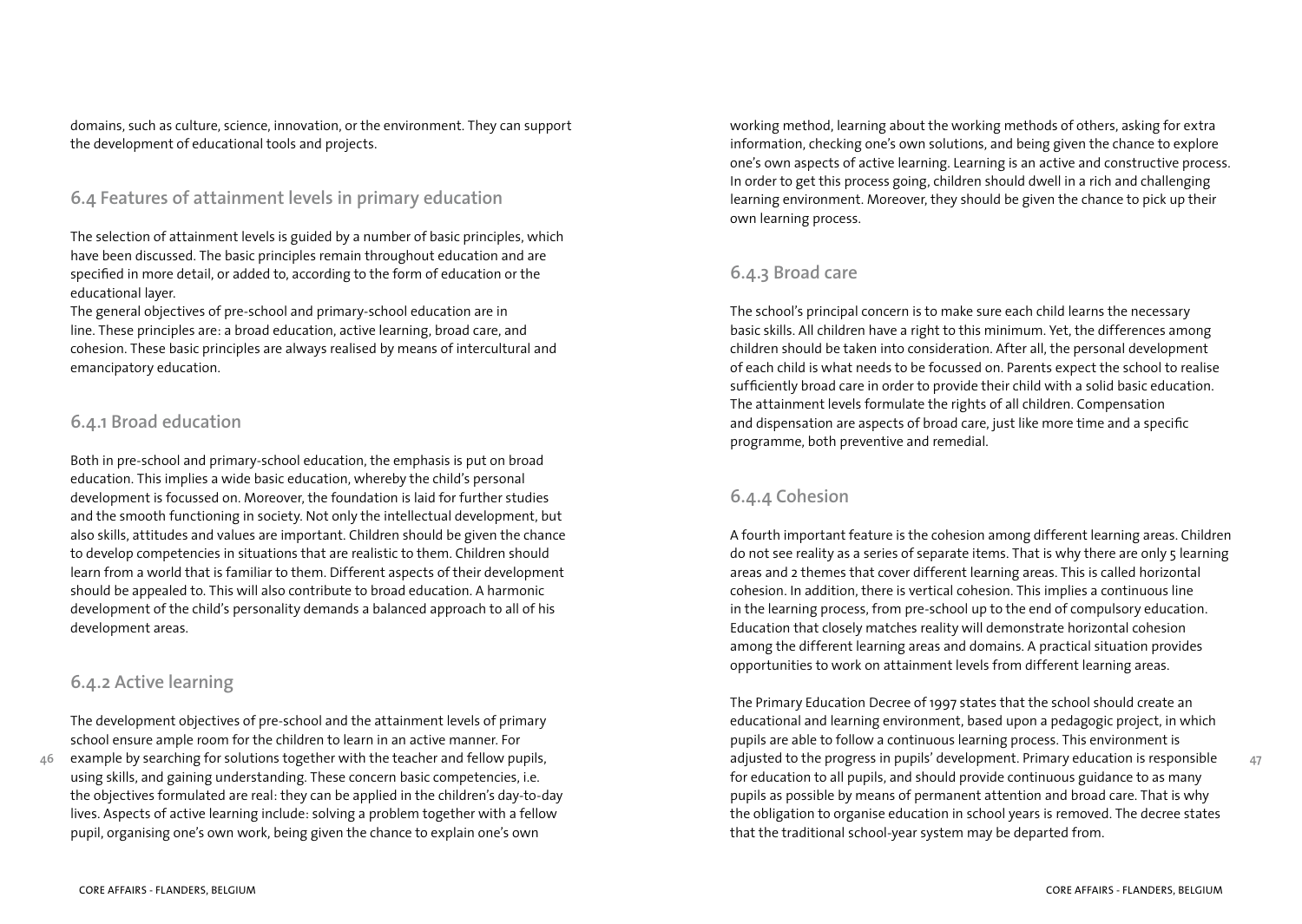# **6 .5 Features of attainment levels in secondary education**

The same basic principles guide the organisation of attainment levels for secondary education. And where the first stage of secondary education is concerned, the stimulation of study and vocational choice is added in principle. And by helping pupils to develop their self perception, by teaching them how to choose and coexist, the second and third stages of secondary education complete their education process.

Development objectives of the B stream are intended for youngsters from the first school year B who are expected to continue on to the vocational year. Attainment levels for the A stream are the minimum objectives for pupils from the first school year A and the second year.

This is in line with the objective to provide all pupils with a broad, balanced, general education during the first stage. This way, the youngsters are able to discover their own potential and make a well-founded study choice for the second stage, based on their personal aptitudes and interests. Attainment levels and development objectives are only formulated for the subjects of basic secondary education as laid down in the decree. Therefore, no attainment levels and development objectives have been laid down for the subjects from the basic options, the vocational fields, and the optional part. Similarly, no attainment levels and development objectives have been determined for education in a recognised religion or moral code.

In addition to subject-linked attainment levels and development objectives, there are the trans-subject ones. Trans-subject themes comprise objectives that may concern all subjects, or which cannot be included in a single subject. One could say that these concern objectives that might otherwise slip through the subjects net. By means of attainment levels and development objectives, society indicates its expectations of each school. The community inspectorate supervises this. The subject-linked attainment levels and development objectives have to be included in the curricula in a recognisable way. The trans-subject attainment levels and development objectives may be realised by several subjects or educational projects. The school must write down a vision, with which the teachers should be familiar, and about which all participants should be informed. Moreover, the school should be able to demonstrate its inclusion of these themes in their own planning.

**4 8**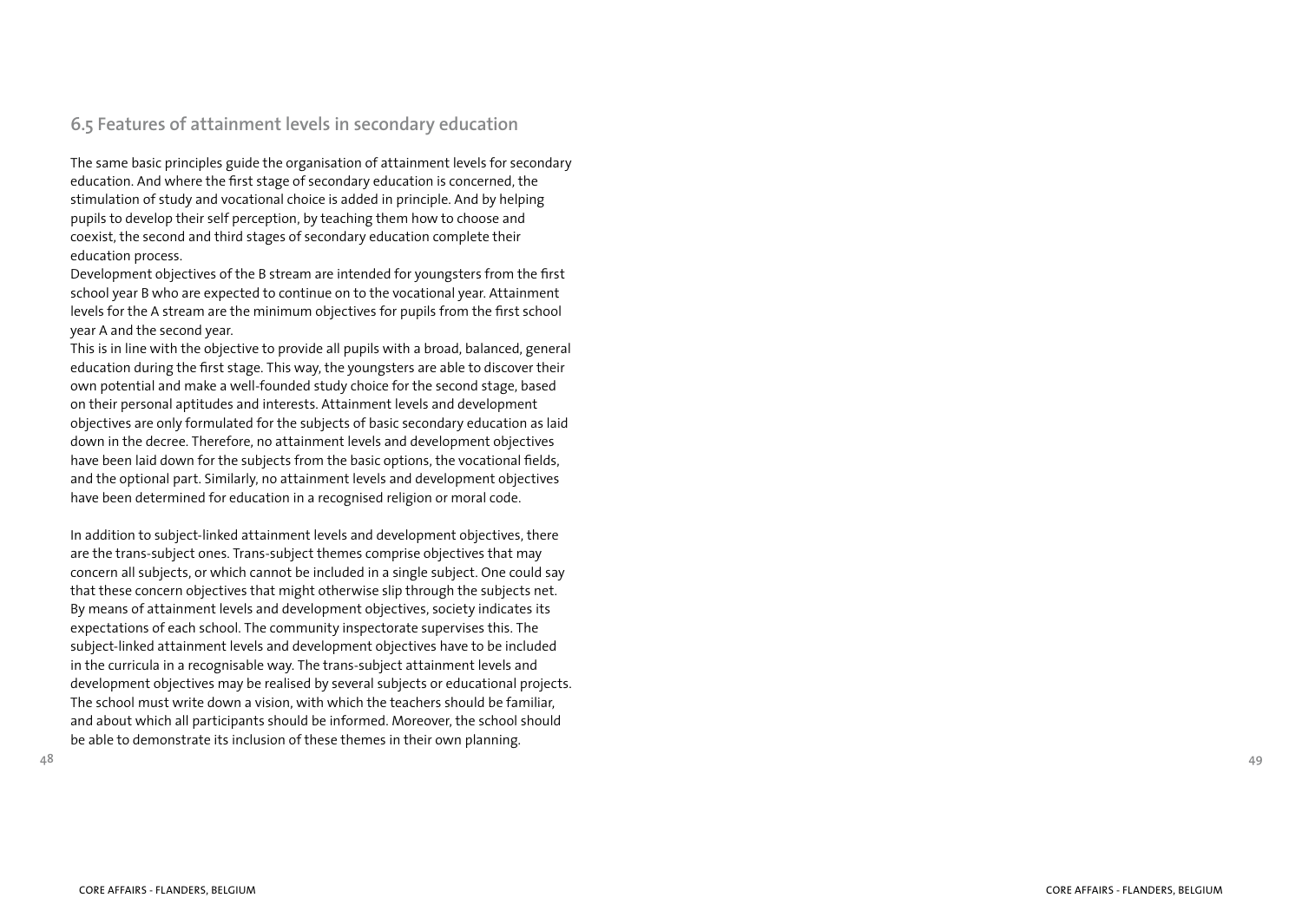# **7. Policy philosophy, steering mechanism, innovation policy**

### **7.1 Freedom of education**

The context in which quality control is situated in Flanders, is very different from the context in most other European countries. When putting inspection of contents on a scale, we distinguish seven levels. A maximum level of inspection indicates the government's laying down of curricula and methods to be used, and central tests in order to measure contents. The second highest level is where the government lays down curricula and external tests. A third level indicates the organisation of central tests and examinations. On a fourth level, minimum objectives are laid down as vague core objectives, which are linked to central tests. On a fifth level, curricula are laid down without central tests. Here, inspection is only carried out on the basis of curricula. On a sixth level, a core curriculum is determined upon and there are no external examinations. This is the situation in Flanders, with attainment levels without central tests. On the seventh level, schools are allowed to make up their own curricula, under a broad inspection, without central examinations. This was the situation in Flanders before attainment levels were introduced. In order to gain access to university education, a type of maturity test had to be done in the school.

In Flanders, a subtle and historically anchored balance has been reached between the government's tasks and the tasks of educational organisations. This has to do with the fact that education in Flanders is considered to be more than just training and teaching. It is believed that a school should, in its educational project, also teach values, attitudes and convictions. Often, these are aspects that cannot be measured, which is a reason not to have any external tests performed. Therefore, the freedom of educational organisation is quite extreme. It includes the hiring and firing of teachers, financial autonomy, the creation of curricula, the determination of teaching schedules, freedom of method and organisation, and freedom of evaluation and examination systems. On the other hand, the government puts schools under the obligation to ensure that attainment levels are achieved and development objectives are striven for.

The policy philosophy behind attainment levels is based on the fact that educational contents are best controlled by laying down a core curriculum all schools have to use. If this core curriculum is sufficiently concrete, it will render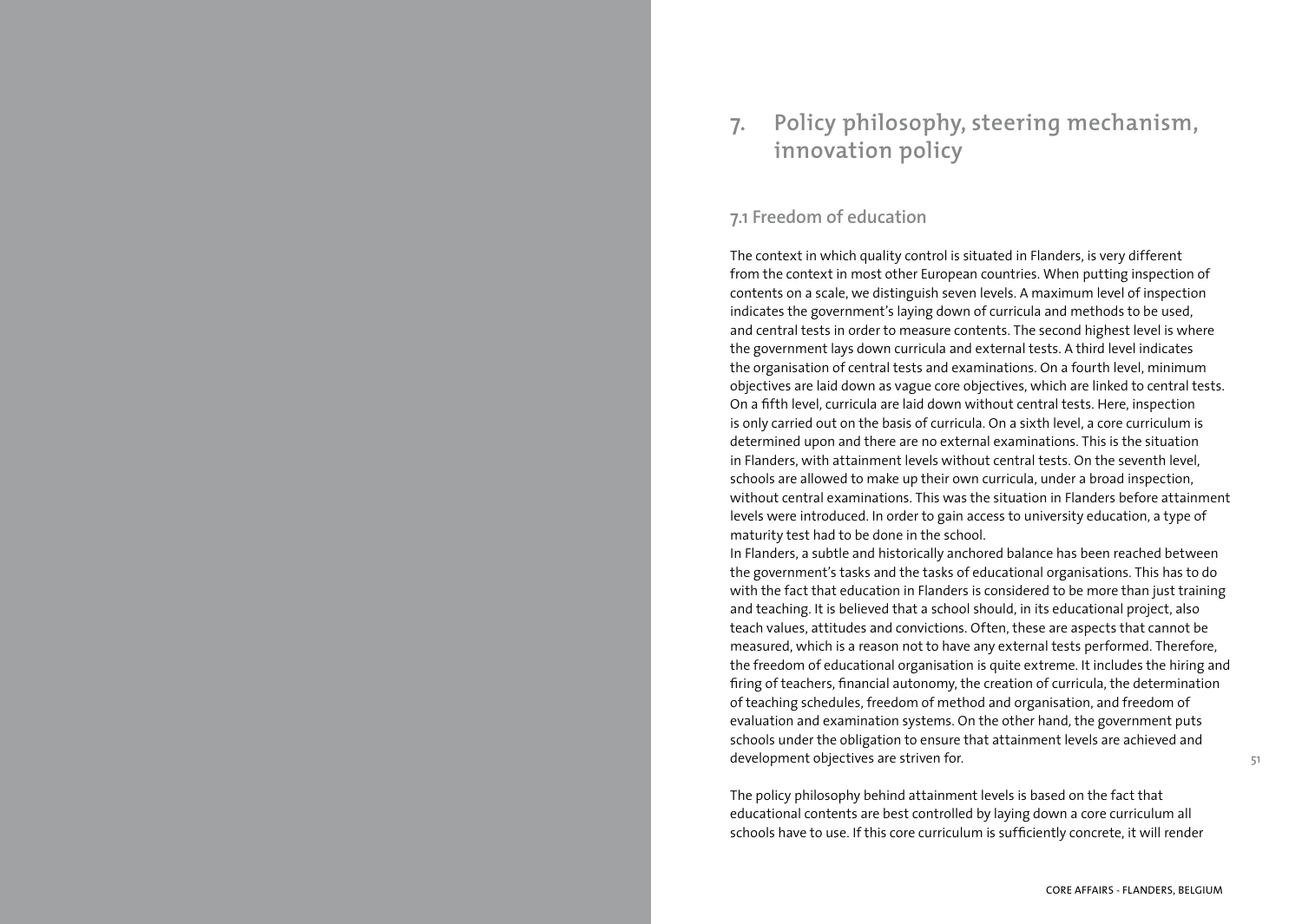external examinations redundant. By giving all youngsters the opportunity to follow the same basic education, with the same contents, the principle of equal opportunities is respected. This way, all youngsters are given the opportunity to smoothly move on to higher education or vocational schools.

To date, the concept of basic education in Flanders has only legally been included in the regulations for the secondary education system. Basic secondary education is described as 'those subjects that should be taught during a particular school year to each and every pupil, without exception'. An interpretation concerning content is added to indicate the contribution of this basic secondary education. The essence is to prepare pupils for critical and creative functioning in society and for the development of his personal life. This is quite another finality than the one used by education that prepares a pupil for a qualification.

From a social and personal point of view, the complete curriculum of primary education and the first stage of secondary education is regarded as basic education. From the second stage of secondary education, this changes. Here, pupils are given the opportunity to follow supplementary or vocational training, next to their basic education. Therefore, during the second and third stages of secondary education, basic education only forms a part of the curriculum.

The envisaged finality of basic education applies to both primary and secondary education. Naturally, the contribution of primary education to this finality will be interpreted differently from that of secondary education. The same is true for the contribution of special education as opposed to regular education. However, the ultimate goal is the same for each pupil.

Considering this finality, the content of basic education cannot be derived from a vocational profile or a study profile – frames of reference that indicate which competencies a pupil will need for his continued learning or vocational process. An important feature of basic education is that it concerns a socially established educational commitment. Its establishment must be guaranteed by procedures for development, advice and confirmation. For each of these stages, sufficiently broad public support and a democratic decision-making process are needed. This way, a social discussion can take place about the school's commitment.

Question is not what the minimum is, but what the aspirational level should be,

**52** for a certain group of children and youngsters. Not every pupil will be able to quite achieve this aspirational level, but each pupil, in every school, has the right to try. This is the essence of equal opportunities.

For Parliament, development objectives and attainment levels form the basis to make the social commitment of each school more explicit, in order to get as many youngsters as possible to complete this basic education.

This conceptual interpretation of development objectives and attainment levels was written down in the so-called 'Theme Decree' for secondary education, as well as in the Primary Education Decree. With the Theme Decree of 2002, the government chose to include the quality standards regarding content and certain aspects of the development of attainment levels and development objectives in a single, adapted theme decree concerning quality standards in secondary education. Until that moment, the attainment levels and development objectives for secondary education were anchored in an earlier general act, which regulated the freedom of education.

# **7.2 The school as a focus on quality**

The definition of attainment levels makes it clear that attainment levels are at the core of the school's commitment. Attainment levels should be achieved by as many pupils as possible. In order to assess whether the school lives up to this commitment, the school context and the features of the school population are taken into consideration. This way, the pressure is taken off the shoulders of individual pupils, and it becomes clear that attainment levels will not stand in the way of customisation.

It is assumed that the quality and the progress of quality are anchored in the local context. The school is viewed as a system in which different factors capitalise on each other in order to achieve a uniqueness. Schools differ in context, input, output, and learning and teaching processes. Each school has its own quality. That is why it is difficult to compare one school to the next.

The quality of Flemish schools is reported on the basis of a series of indicators concerning the context, the inflow of pupils, the nature of teachers, the organisational forms, the boards, the methods, and the output. Each of these factors capitalises on the others, resulting in a uniqueness for each school. Schools are stimulated to evaluate themselves.

In order to stimulate the schools' ability to pursue its own policy, the government invests in counselling bodies, which are allocated to the Nets.

The distinction between attainment levels and development objectives is not very large. Arguments exist, however, to maintain this distinction between attainment levels that schools should bet their pupils to achieve wherever possible, and development objectives, which they should strive for. These arguments concern the nature of the objectives, for example attitudes, or attainment levels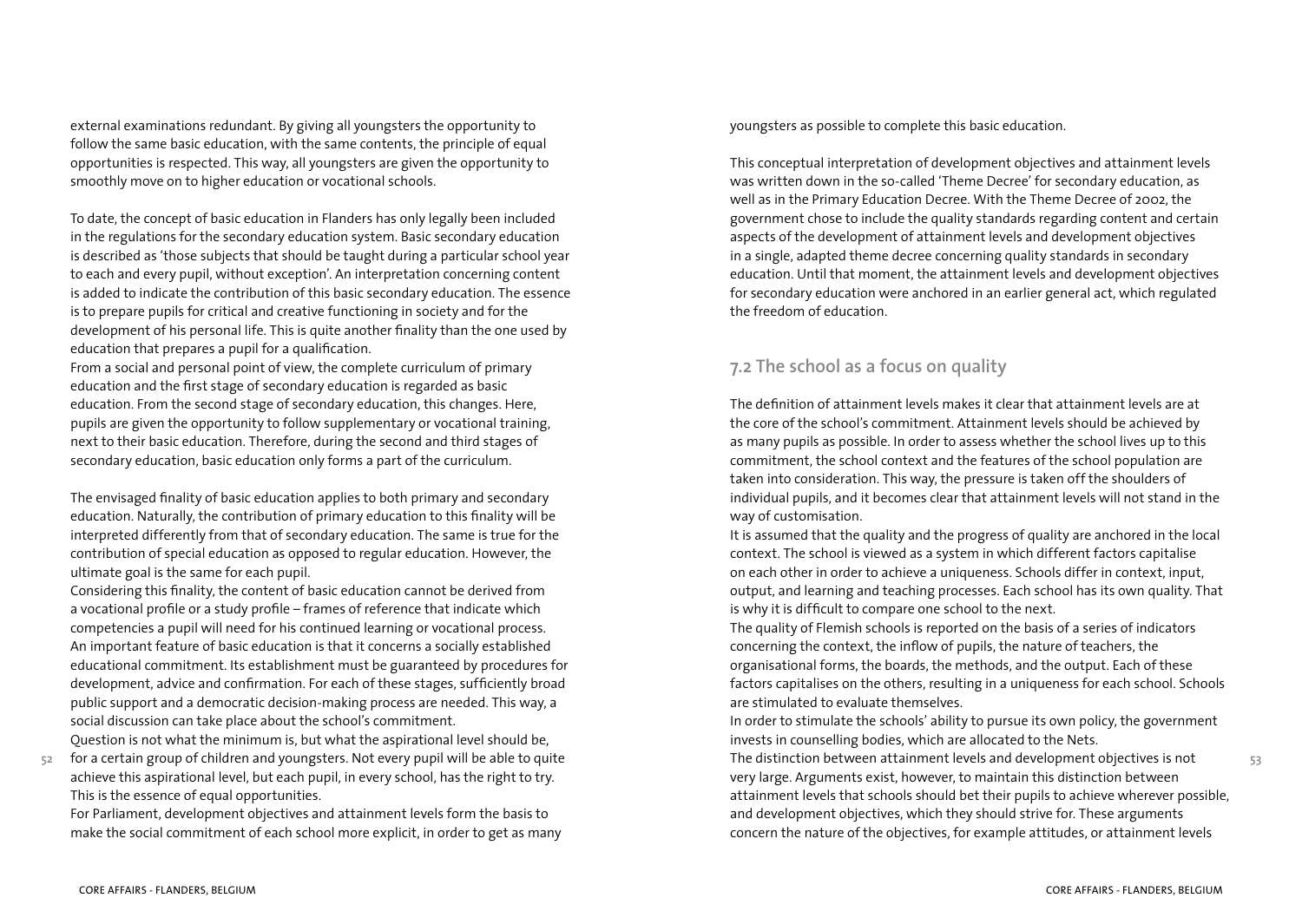that cover different learning areas of different subjects. These also concern the uniqueness of the group of children for whom objectives are considered desirable. Objectives are striven for in the case of pre-school children and in the case of pupils within the B stream of the first stage of secondary education. For pupils in special education, objectives are selected and striven for. Attainment levels only apply to the conclusion of primary education and the end of the first stage of secondary education. They concern knowledge, understanding and skills linked to a certain learning area or subject. That is why these are such important orientation moments for pupils.

### **7.3 Professionalism of teachers**

The Flemish educational policy is based on quality being visible in the classroom, in the teacher. That is why investments must be made in teacher training, refresher courses, and teacher coaching.

Teachers are needed who are in control of the complex interactions between teachers and pupils, including special-needs pupils, between teachers and other teachers, between pupils among themselves, and between teachers and the outside world. It is also believed that as teachers are given more responsibility, their motivation and job satisfaction will increase. This is in line with the desire to have schools include complex educational tasks in their package. For example concerning physiological, psychological, cultural and sociological backgrounds. This is another reason not to use central tests but to use a core curriculum. Teacher training courses are bound by legally determined basic competencies, which match attainment levels.

### **7.4 The evolution of the concept of freedom**

Since the historic definition of the balance between the government and the organisations, the interpretation of the concept of 'freedom' has undergone an evolutionary process. This evolution concerns the following factors:

- the vagueness of the concepts 'level of studies' and 'minimum curriculum', which
- used to be the bases for subsidies, caused much indistinctness and easily led to subjective interpretations during inspections;
- the international evidence that the educational level of a population had to fit in with economic, cultural and psychological characteristics and situations;
- the progress of scientific research into learning processes and educational organisation;
- a legal form for the right of a minimum for vulnerable pupils;
- the growing articulation of education's customers and the resulting demand for transparency about what children are learning in school;
- the growing complexity of culture in a general sense. Not everything can be learned in school; that is why it should be democratically determined what is necessary for a citizen;
- the understanding that the legal right to equal opportunities for the underprivileged and people with a handicap does not guarantee actual equal opportunities for the minorities concerned.

These evolutions illustrate the fact that this concerns a dynamic balance. Attainment levels and development objectives are crucial for the indication of aspirational levels. Regarding the huge civil effect of basic education, this clarity is an important criterion for the democratic content of a broad basic education. A certificate should be granted on the basis of democratically determined contents.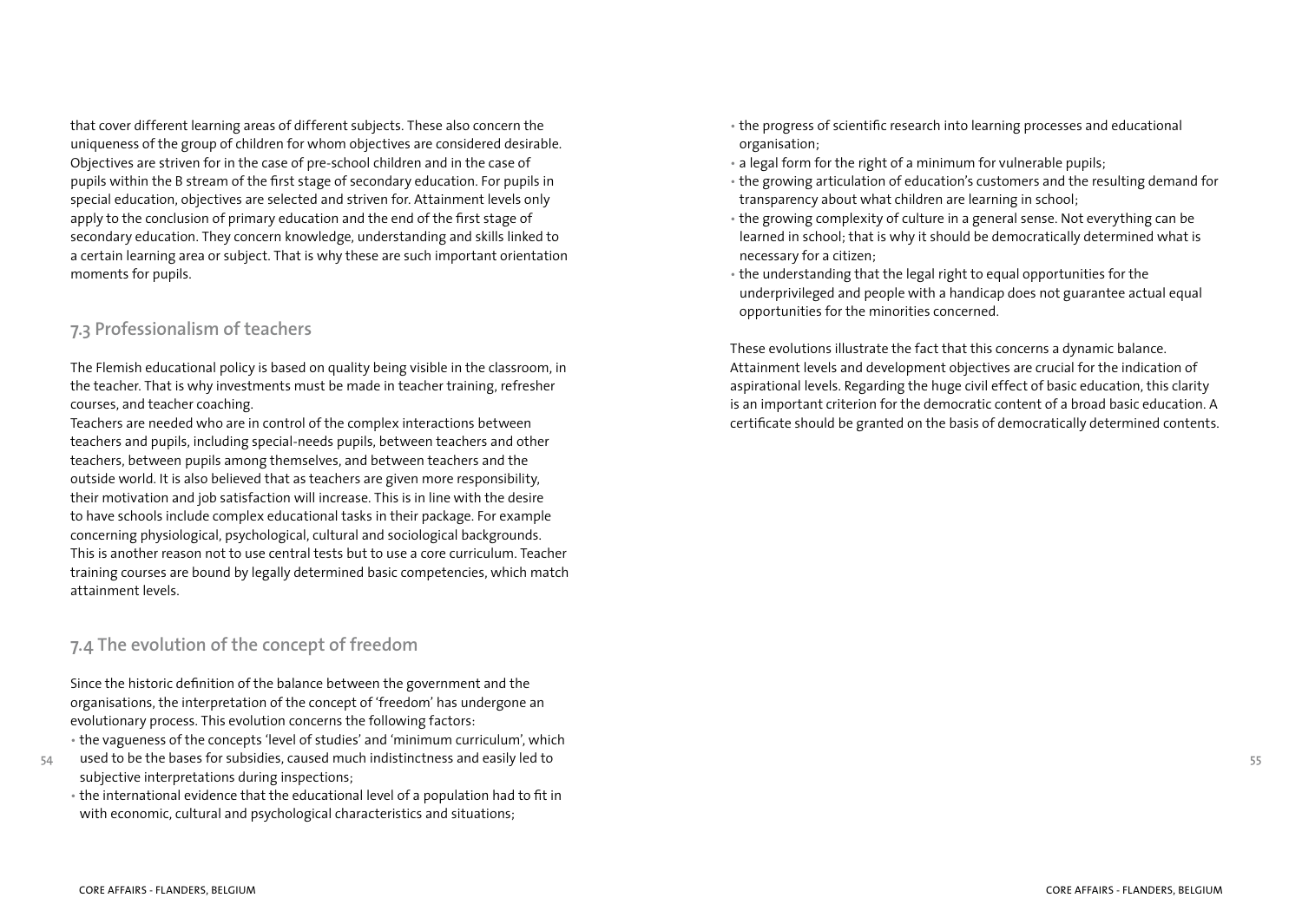# **8. Development and implementation of core objectives**

Attainment levels and development objectives are formulated within the contours of the regulations and international agreements which Flanders or Belgium has entered into.

The actual development takes place within the contours of the following frames of reference:

- a general educational frame of reference;
- frames of reference per educational layer;
- a frame of reference that operationalises and describes the social interpretation of basic education;
- frames of reference per subject, domain, theme or learning area.

The government chooses to formulate attainment levels and development objectives, which, wherever possible, are interpreted by combining subjects, enable competency-developing learning environments, allow schools ample leeway, and pay attention to achievability and study load.

In addition to the generally applied principles discussed earlier, the interpretation of attainment levels and development objectives also includes elements that are typical for the different educational layers or sectors. For example, regular primary education puts a strong emphasis on broad care. Special primary education is looking for a balance between the specificness of persons with a disorder or handicap and social expectations. A specific example from the first stage of secondary education is the attention to the ability to choose regarding the further school career. Furthermore, in secondary education, the choices for a polyvalent second stage and a profiled third stage are important for the interpretation of attainment levels.

**57** Interpretation of attainment levels or development objectives for the different subjects, domains, themes or learning areas should be done in function of the social interpretation of basic education and from the frames of reference described. However, each subject or domain should also be approached from its own vision or frame of reference and from its own structure or buildup. This vision comprises the choices of content that are made for a certain subject and determines the criteria for the selection of attainment levels or development objectives.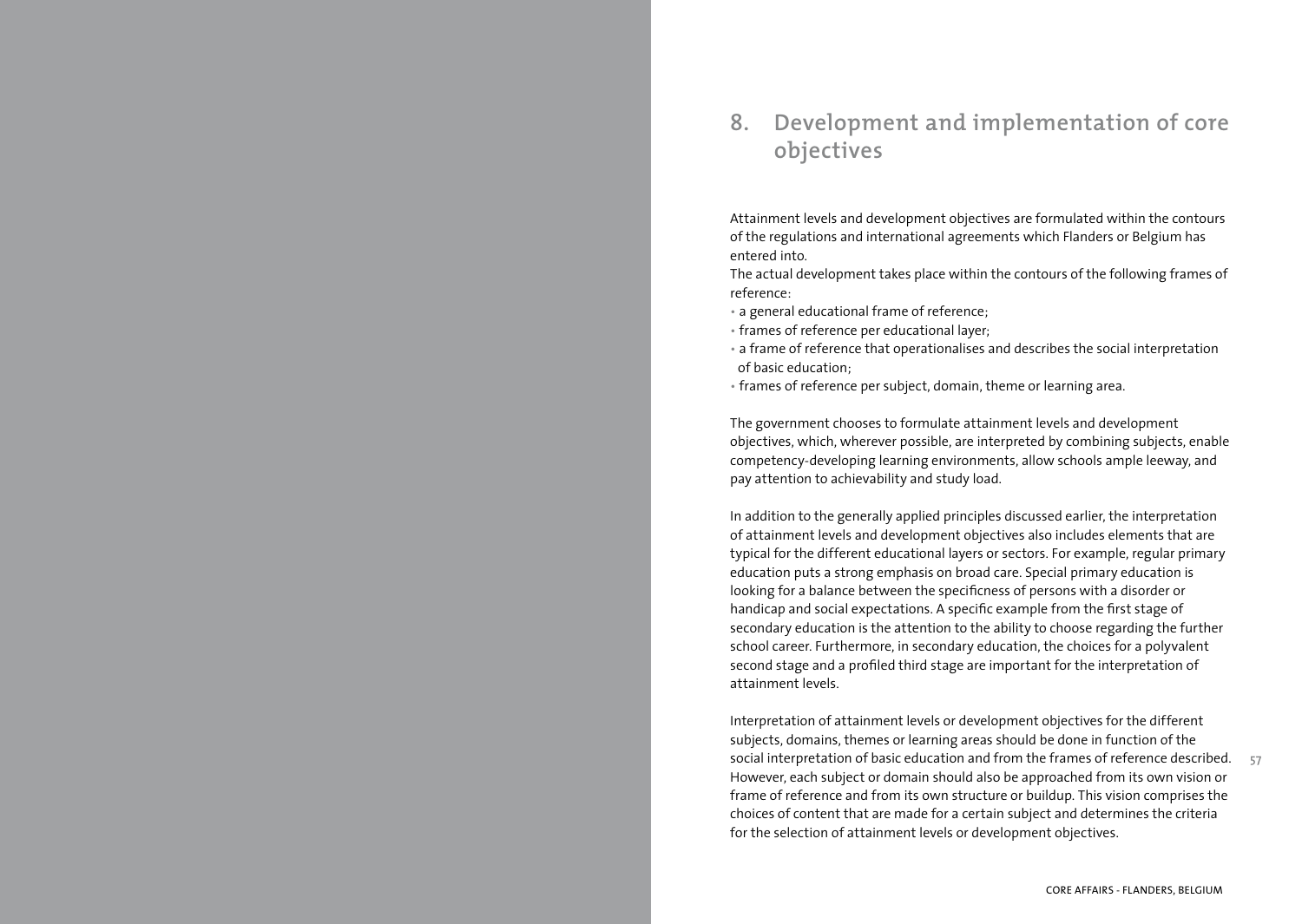A 1990 Decree, specifically for secondary education, determines the subjects that should be taught during a particular school year to each and every pupil. This strongly subject-oriented approach obstructs schools in their efforts to realise a cohesive and balanced educational programme. For pupils, it is difficult to rise above the fragmentation of the subjects' reality and to acquire a combination of knowledge and experience. Attainment levels and development objectives that cover different subjects greatly meet this need.

Attainment levels and development objectives form a frame of reference for further curriculum development in compulsory education. The way in which curricula are developed, on the basis of attainment levels and development objectives, is the choice and the responsibility of education providers. They can choose for the creation of competency-developing learning environments. Curricula may be developed in a more competency-oriented manner by creating integrated clusters of knowledge, skills and attitudes.

Attainment levels and development objectives describe a similar minimum quality for all schools and pupils. This is the school's social commitment. Schools themselves will determine the pedagogical methods they want to use to fulfil this commitment. Schools should also be able to choose which additional objectives they want to realise, according to their pedagogical project. Depending on their vision and mission, schools are able to place their own emphases. Attainment levels and development objectives should also respect and stimulate the professionalism of school teams and teachers. For all these reasons should attainment levels and development objectives provide sufficient leeway and not become a straitjacket for school teams and teachers. Therefore, next to contents prescribing attainment levels, there should be plenty of room for the school's own interpretation.

Attainment levels and development objectives indicate an aspirational level for a certain pupil population. Obviously, these should not require unreasonable expectations from that certain population. Achievability is an important criterion for the development and implementation of attainment levels and development objectives.

Attainment levels and development objectives are formulated by subject, learning

area or theme. Each time, these form a part of the total curriculum for the pupil population concerned. Therefore, the attainment levels and development objectives written for each part, have to take into consideration their relative weight within the total programme. Attainment levels and development objectives should ensure that the study load does not become too much for pupils.

# **8.1 Design of attainment levels and development objectives**

Before designing the attainment levels and development objectives, the way these are organised must be studied. The major organisational frameworks are clear and for a large part legally determined: learning areas, subjects, themes. However, attainment levels and development objectives may be organised in a different way for each learning area, subject or theme. This has to do with the internal logic and dynamism of the subjects or learning areas. After all, it is not possible, or even desirable, to organise all subjects and learning areas in the same way. Whichever way things are organised, for example according to skills, sub themes or otherwise, the organisational criteria may differ per subject or learning area.

Considering the fact that attainment levels and development objectives are criteria to guarantee a comparable minimum quality and aspirational level in all schools and for all pupils, they must be clearly defined. Attainment levels and development objectives should clearly indicate the scope of the schools' commitment. To a certain extent, clarity also involves concreteness. If objectives are too vague or too general, this will result in misunderstandings, misinterpretations and discussions. Often, objectives are given a maximum interpretation, which will lead to ornateness.

Attainment levels and development objectives should be sufficiently concrete to guarantee clarity and transparency, but not to the extent that they thwart the necessary space required by teachers and schools. In order to clarify attainment levels and development objectives, and curtail the application area, they are sometimes presented in a context. Here, also, contexts are only indicated where necessary. Further contextualisation should take place on curricular and school level. Attainment levels and development objectives should also be formulated in such a way that they are teachable within a scholarly context.

# **8.2 The procedure**

The decree giver assumed that the attainment levels and development objectives for basic education should be supported by all of society. That is why a firmly balanced procedure has been drawn up. The stages within the procedure will provide a subtle balance between the different participants. During the preparational stage, the Department of Educational Development draws up a design. This department will guarantee an independent, scientific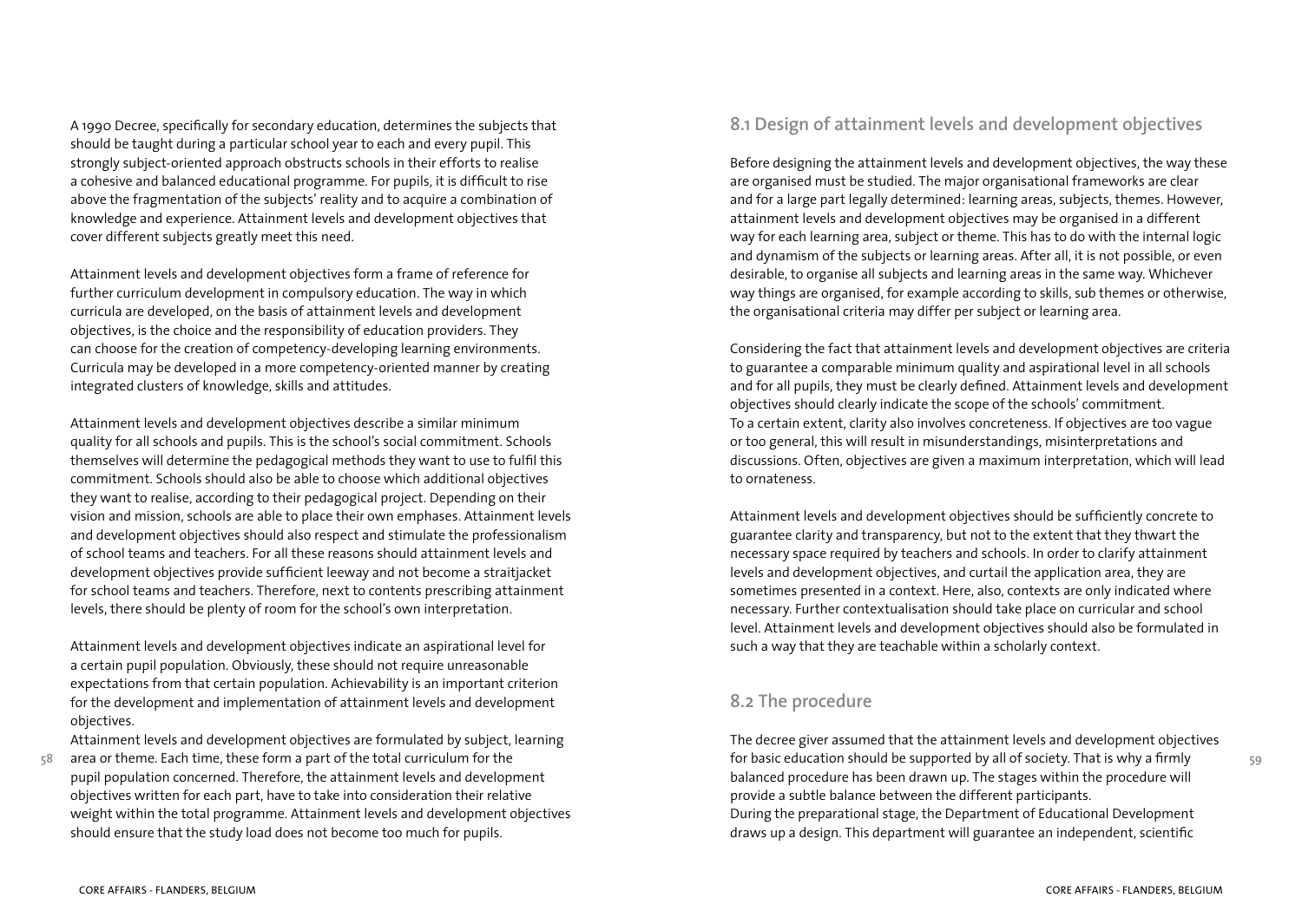approach. This is done by means of work groups comprising various experts, with the emphasis on people from educational practice. This way, realism and feasibility are striven for.

During the advisory stage, it is the task of the Flemish Advisory Council for Education (VLOR) to advise the minister of education. Within the VLOR, all participants are heard: the organisations, the schools, the trade unions, the parents and the pupils.

Also during the early stages, other sectors besides the educational one were consulted. A broad social debate was conducted, and within the Department of Educational Development (DVO) an information and communication cell for attainment levels was set up.

During the decision-making stage, the Flemish government will decide whether to present the proposal and advise from the VLOR to the Flemish parliament for confirmation. In case of agreement, this will occur within a month, in case of disagreement, the dossier will be referred back to one of the previous stages for a new proposal. Finally, the Flemish parliament will confirm the attainment levels, if necessary after amendment.

This procedure comprises a succession of various inputs from society. This way, the attainment levels thus constructed will be assured of broad social support. The minimum or the aspirational level that is created thus will have the approval of the majority of interested parties. After all, in this procedure, realism and feasibility are striven for. Moreover, good practice is brought to all schools.

### **8.3 Evaluation of attainment levels**

In the past, discussions about the concept of attainment levels were always linked to the question of how, for whom, and by whom the attainment levels are to be evaluated. This is quite understandable, because this question refers to the functions that are attributed to attainment levels. As far as the government is concerned, attainment levels first and foremost have a criterion function. After all, attainment levels are the criterion for the Parliament to guarantee a comparable minimum quality in all schools and for all pupils.

**60**

In the definitions of attainment levels and development objectives themselves, it is indicated how, during a school audit and the evaluation of the 'level of achievement of the attainment levels' carried out by the inspectorate, the school's context and school's population are taken into account. The inspectorate will

then make a pronouncement about the extent to which the school is fulfilling its social commitment. It is an evaluation at school level. The government, by way of the inspectorate, will not make any pronouncement about the attainment levels of individual pupils. This is, and should remain, the responsibility of the school, in this case the council of teachers, which will deliberate about the performances of individual pupils on the basis of internal evaluations and give their final appraisal. The council of teachers will not only base their deliberation and evaluation on the development objectives or attainment levels, but also on curricular objectives and any other objectives from the school's own pedagogical project.

Development objectives and attainment levels are essential, but not the only, reference points that are taken into consideration during the deliberation of the council of teachers. They are essential because they form the common core of the curriculum, which is taken by every pupil. Thanks to the fact that attainment levels and development objectives are contained in the curricula, this common core is guaranteed. Indirectly, attainment levels therefore form a reference point for the study sanctioning of individual pupils. But considering the focus of the attainment levels within the school, a school may decide to fail a pupil if he has only mastered the attainment levels. By choosing a school, parents accept the curricula of that school as a standard for passing or failing. This way, some schools will base their passing of pupils more on attainment levels than others. Therefore, a difference in the granting of certificates is built into this mechanism.

In addition to the evaluations at school level, as carried out by the inspectorate, and at pupil level, as carried out by the schools, the government organises an evaluation of the achievement of attainment levels at system level. This is done by means of assessments on the basis of anonymous random school surveys. As a service for the schools participating in the survey, they are given feedback about their global results, not by pupil, afterwards. The primary objective of the assessments, however, remains the collection of information and the interpretation on Flemish educational level. The mere fact that the possible impact of school or pupil features is included, does not imply that the assessments become evaluations at school or pupil level. This misunderstanding causes anxiety about the government's intentions where the assessments are concerned. It should be clear that the government does not choose to expand an assessment system that allows for external evaluations to be carried out of the performances of individual pupils, for example by central examinations, nor for a ranking of schools. On the contrary, the government intends to appeal to the schools' ability to pursue its own policy. Internal evaluation and monitoring of the own performance are basic facts in this. In order to enable schools to systematically collect information about pupils'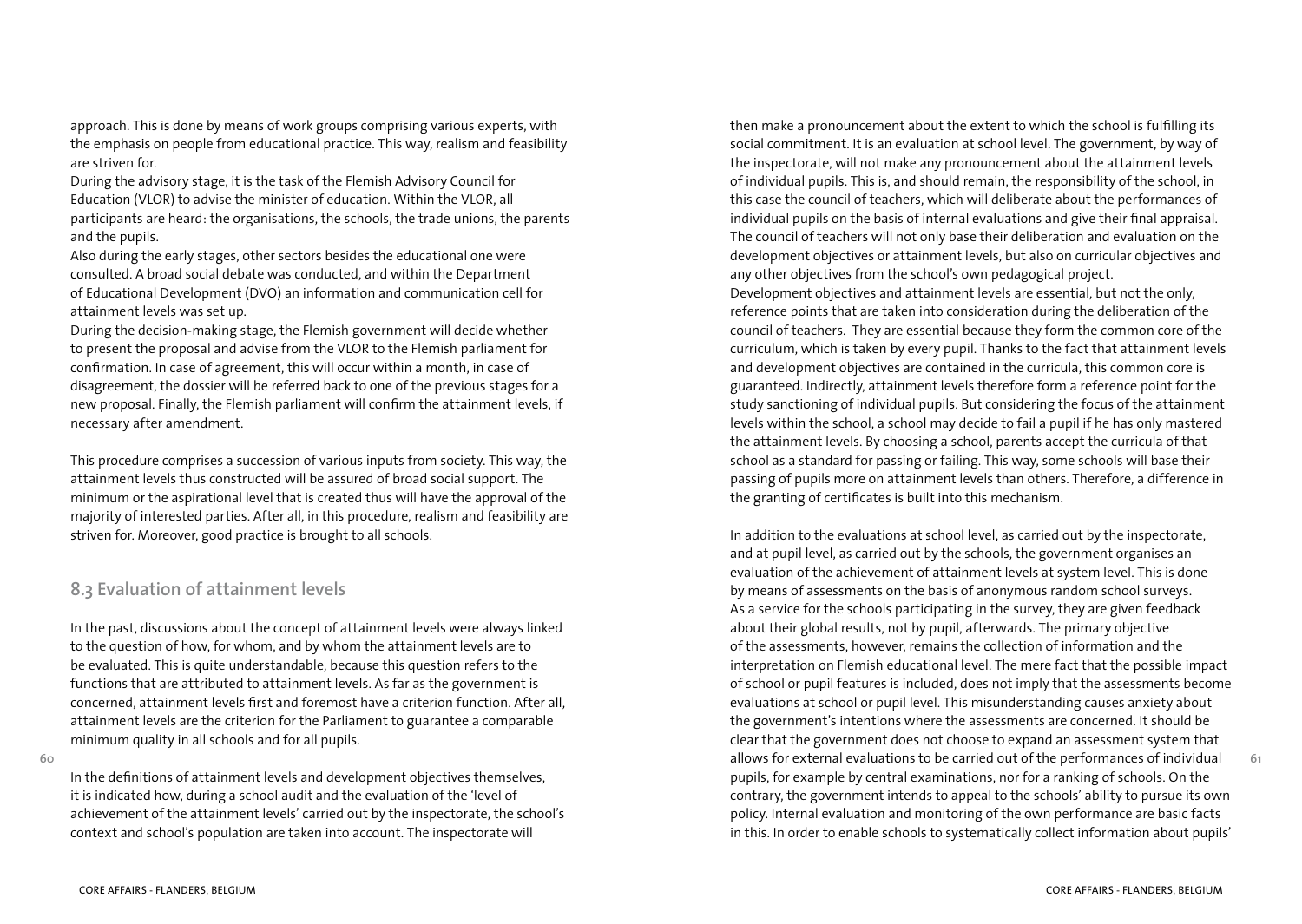performances and pupils' school careers, more efficiently than they are doing now, the government wants to investigate which tools may be used to contribute to this. Examples are the development of parallel versions of the assessments. The government will provide schools with a parallel version, free of charge and free of obligations. This way, schools are able to evaluate their own performances regarding their social commitment, as far as the realisation of attainment levels are concerned, expressed in pupils' performances. Schools that use these instruments, will be able to compare their own results to those of comparable schools.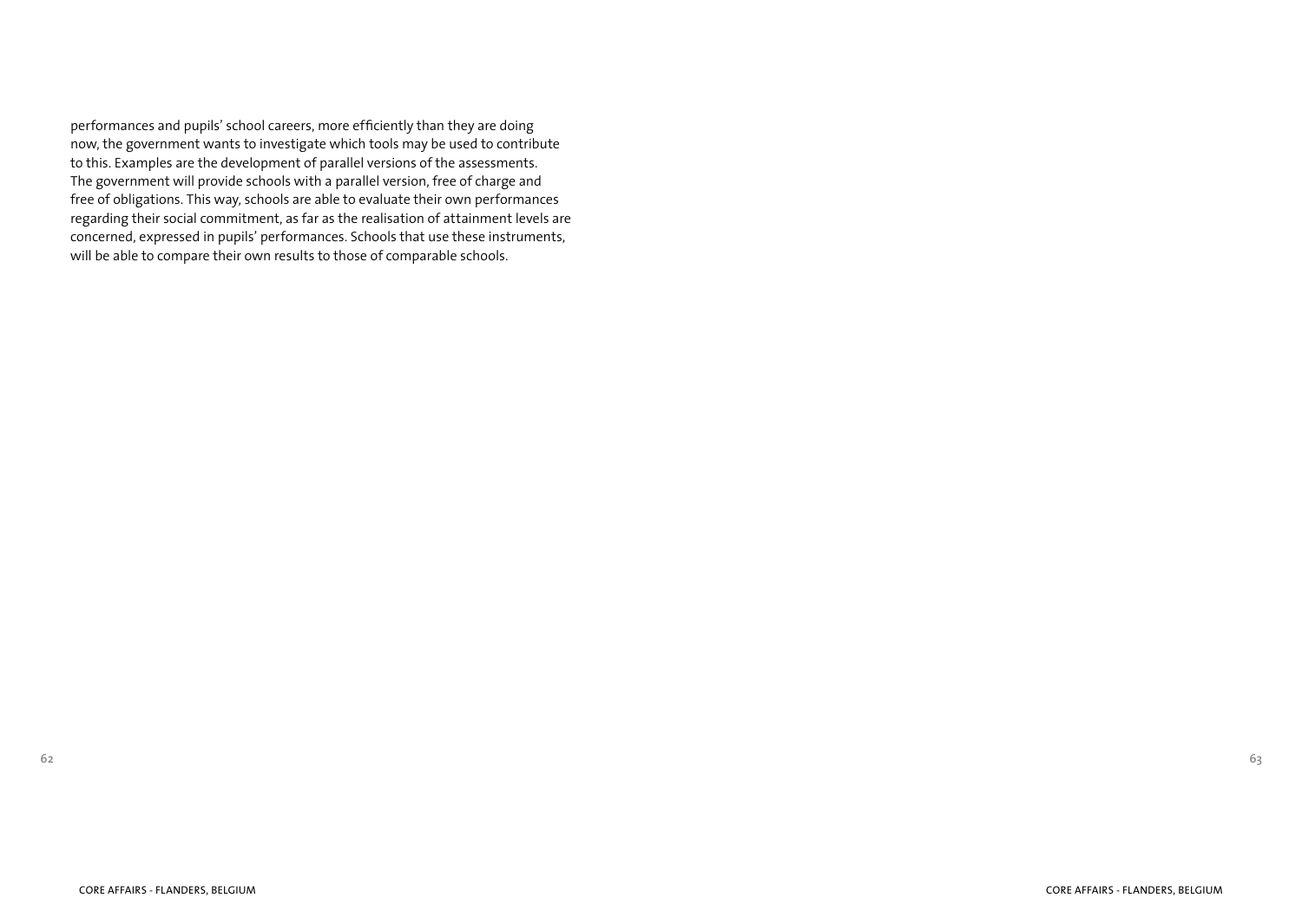# **9. Implementation, activities undertaken, and their results**

Approximately ten years after the implementation of attainment levels and development objectives in primary education and the first stage of secondary education, these development objectives and attainment levels will be updated. The implementation of the current attainment levels and development objectives was officially started for primary education on 1 September 1998, and for the first stage of secondary education on 1 September 1997.

The implementation was stimulated by the government, by distributing information folders and workbooks for educational practice. These contained service documents in which attainment levels were explained by means of examples and by writing out their vertical and horizontal cohesion. The vision on the attainment levels, taken from the explanatory memorandum to the decree, was presented in a rather more readable version.

In addition to the free distribution of these information folders and workbooks to all Flemish schools, many study days were organised as well, in order to prepare members of the inspectorate and pedagogical guidance for the further implementation and supervision of the use of attainment levels and development objectives.

Evaluation and updating are normal processes, which are a part of the cycle of permanent quality control. For primary education, such an evaluation and any necessary revision were included in the decree for the attainment levels and development objectives itself. Attainment levels and development objectives could not be changed until after a minimum term of 6 years. It was the decree giver's intention to build in guarantees of evaluation of the approved attainment levels and development objectives, to make sure they were kept up to date. Also, a buffer was built in, to give schools, teachers, and material and curriculum developers ample opportunity to properly implement the attainment levels and development objectives. A period of at least 6 years was envisaged.

No formal agreements were made concerning the evaluation and any necessary revision for the attainment levels and development objectives of the first stage of secondary education.

Since the attainment levels and development objectives were approved, the government created a number of platforms to collect evaluation data.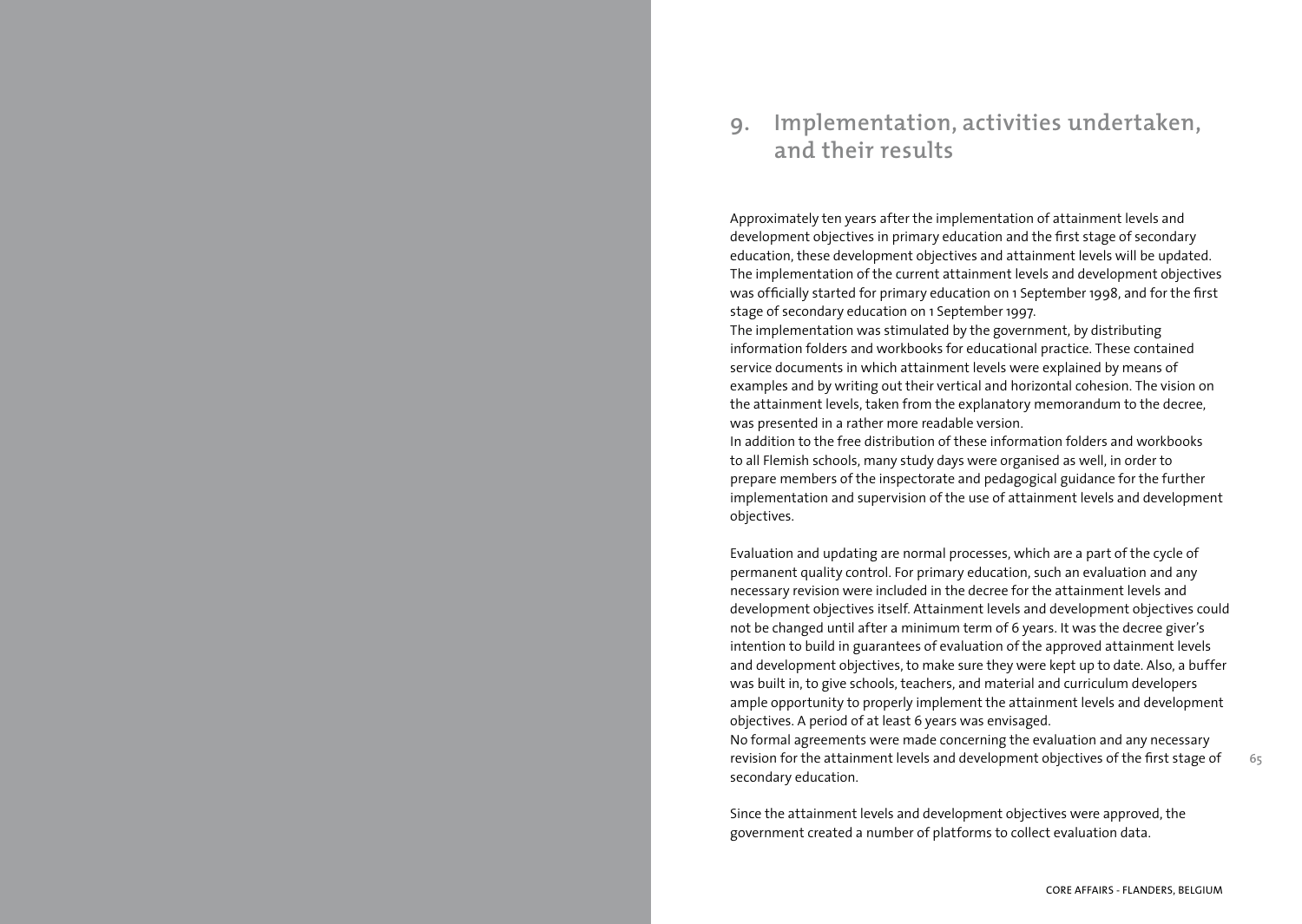After an applied survey, a report was published in 2007 concerning the achievability and desirability of attainment levels and development objectives in primary education. These results formed a valuable empiric contribution concerning the satisfaction with and the use of attainment levels and development objectives in primary education.

The results of the survey can be summarised as follows. On the whole, pre-school teachers are satisfied with the current development objectives. They believe that the development objectives match their desires concerning the educational programme they want to present and that the development objectives allow sufficient room for own interpretation during their daily teaching practice. Most of the pre-school teachers also believe that the subdivision into different learning areas is useful and coherent. They are less than satisfied with the development objectives for technology, measuring and the media.

On the whole, primary-school teachers are satisfied with the current attainment levels. They believe that the attainment levels match the matter they want to teach their pupils and that the attainment levels allow sufficient room for own interpretation during their daily teaching practice. They also find the attitudinal attainment levels worthwhile. Also, they believe that the subdivision of attainment levels into learning areas and across different learning areas is useful and coherent. They are less than satisfied with the attainment levels for linguistics, technology, and the media.

Teachers regard attainment levels and development objectives as a guiding tool for the setting out of learning lines, the setting of teaching targets, the drawing up of plannings, and the filling in of the schedule. In addition, many pre-school teachers regularly use the development objectives to monitor the progress of pre-school children, in order to determine which children are in need of extra care. From the survey, a number of policy recommendations followed.

- There is a continuing need for information and support. In order to raise the level of satisfaction in teachers concerning the use of attainment levels and development objectives, it is important to work on the development of competencies within education. By increasing the participation structure in schools, the schools' ability to pursue their own policies is reinforced. Raising the schools' ability to pursue their own policies affects quality control and the use of attainment levels and development objectives.
- **66**
	- The positioning of attainment levels and development objectives in relation to other curriculum products should be reviewed. The leeway for didactic actions, presented by the attainment levels, is greatly appreciated by teachers. However,

teachers still often use curricula because these give them something to hold on to and are more detailed.

- Attainment levels and development objectives are suitable instruments for quality control and monitoring. Many teachers regularly use attainment levels for the improvement and renewal of their teaching, for the evaluation of activities and projects, and for self evaluation of the school. Different stakeholders have an interest in the development of clear indicators, in order to test whether the attainment levels are realised.
- There is room for improvement in the way attainment levels of the different layers are attuned to one another. The transition from pre-school to primary school, and from primary to secondary education in relation to attainment levels should be given more attention. Moreover, teachers are insufficiently familiar with the attainment levels of preceding or subsequent layers.
- The relationship between costs and available means linked to the implementation of attainment levels should be investigated. In spite of the fact that primary education is free, teachers are saying that the school does not have sufficient means to work on the attainment levels for musical and physical education. This particularly concerns the infrastructure.
- The attainment levels for linguistics, musical education and French should be revised. According to teachers, the attainment levels for musical education are difficult to implement in actual practice. Possible solutions would be a redefinition of attainment levels or addition support for teachers. As far as Dutch is concerned, more attention is needed for linguistics, and French, apparently, is in need of expansion into memorisation and the active production of the French language.

For the evaluation of trans-subject attainment levels in secondary education, a survey is presently being carried out. The results should be available next year.

By way of a framework agreement with a research group, the government started up a system of periodic assessments. The first assessments took place in primary education in 2002. In the meantime, a planning has been made that includes two assessments per year for the period 2006-2011. Different groups of attainment levels are systematically assessed during a random survey of pupils in both primary and secondary education. In June of 2007, the first assessment of 2002, reading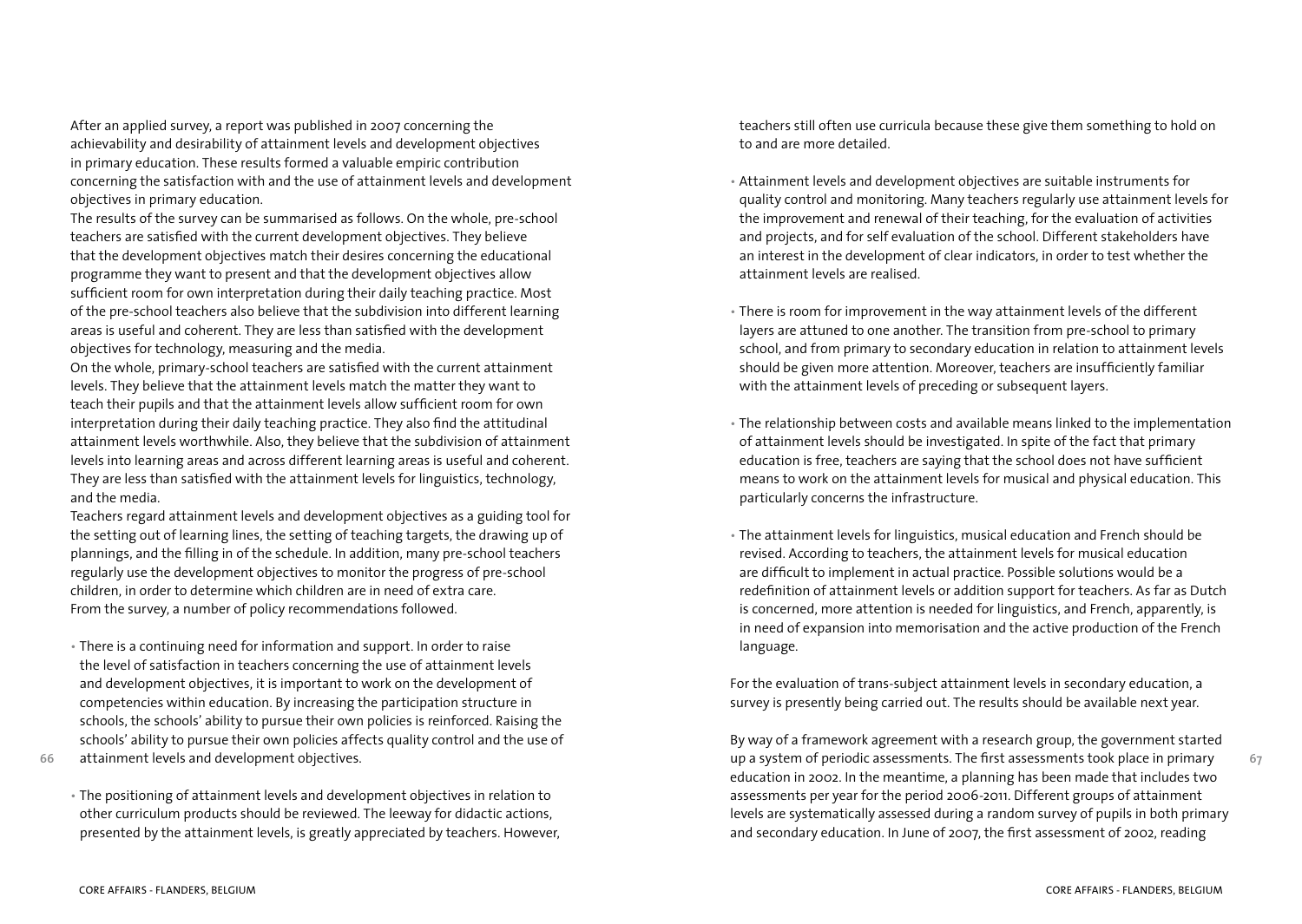comprehension in primary education, was repeated. Eventually, such repeats should allow evolutions to be monitored.

The results of the assessments provide food for thought as to whom is professionally involved in education. The assessment provides an excellent impetus to the discussion about educational quality and any desired changes. Concerning attainment levels where pupils achieve good results, it is important to think about ways of maintaining or improving these results in future. In case of poor results, the cause must be discovered. Poor results may be caused by education itself. In that case, improvement must be sought by means of initiatives of pedagogical guidance, teacher training, and refresher courses. Perhaps teachers need more time and support to realise innovative attainment levels. Poor results may also be caused by the attainment levels themselves.

The assessors provided the schools participating in the assessment with a summary of their results. Schools can use these results for reflection and self evaluation. Pedagogical guidance services may discuss the results of the assessments with the schools, compare the results with their own findings, or look for possible explanations.

Based on the results, teacher trainers can start thinking about the contents and methods they are going to teach future teachers.

The inspectorate collected information about the implementation of the attainment levels and development objectives in the schools and the resulting new curricula. The inspectorate for primary education clearly based its assessments of the schools' educational functioning on the legally approved attainment levels and development objectives. In secondary education, this link was less evident. The inspectorate for secondary education did develop specific methods for the evaluation of the implementation of trans-subject themes. This way, the inspectorate's assessment reports contained evaluation data, which could serve as input for a debate about the updating of attainment levels and development objectives.

To make the revision process more controllable, the government made a number of strategic choices and choices concerning content. Not the whole package of attainment levels and development objectives is to be examined all at once, but

**68** this is done domain by domain. At the same time, the availability of reference data and policy priorities is taken into account.

During the first stage (2007-2009), the curriculum parts Science, Technology and Languages for basic education, both in primary and in secondary education, and

the trans-subject themes in secondary education are focussed upon. Also, the correlation between regular and special education is looked into further. The progress of implementation is investigated, as well as the achievability of the envisaged objectives for the pupil population for which they are intended. Also, it is investigated whether new educational or social developments have occurred that may give rise to an update of attainment levels and development objectives. Prior to, or parallel to, the intrinsic discussion concerning the desirability and achievability of the current development objectives and attainment levels, questions will be asked as to the scope of the concept of attainment terms that is applicable here.

Updated attainment levels will occur as reference and evaluation data become available. These concern assessment results, applied surveys, inspectorate information, policy documents, projects, and 'experimental gardens'. This means, that the interpretation of attainment levels and development objectives are also determined by taking into consideration the evaluation results from assessments, reference information from projects, etc., and political choices contained in important policy documents, e.g. a language policy memorandum. Moreover, by updating on the basis of reference data, the whole curriculum is not revised all at once. Updating is limited to those curriculum parts for which reference information is available. This method allows effective updating because strong and not-so-strong points are charted. Moreover, by regularly revising a part of the attainment levels, a certain continuity is built in for the field.

A recurring system is set up specifically for the assessment survey. The system includes a broad consultation concerning the results. This consultation serves as a preparation for an open conference concerning the assessed domain. The conferences will frame the results of the assessments in a broader quality debate. Possible causes and reasons will be looked for. The core issue of each conference is how to keep what's good and improve what is poor. The conferences will result in recommendations in the form of answers to those questions. Updating of attainment levels and development objectives may be a possible answer in addition to other initiatives in the areas of didactics, educational tools, curricula, guidance, and teacher training.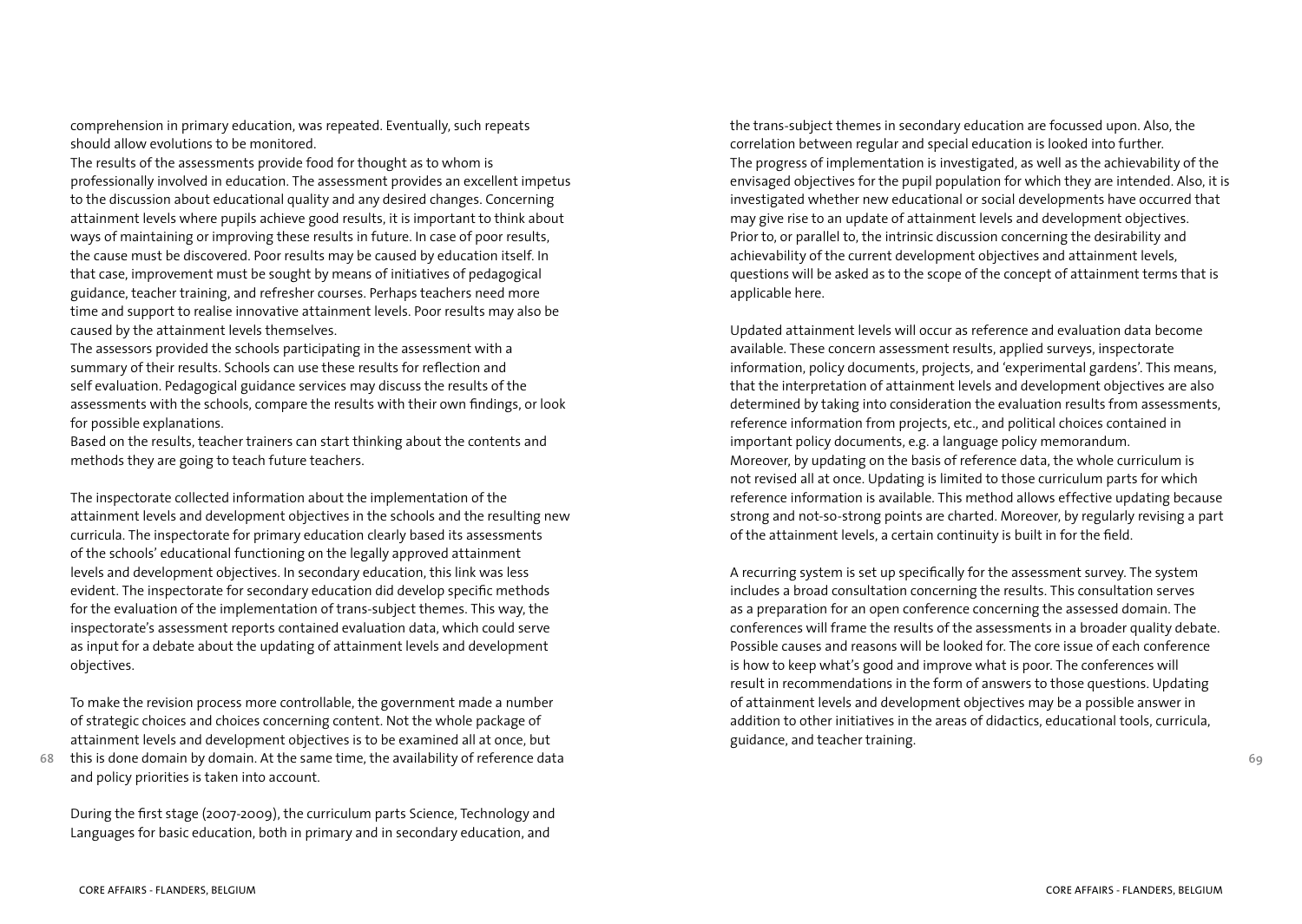# **10. Observations and discussion**

In Flanders, the laying down of a core curriculum based on attainment levels and development objectives, and the procedures and evaluation methods used, are extremely pupil-friendly. The system is not driven by tests, but rather by concrete attainment levels and a strongly recommended method of self-evaluation by means of assessments and good parallel tests. Pupils will receive a high-quality education with minimum pressure and maximum opportunities. This was, in short, the government's intention. However, historic achievements and the slogan 'pedagogical freedom' quickly overshadowed this vision.

The different Nets, in a strongly denominational Flanders, kept an iron grip on the contents of their education. The benefits of a core curriculum threatened to disappear as a result. Schools continued to use their Nets' curricula, which, in addition to the attainment levels, contained a Net-bound curriculum that was based on their pedagogical project.

In the composition of the Flemish Advisory Council, the Nets are strongly represented, resulting in their voice predominating the recommendations concerning attainment levels and development objectives. By their frantic efforts to include a strong reduction of the number of attainment levels in their advice, they are constantly creating more room in the curricula for their own objectives.

The inspectorate not only checks schools for their achievements concerning attainment levels, but also for their following of curricula. The different curricula reduce the transparency of contents and impede pupils' transitions from one school to another. Worse still, pupils are not evaluated on reaching the minimum, but on the total curriculum, unnecessarily burdening their programme in relation to the social aspirational level.

Also, the certificates granted thus contain discrepancies. Whereas one school may base its education entirely on the attainment levels, another will add a surplus to them. It is rather odd that attainment levels approved by the parliament do not form the basis for the granting of certificates. Instead, the own curricula of the many school boards determine it. And school boards may have quite different standards and requirements from the attainment levels. Strong pupils will not be harmed by this. Weak ones all the more. This may easily result in a waterfall system, draining more pupils than necessary away towards special education.

That is why Flanders has, for quite some time now, been contemplating an educational curriculum in which pupils throughout compulsory education can be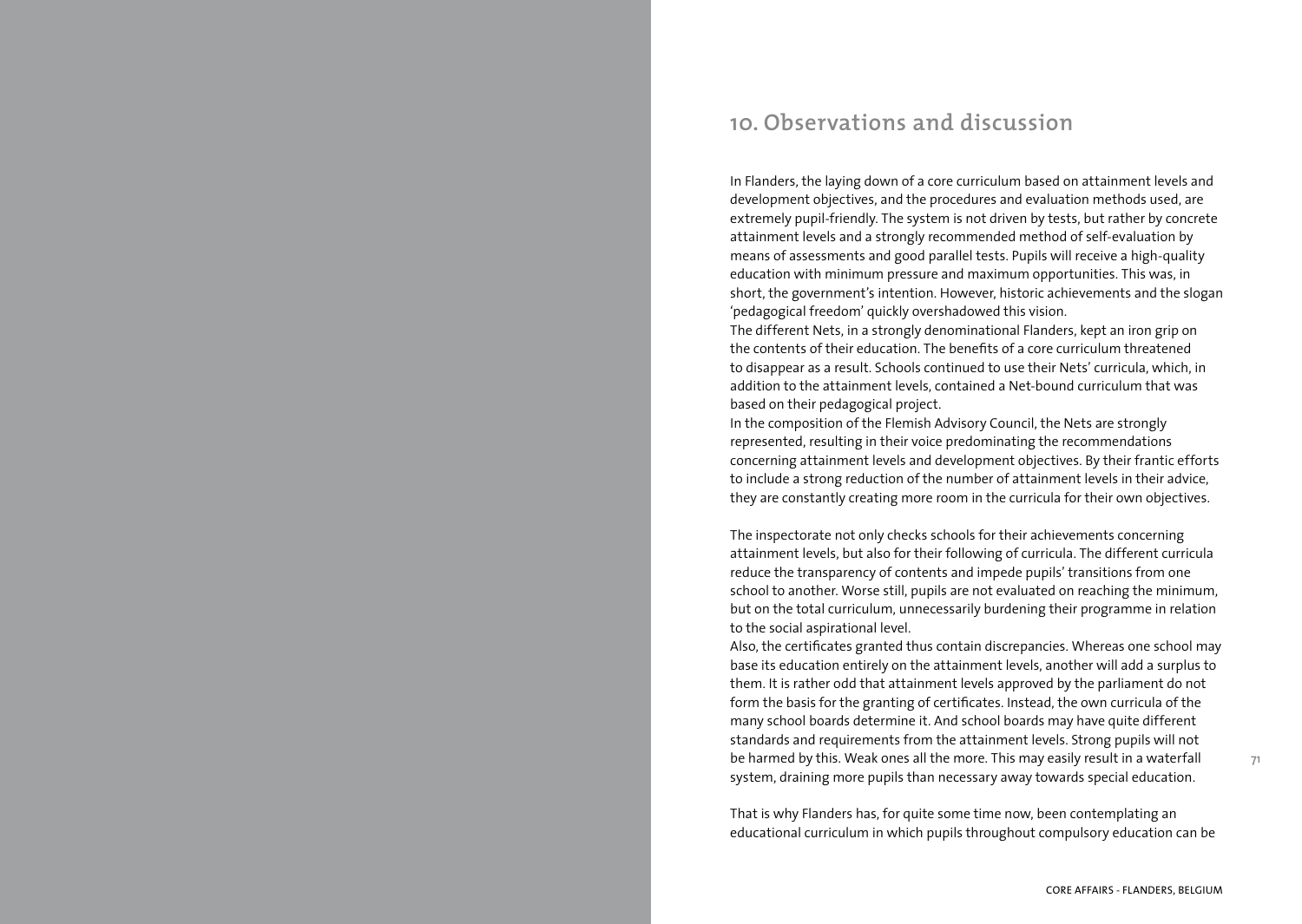offered customised educational solutions whenever necessary. A clever framework of education and care determines the pupils' level of education and care, for which they will receive the support they need to develop in an optimum way. This way, more pupils can be given customised education in regular schools. More possibilities are created to differentiate, remedy, compensate and dispensate. To make the allowed levels of dispensation more transparent, a clear frame of reference, such as a legally approved core curriculum, is of the utmost importance. And this will not be limiting special-needs pupils. On the contrary, freedom of education will provide them with wonderful challenges.

Flanders differs from most other European countries in its strong differentiation of basic education. In Flanders, basic education continues throughout compulsory education, right up to the age of 18. An interesting fact. However, there are disadvantages. The interesting thing is that pupils can develop at their own pace. Basic education is clearly concerns 'development' and therefore differs from other types of schooling. The main disadvantage is that it is never quite clear what forms a part of basic education for everybody, and what is supporting knowledge for future educational or vocational purposes.

In primary education, the attainment levels for basic education are the same for everybody. In secondary education, the basic education is immediately split in an A and a B stream, and after the first stage, the attainment levels of basic education in the different educational systems strongly vary. Therefore, we can justifiably wonder whether this is consistent, if we define basic education as a guaranteed minimum or an aspirational level for each pupil. When updating the attainment levels, this question will also be kept in mind.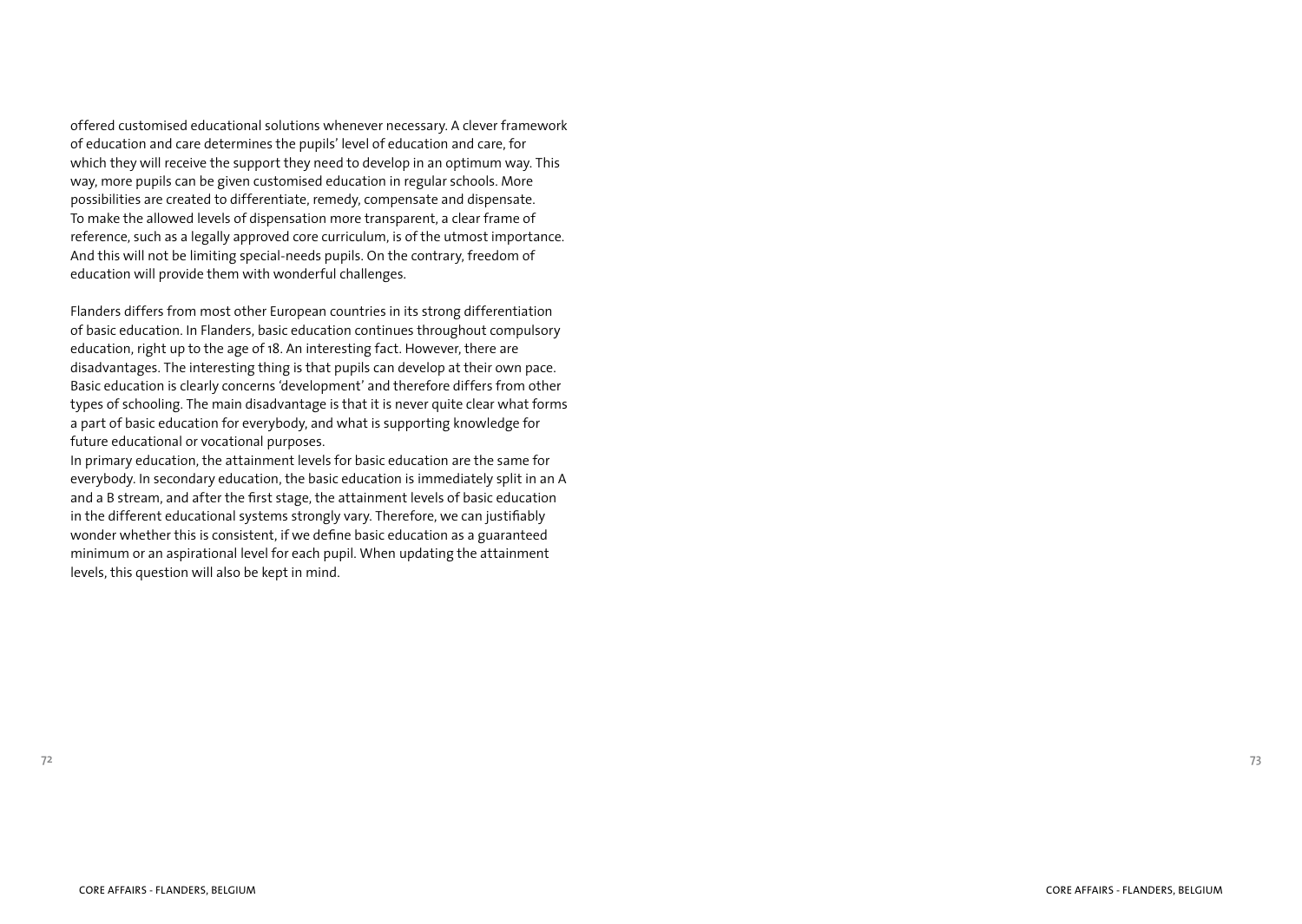# **Summary**

The mechanism of attainment levels and development objectives as a minimum or as an aspirational level actually refers to an interpretation concerning the content of what we may call compulsory education. At the same time, the rights of all pupils are officially introduced at that minimum. Besides, the educational organisations continue to be entitled to organise education according to their own pedagogical methods. They are even allowed to choose their own objectives, outside of the core curriculum. In the historically determined and over time evolving area of tension between the government and educational organisations, the laying down of a core curriculum is an important beacon for a modern education that can be evaluated on its results, or rather, on the minimum of the core curriculum.

The discussions about the limits of a minimum or aspirational level are permanently present. It is important to ensure that these discussions take place within the beacons of the democratic establishment so that they will lead to a broadly supported, socially substantial content.

A typical feature of education in Flanders, however, is that most schools are united in one of the various umbrella organisations and that these umbrellas, or Nets, as they are called, form an intermediate administrative layer between the minister and the schools. In all participation bodies, these Nets are considered to be representatives of the schools. As a result, they have a great impact on education.

Still, a socially broadly supported core curriculum in Flanders is considered of great importance. Regular evaluation and updating are therefore essential. Evaluation and new adjustments should, however, be carefully planned and carried out on the basis of thorough scientific and social research. At the same time, a changing environment and international tendencies should be kept in mind. Attainment levels and development objectives are important aspirations for an all-inclusive framework of education and care in which each pupil is entitled to customised education.

The procedure of updating attainment levels should be based upon evaluation data from assessments, surveys and reports by the inspectorate, and should take educational, social and policy evolutions into consideration. The results should always be tested by the global objectives of the attainment levels. For example concerning functions, contents, starting points and design. The results should also be tested by their contribution to the whole of the curriculum for the target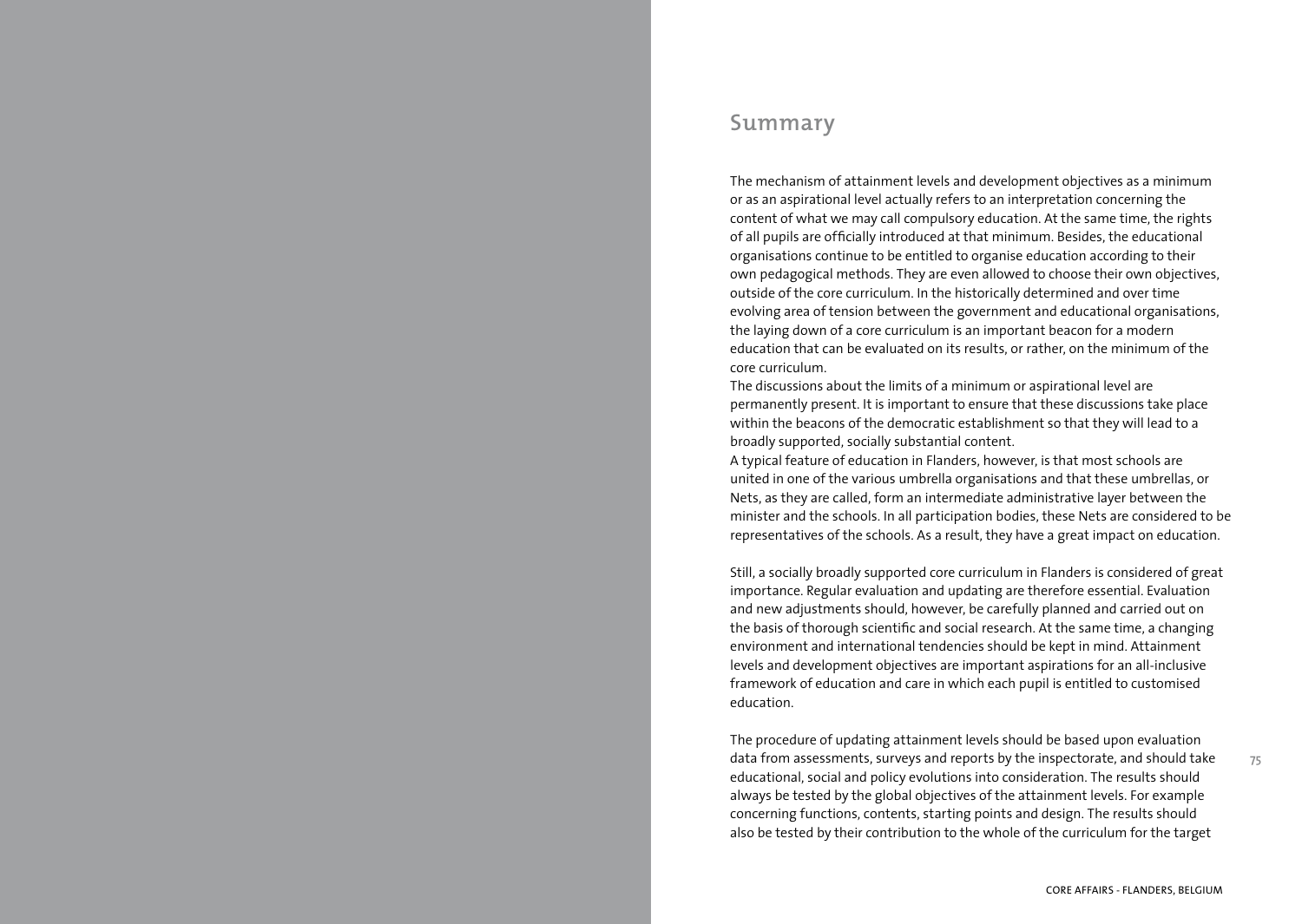group concerned and for the progression of learning in the domain concerned. By systematically involving as many interested parties as possible, a broad social support is created for the updates, promoting implementation as well.

Flanders chooses to update its core curriculum by means of a phased approach, comprising the following steps: gathering of information, broad reporting of results, a quality debate with all parties involved, reaching of a consensus, updating the curriculum, preparing the implementation, testing the adjustments, finetuning the proposal, and finally: implementation in schools by means of a decree amendment.

Updating the curriculum should be approached as a system. In other words, changing an attainment level in itself is not a proper precondition for quality improvement. A great many factors, including curricula, didactic material, the vision of teachers and school boards, teacher training, and refreshment courses, all determine to a lesser or greater extent the way in which education is organised. Therefore, each of these actors should be actively involved.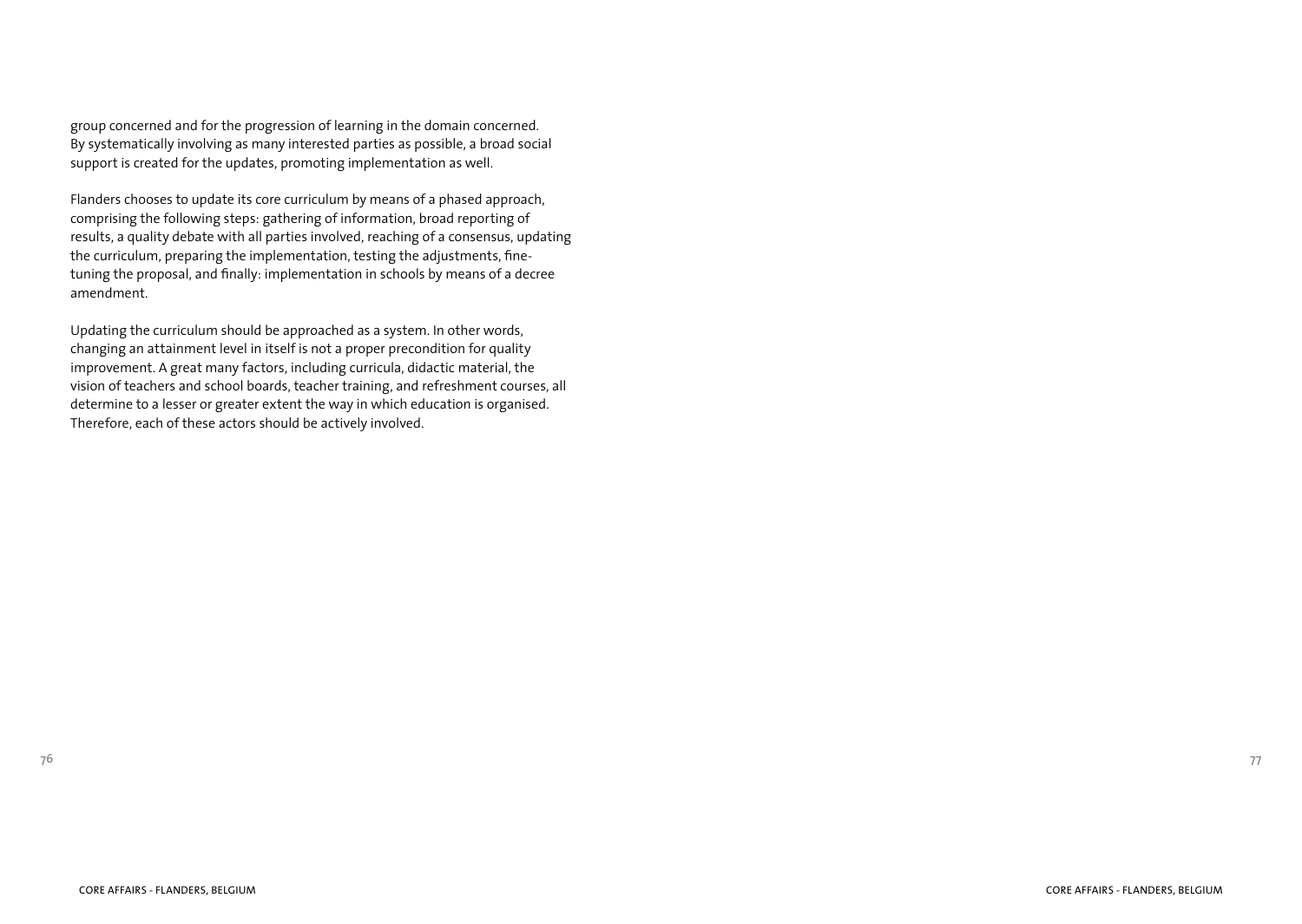# **Literature**

www.ond.vlaanderen.be www.ond.vlaanderen.be/dvo www.eurydice.org

Commission Monard, *Gemeenschapsinspectie en netgebonden begeleiding* (Community inspectorate and Net-bound guidance). 2 Vol. Brussels: Department of Education,1990

*Decree concerning education - II*, 31 July 1990.

*Decree to pass the attainment levels and the development objectives of the first stage of regular secondary education*, 24 July 1996.

*Decree to pass the development objectives and attainment levels of regular primary education*, 15 July 1997.

*Decree concerning the attainment levels, the development objectives, and the specific attainment levels in full-time and special secondary education*, 18 January 2002,

*Primary Education Decree*, amendment 14 February 2003

Department of Education: *Guide to the attainment levels and the development objectives for the first stage of secondary education*. Brussels

Department of Education, *This is how much I am going to learn! - Guide to the development objectives and attainment levels in primary education*, Brussels.

*De perceptie van eindtermen en ontwikkelingsdoelen in het basisonderwijs bij leerkrachten en directies* (Attainment levels and development objectives in primary education, as perceived by teachers and school boards), OBPWO 0403 Final report 2007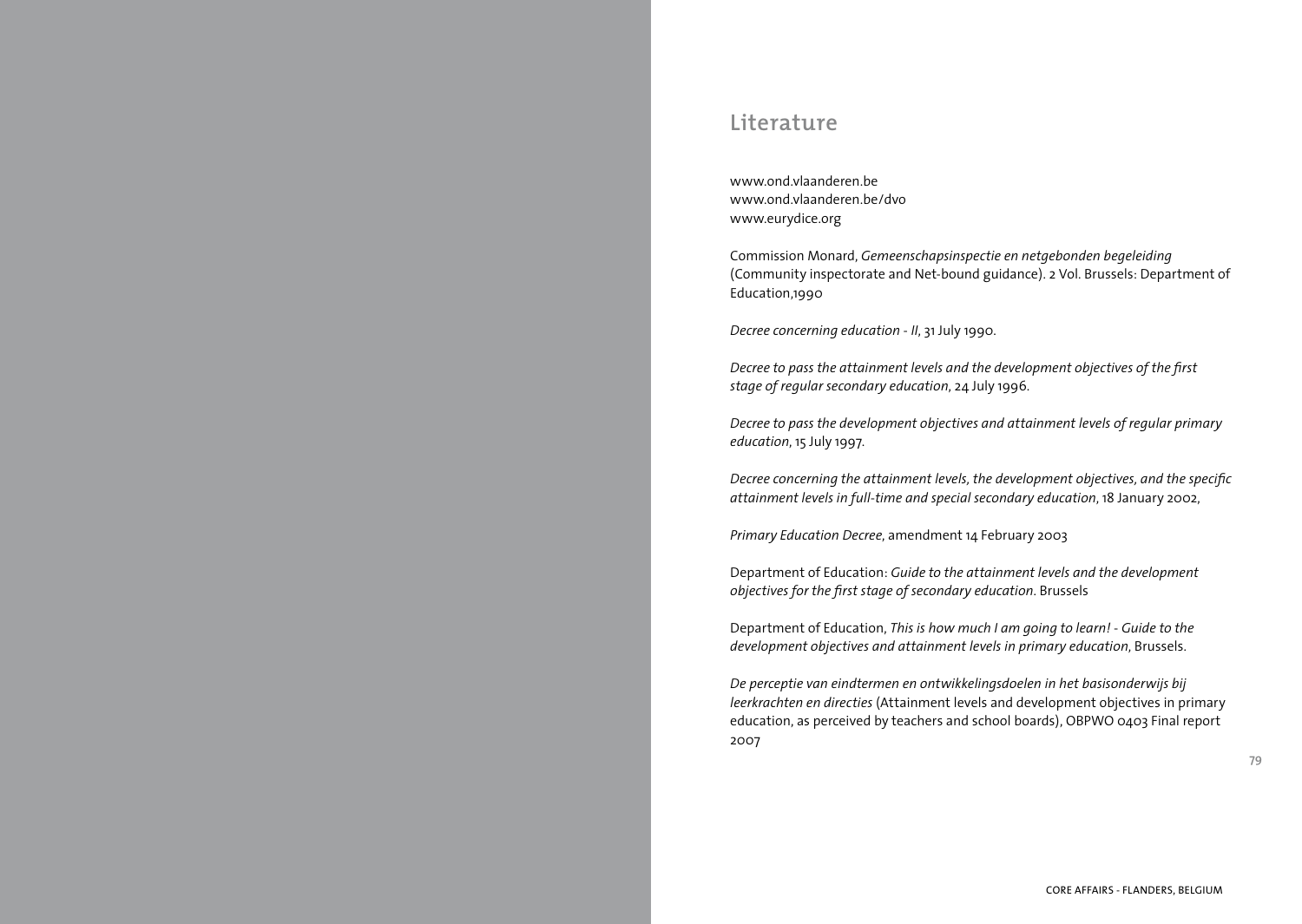Attainment levels discussion document, *Naar een functie- en systeemgerichte benadering van de inhoud en de vormgeving van eindtermen en ontwikkelingsdoelen* (Towards a functional and system-oriented approach of the content and design of attainment levels and development objectives), Core Group Curriculum, Brussels, 2007.

Attainment levels and development objectives discussion document, *Krijtlijnen voor de actualisering van de basisvorming in het leerplichtonderwijs, Definities, functies, invulling, en vormgeving* (Chalk lines for the updating of basic education in compulsory education, Definitions, functions, interpretation and design); Brussels, Entity Curriculum, September 2007

Discussion document, *Naar een recurrent systeem van actualisering van het curriculum, Kwaliteitsverbetering en eindtermherziening* (Towards a recurring system of updating the curriculum, Quality improvement and revision of the final attainment level), Entity Curriculum, Brussels, June 2006.

Janssens, A. & Letschert, J.F.M. (1996). *Ontwikkelingsdoelen, eindtermen, kerndoelen. Vergelijkingen. Het Vlaamse kleuter- en lager onderwijs en het Nederlandse basisonderwijs* (Development objectives, attainment levels, core objectives. The Flemish pre-school and primary-school education and the Dutch primary-school system). The Hague/Brussels: Ministry of Education, Cultural Affairs and Science/Ministry of the Flemish Community Department of Education

Ministry of the Flemish Community. De eindtermen. *'Wat heb je vandaag op school geleerd?'. Algemene toelichting bij de eindtermen* (The attainment levels. 'What did you learn in school today?'. General explanation of the attainment levels). Department of Education, Department of Educational Development, Centre for Information and Documentation, Brussels, 1993.

Ministry of the Flemish Community. *Ontwikkelingsdoelen en eindtermen, informatiemap voor de onderwijspraktijk, gewoon basisonderwijs* (Development objectives and attainment levels, information folder for educational practice, regular primary education). Department of Education, Department of Educational Development, Centre for Information and Documentation, Brussels, 1998.

Ministry of the Flemish Community, *Conferentie na peiling, Peiling natuur (wereldoriëntatie) in het basisonderwijs* (Conference after assessment, Assessment nature (world orientation) in primary education); Brussels, Department of Education, Curriculum, 2007.

Ministry of the Flemish Community, *Peiling biologie in de eerste graad van het secundair onderwijs (A-stroom)* (Assessment biology in the first stage of secondary education (A stream)); Brussels, Department of Education, Curriculum, 2007.

Ministry of the Flemish Community, *Peiling natuur (wereldoriëntatie) in het basisonderwijs* (Assessment nature (world orientation) in primary education); Brussels, Department of Education, Curriculum, 2007.

Ministry of the Flemish Community. *Statistisch jaarboek van het Vlaams onderwijs Schooljaar 2006-2007* (Statistical Year Book of Flemish education School year 2006- 2007). Department of Education, Brussels, 2007.

Ministry of the Flemish Community. *Vlaams onderwijs in cijfers, Schooljaar 2006- 2007* (Flemish education in figures, School year 2006-2007). Department of Education, Brussels, 2007.

Petegem, P. van & Imbrecht, I. (2006). *Wegwijs in het Vlaamse onderwijs. Onderwijsorganisatie en -beleid in kaart gebracht* (Guide to Flemish education. Educational organisation and policy charted). Mechelen: Wolters Plantyn.

SERV, *Sociaal-economisch Rapport Vlaanderen* (Social-economic Report Flanders), 2007

Standaert, R., *Eindtermen en ontwikkelingsdoelen in Vlaanderen: een status Quaestionis* (Attainment levels and development objectives in Flanders), Tijdschrift voor Onderwijsrecht en Onderwijsbeleid (Magazine for Educational Law and Educational Policy) 1995-1996, no. 4.

Standaert, R., *De context van het onderwijs in Vlaanderen* (The context of education in Flanders), Onderwijskundig lexicon (Lexicon of Didactics), Edition III, Alphen aan den Rijn, Samsom, 2000.

**80**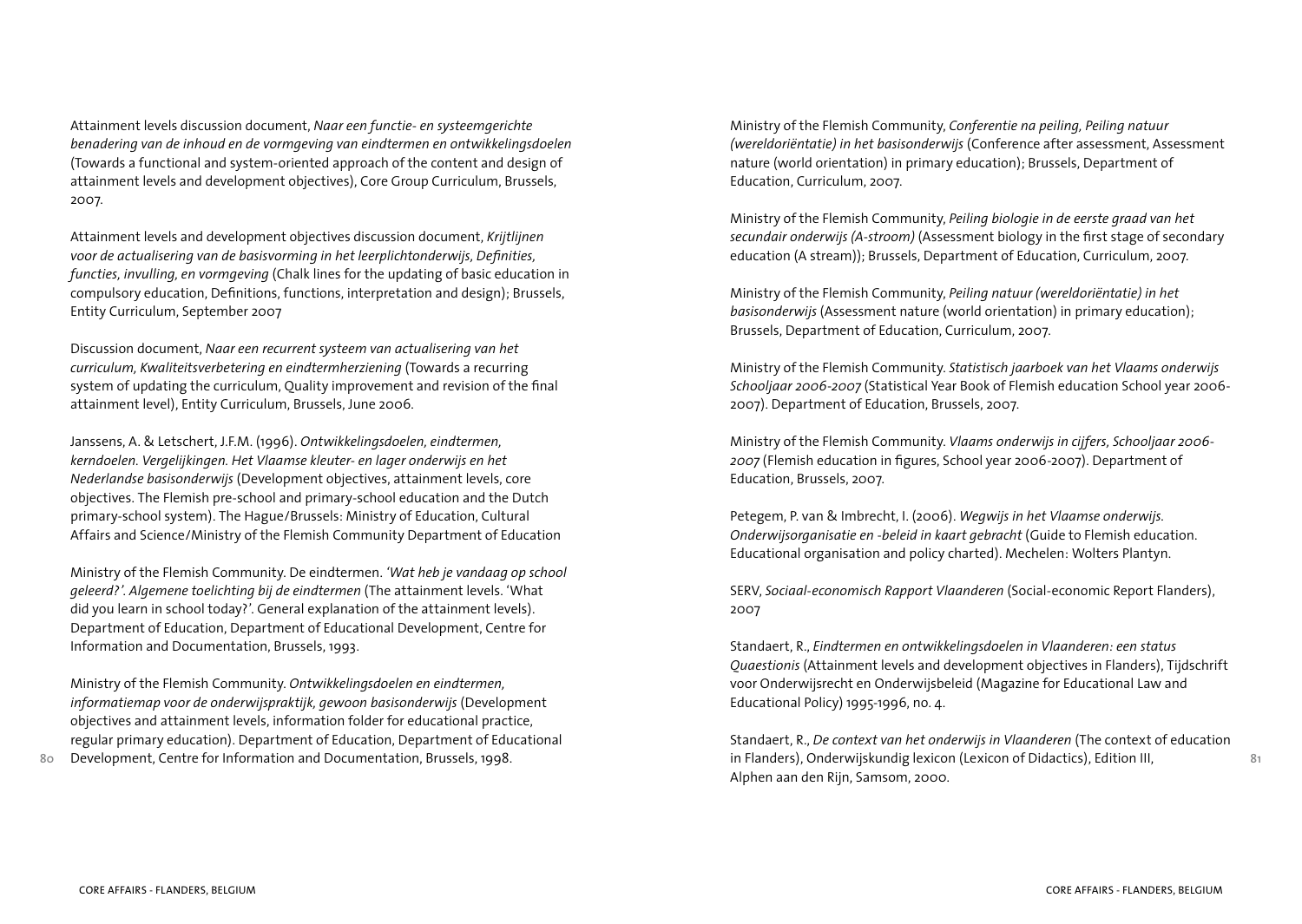Standaert, R., *Het onderwijs in Vlaanderen* (Education in Flanders), deelcursus Pedagogische en sociaal-agogische systemen 2de Bachelor Pedagogische wetenschappen (partial course Pedagogical and Social-Agogical systems 2nd Bachelor Pedagogic Science), Ghent, 2007.

Standaert, R., *Startintenties voor de Dienst voor Onderwijsontwikkeling* (Initial intentions for the Department of Educational Development, Brussels, Department of Education, 1992.

Yin, R. K. (2002). Case Study Research, Design and Methods, 3rd ed. Newbury Park: Sage Publications.

Vandenbroucke, F., *Gelijke kansen op de hele onderwijsladder. Een tienkamp* (Equal opportunities on the whole educational ladder. A decathlon. Policy letter 2007-2008, Brussels.

Vandenbroucke, F., *Vandaag kampioen in wiskunde, morgen ook in gelijke kansen* (Today, champion in mathematics; tomorrow, in equal opportunities as well). Policy document Education, 2004-2009, Brussels.

Vandenbroucke, F., *De lat hoog voor talen in iedere school* (Raising the language bar for every school). Language policy document, Brussels, 2007.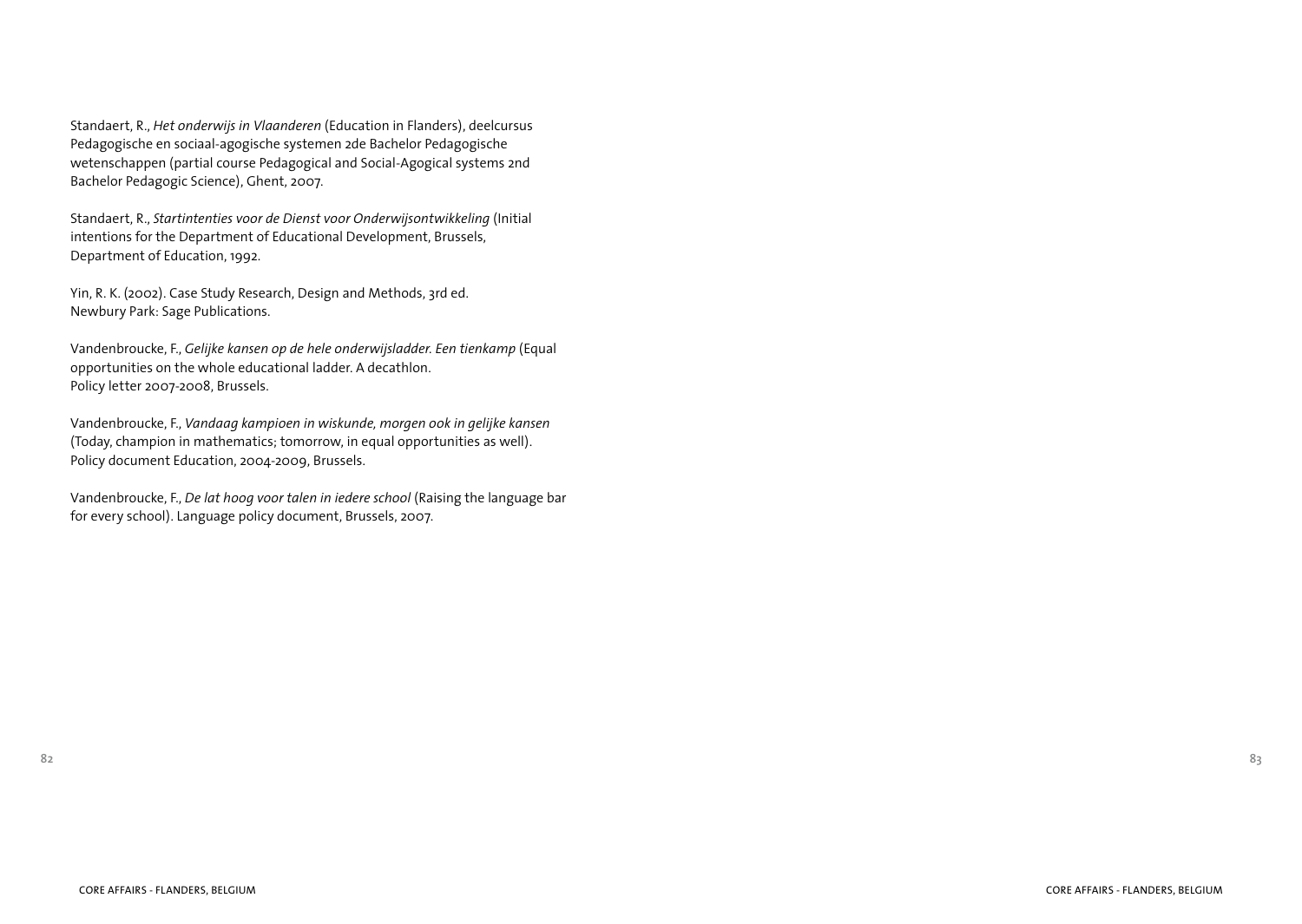# **Appendix**

To illustrate the Flemish attainment levels and development objectives, we will provide you with the principles and the objectives for the learning area of Dutch in pre-school and primary-school education.

For secondary education, you will find the objectives for the subject of Dutch in the A stream and the B stream of the first stage.

# **1 Core objectives primary education**

### **1.1 Pre-school education: Principles for Dutch**

You will undoubtedly have noticed that young children can make contact with others at a very early stage. They will give out certain signals to protest if something is not to their liking, or if they want to get something, etc. If they want to say 'I would like a biscuit', a child will demonstrate this at first by pointing at the biscuit tin and saying something like 'bicky'.

Action and language are closely linked at first. This happens in very concrete situations. Children are often involved in this with their whole being – physically, emotionally and mentally. A toddler will jump up and down, radiantly, and shout with joy as the biscuit tin is opened. Gradually, language will take over. The toddler learns to ask for a biscuit without having to make a gesture or needing the biscuit tin in his field of vision.

This way, an impressive language-learning process takes place, even before the child goes to school. By continuously interacting with others in a variety of situations, children learn to say what they mean, argue with a brother or sister, and protest when they feel wronged. While doing so, children make use of what they already know, feel, and do, in order to gain new knowledge and experiences and talk about these.

As children listen to language being used and are using it themselves, they are often thinking about language and its use.

When they start attending pre-school, most children will already have developed the most important elements of their language skills. It is essential to tune into this natural development process. You will help your pre-school pupils build up their language skills by consciously creating situations in which they are invited to use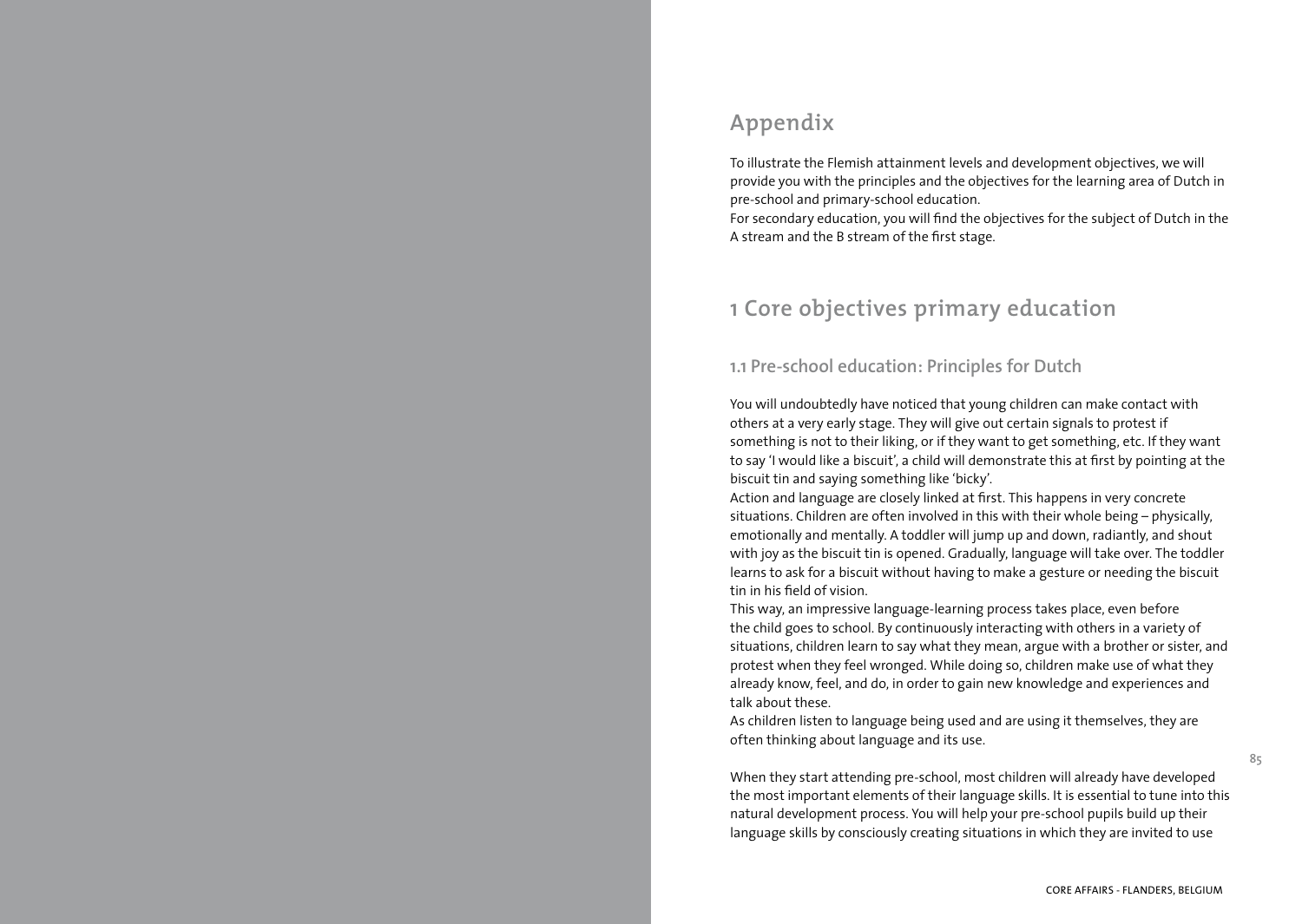language. The many daily class activities are ideal for this. Children will develop their listening and speaking skills during storytelling, when describing pictures, drawings, and paintings, while playing at the sand table, and during playtime. They learn to enjoy looking at picture books and retell stories. They discover that messages can be stored visually and thereby retrieved. By telling each other about their experiences, using language, and by listening to each other's ideas and comments, children learn that their personal way of speaking is effective and is respected.

Children are active. Whenever they can, they will take the opportunity to learn about language. Toddlers love to talk and will spontaneously tell about experiences that have a personal meaning to them. This way, they will use language to explore ideas and problems that are real to them. And they will create new words by combining words already known to them, for example 'bell drum' to indicate a tambourine. They will gradually learn to refine meanings and use words in the correct context. They participate actively in the development of their own language skills.

Your class will undoubtedly have toddlers who are used to speaking standard Dutch. Their own language differs little from the language they learn in school. Other children do not speak standard Dutch at home but use a dialect, or even a foreign language, in which case the language gap is even wider. These children will need more time and more help to bridge this gap. They must also be given the chance to become sufficiently linguistically competent to be able to develop further.

It will be clear to you that the development objectives for speaking, listening, 'reading', 'writing' and linguistics (thinking about language and language use) occur in continuous correlation in all class activities. Therefore, the four skills and linguistics are not meant to be treated as separate subjects in the classroom.

### **1.2 Primary-school education: Principles for Dutch**

For Dutch, the following – more general – objectives apply:

- children are able to transfer information orally or in writing and process different oral or written messages from others in relevant situations both within and
- **86** outside of the school;
	- they are able to think critically about language, and about their own use of this language and the language use by others;
	- they know which factors are important for communication and keep these in mind;
- they are willing to:
- use language in different situations in order to develop themselves and to give and obtain information;
- think about language and language use;
- they have an uninhibited attitude towards language diversity and variation;
- they enjoy using language and expressing themselves using language.

# **1.2.1 Core thoughts**

### Learning language in general

Children learn and use language by growing up in communicative situations. Even before children go to school, an impressive language-learning process is taking place. This is reflected in all forms of learning.

A child makes continuous use of language when associating with others: to tell things, to argue, to promise something, to protest, to fantasize, etc. From a very early age, a child is able to choose a language register in a certain situation. For example, a child uses a different language register for their peers, family members, teachers, strangers, etc. when telling them things, asking something, getting things done, or when they fantasize for themselves, or when they use language 'just for fun'. This way, he uses intuitive knowledge (terms, understandings, language elements) and gains new knowledge and experience. Language already learned is now applied to new situations. This way, the child develops his language and personality.

As children listen to language being used and are using it themselves, they are often reflecting about language and its use: 'Why do I say 'grandpa', while my friends use 'gramps' or 'granddad'? Or: 'Daddy, you are called Bob, and mummy's name is Penny. Our surname should have been 'Coyne'!'

### Learning language at school

When they start attending primary school, most children will already have developed the most important elements of their language skills. The school would be wise to tune in to this natural development process. A specific feature about education is to help pupils build up their language skills by consciously creating situations in which they are invited to use language. More than used to be the case, Dutch language education today focuses on the language skills necessary in everyday life. In addition, the subjects chosen come straight from the child's living environment. It's all about language skills. In other words, it is more important for children to know what they can do with language in natural situations, rather than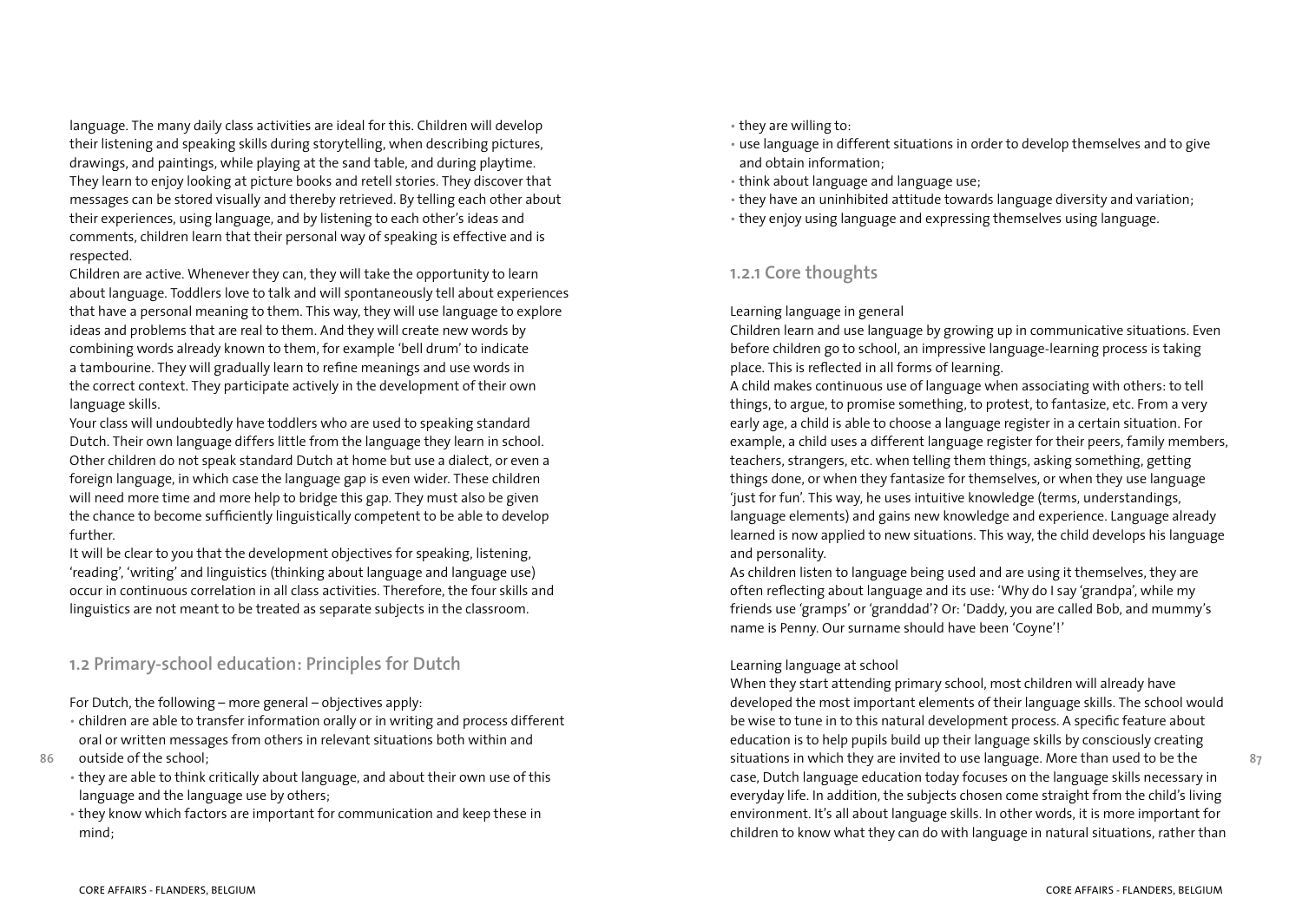what they should know about the theory of language. The emphasis is always put on communication.

Some children are used to speaking standard Dutch. Their language differs little from the language they learn at school. Other children may not speak standard Dutch at home, but use a dialect or even a foreign language, in which case the language gap is even wider. For the latter, language education should provide for a number of extra steps.

Increasingly, it is understood that language education supports education in other learning areas. For example, children need sufficient language skills to understand the information they receive during World orientation, Maths, Musical Education, etc.

On the other hand, many contents, and therefore objectives, of language education are dealt with outside of the actual language education. After all, children have to use their language skills in all learning areas, to speak, to listen, to read and to write. Therefore, the realisation grows that other learning areas should pay more attention to the language aspects of listening, speaking, reading and writing.

Present-day language education also fits in with the budding thoughts of young children about language and their own and others' use of language. This is called linguistics. The specific feature of linguistics education is to teach children to be alert and think about – to reflect – on language and language use in natural situations. Therefore, linguistics is an important domain in primary education, which requires a systematic approach.

Apart from language skills and linguistics, language education should be used to develop attitudes. To stimulate sound personal development and proper social functioning, people need certain attitudes. Examples are: being prepared to listen to others, speaking one's mind, and finding pleasure in reading.

### **1.2.2 The attainment levels for language and the description criteria**

**88** for Dutch. Essential data include the situations in which the child finds itself, and Language use is the general basic principle for the formulation of attainment levels the tasks he should be able to fulfil in those. To describe these data, text types were chosen that are meaningful to the children. Examples are letters, stories, invitations, test questions, and instructions. It is important that children should be able to imagine themselves in the situations they are confronted with in the text.

In addition, they should reasonably be able to deal with the information presented in this text.

In this context, the text refers to a message, orally or in writing, which should be produced or processed by the child, for example the contents of a letter, an oral instruction, a telephone conversation, etc.

The information may concern any type of content, which can be expressed using language, such as opinions, thoughts, feelings, etc.

To describe what children should be able to do with language at a certain stage, two criteria concerning the difficulty of texts are used:

- the target audience
- the level of processing.

### Criterion: target audience

Each text, in the meaning indicated above, is intended for a certain target audience. A pre-school book is written for children in a certain age group; a question is aimed at a certain person. It is assumed that the difficulty of a text of the same type becomes greater as the target audience – the group of people for whom the text was written – is further removed from the child. On the one hand, this has to do with the extent to which the child is familiar with this target audience, and on the other with the age difference. According to this criterion, texts are categorised from easy to difficult. Text meant for:

- me
- my peers, known to me
- my peers, unknown to me
- adults, known to me
- an unknown target audience.

According to this criterion, a text intended for an unknown target audience will be more difficult than a text of the same type intended for a known peer group. This means that children who are able to process or produce a certain text for an 'unknown target audience' will be able to do the same for a group of 'peers, known to them'. It may be assumed that children who, for example, should be able to write a letter to a known adult, will also be able to write a letter to a classmate. Only the highest attainable target audience was included in the list of attainment levels. The preceding layers are considered mastered.

A type of text children are confronted with, which does not apply to a target audience, are texts in which the child is using self-expression. Language expression involves the expression of feelings, expectations, emotions, etc. The purpose of this form of language use is language use itself, rather than the way the target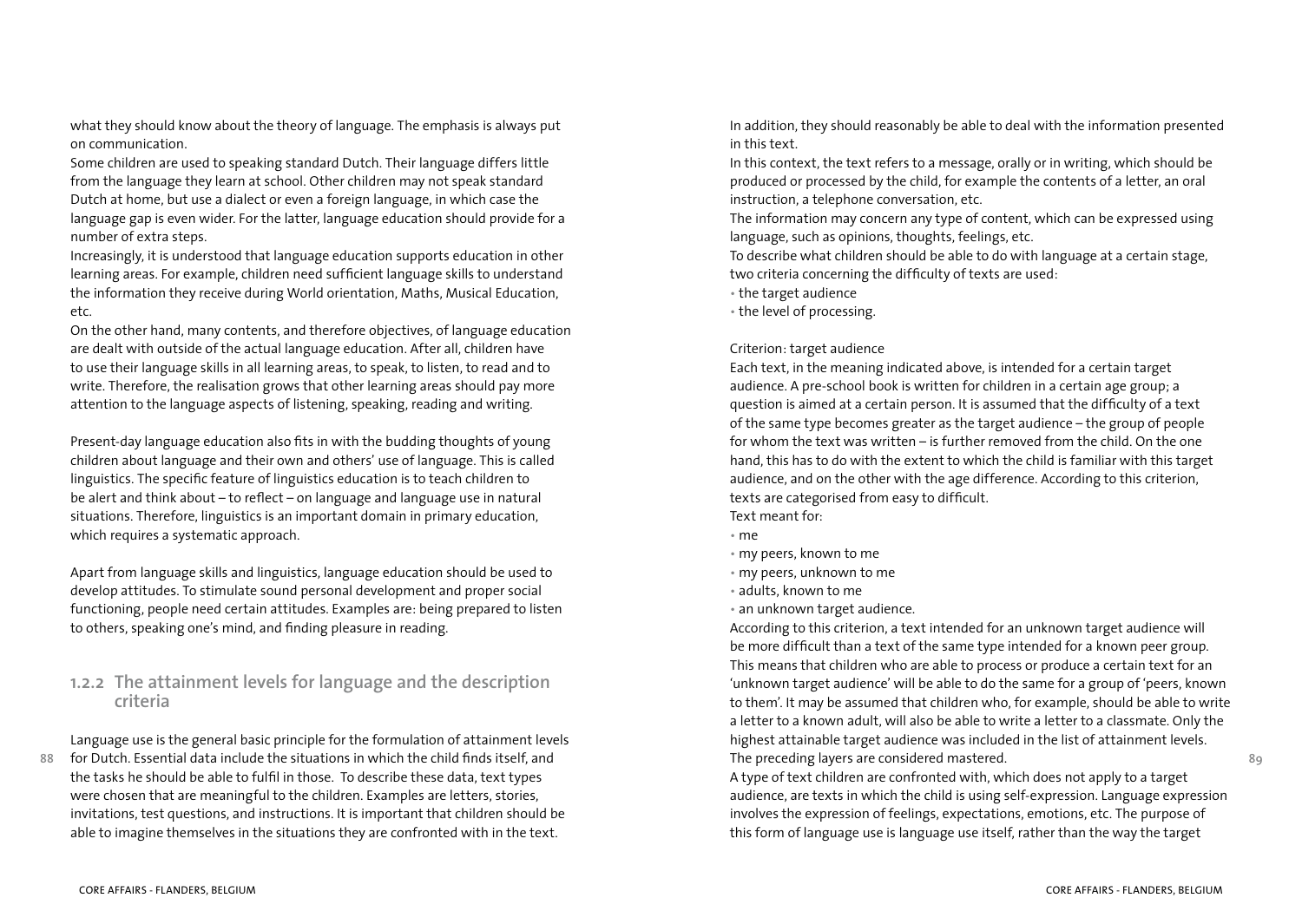audience will process this language use. Indeed, when using language in an expressive way, no target audience is kept in mind at all. This means that selfexpression is more a matter of attitude than a matter of skill that can be applied at a certain level.

It is very important to stimulate children to discover language as a means of expressing themselves. However, the keynote is not to set any preconditions about the level of language skills that should be used for the expression. That is why it was decided that this specific interpretation of expression would be best included in the attitudinal attainment levels.

Just to be perfectly clear, it should be noted that 'expression', in the forms of expressive speaking and expressive reading, is of a different nature than what is meant by expressive use of language within the framework of formulated attainment levels. Expressive speaking and reading are clearly aimed at an audience. These are variants of communicative use of language.

### Criterion: level of processing

To describe what children should be able to do with language at a certain stage, a second limiting criterion is required. For example, a child may, at any time during his school time 'give an instruction' to his 'peers'. However, the demands made of such an instruction are rather different for a six-year old and an eleven-year old. To indicate this difference, the level of processing was used as a second criterion. This is the level at which pupils need to be able to process content in order to carry out the language task asked of them.

For all text types used in the attainment levels, both the target audience and the level of processing are described. These indications are found in the list of attainment levels, each time preceded by the attainment level to which they apply. Roughly, we distinguish four levels of processing:

- copying: quite literal reproduction of information;
- descriptive: roughly reproduce the information presented in texts;
- structural: arrange the information presented in texts in a personal and logical way;
- critical: arrange the information in a personal way and review this information, either based on one's own opinion, or based on information from other sources. Only the highest attainable level of processing was included in the list of
- **90** attainment levels.

### **1.2.3 Domains**

The attainment levels for Dutch are arranged in six domains. Following the current practice, the first four domains cover the four skills: listening, speaking, reading, and writing. In order to realise the attainment levels for listening, speaking, reading and writing, children should be able to handle adequate strategies. The - important - attainment level referring to these supporting strategies are listed separately in a fifth domain. To emphasise the importance of being able to think about language and the use of language, linguistics are listed as a sixth domain.

In short, the attainment levels for Dutch are arranged according to the following domains:

- Listening
- Speaking
- Reading
- Writing
- Skills/strategies
- Linguistics.

Note that many communicative situations can only be made to apply to one of the domains in a more or less artificial way. For example, in a conversation, it is rather difficult to separate speaking and listening skills. And talking about a book one has read could be referred to as either speaking or a reading activity. However, not to distinguish between these domains would mean trouble.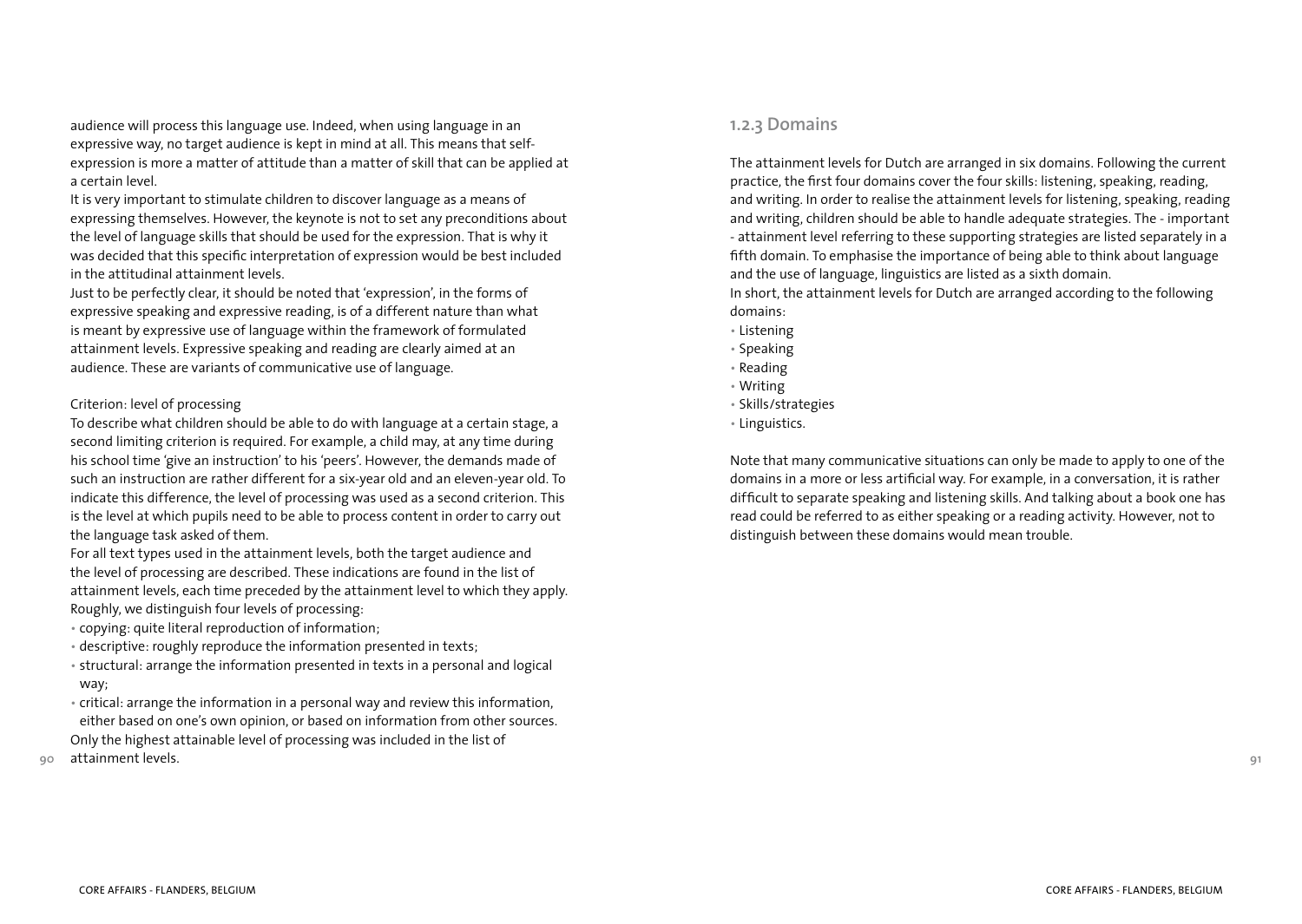# **1.3 Attainment levels and development objectives**

| Development objectives for pre-school<br>education Dutch                                                                                                                                                                                     | Attainment levels for regular primary<br>education Dutch                                                                                                                                                                                                                                                               |
|----------------------------------------------------------------------------------------------------------------------------------------------------------------------------------------------------------------------------------------------|------------------------------------------------------------------------------------------------------------------------------------------------------------------------------------------------------------------------------------------------------------------------------------------------------------------------|
| 1 Dutch listening<br>The pre-school children are able to:<br>1.1 understand a verbal message, possibly<br>supported by gestures or mime, related to<br>a specific situation;<br>1.2 understand questions directed at them                    | 1 Dutch – listening<br>The pupils are able to find information in<br>(level of processing = descriptive):<br>1.1 a message directed at them relating to a<br>school or class event:<br>1.2 an informative radio broadcast intended                                                                                     |
| in specific situations;<br>1.3 understand a verbal message intended<br>for them, supported by images and/or<br>sounds:<br>1.4 understand tasks given by the pre-                                                                             | for them:<br>1.3 an explanation or instruction by a fellow<br>pupil intended for the teacher;<br>1.4 a telephone conversation.                                                                                                                                                                                         |
| school teacher, relating to activities in the<br>classroom or at school:<br>1.5 understand a story they have listened to<br>, which is intended for their age group;<br>1.6 be prepared to listen to each other and<br>respond to a message. | The pupils are able to arrange the<br>information in a personal and logical way<br>(level of processing = structural) in:<br>1.5 an explanation or instruction by the<br>teacher:<br>1.6 an instruction for an out-of-school<br>situation, intended for them;<br>1.7 an informative TV programme intended<br>for them. |
|                                                                                                                                                                                                                                              | The pupils are able to evaluate the<br>information (level of processing = critical)<br>on the basis of their own opinion, or<br>on the basis of information from other<br>sources in:<br>1.8 a discussion with peers they know;<br>1.9 a conversation with peers they know;<br>1.10 a request formulated by peers.     |

| The pre-school children:<br>The pupils are able to use the appropriate                                                                                                      |  |
|-----------------------------------------------------------------------------------------------------------------------------------------------------------------------------|--|
| 2.1 are able to (re)formulate a message<br>language register (level of processing =                                                                                         |  |
| and/or story intended for them in such a<br>descriptive) when they:                                                                                                         |  |
| 2.1 give peers information about<br>way that the content is transmitted in an                                                                                               |  |
| themselves;<br>identifiable way;                                                                                                                                            |  |
| 2.2 ask someone for information that is<br>2.2 are able to speak about experiences or                                                                                       |  |
| events in their own world or about things<br>missing;                                                                                                                       |  |
| they have heard from others;<br>2.3 talk to the teacher about a subject<br>2.3 are able to speak about feelings such as<br>covered at school;                               |  |
| joy, fear, sorrow, and surprise;<br>2.4 exchange information in a telephone                                                                                                 |  |
| 2.4 are able to explain how they plan to<br>conversation;                                                                                                                   |  |
| work or how they are working in an                                                                                                                                          |  |
| The pupils are able to use the appropriate<br>activity;                                                                                                                     |  |
| language register (level of processing =<br>2.5 are able to describe someone or<br>something in terms of colour, shape, size<br>structural) when they:                      |  |
| 2.5 answer the teacher's questions in<br>or a specific characteristic;                                                                                                      |  |
| 2.6 are able to answer specific questions in<br>connection with a subject that has been                                                                                     |  |
| connection with meaning, content, intent,<br>covered:                                                                                                                       |  |
| opinions, etc. in specific situations;<br>2.6 provide a verbal/non-verbal                                                                                                   |  |
| 2.7 are able to respond in a conversation<br>interpretation of a subject that has been<br>with simple but relevant questions or<br>dealt with or an incident that they have |  |
| experienced, which is understood by<br>comments;                                                                                                                            |  |
| 2.8 are able to pose questions to others<br>peers;                                                                                                                          |  |
| , which will provide them with the<br>2.7 ask questions that are understood and                                                                                             |  |
| information they require;<br>can be answered by peers regarding a                                                                                                           |  |
| 2.9 are able to call upon the assistance or<br>subject that has been dealt with;<br>cooperation of others;<br>2.8 give an instruction so that someone                       |  |
| who is familiar with the situation is able<br>2.10 are able to identify with clearly                                                                                        |  |
| recognisable roles and situations and<br>to it out.                                                                                                                         |  |
| respond to these on the basis of their own                                                                                                                                  |  |
| imagination/experience;<br>The pupils are able to use the appropriate                                                                                                       |  |
| 2.11 to achieve the above-mentioned<br>language register (level of processing =<br>development objectives, use standard<br>critical), while, on the basis of comparison,    |  |
| Dutch as much as possible, helped by<br>they use either their own point of view or                                                                                          |  |
| that of others:<br>adults:                                                                                                                                                  |  |
| 2.12 are prepared to express their own<br>*2.9 they respond critically in a discussion                                                                                      |  |
| feelings and desires in a personal way;<br>to the questions and comments of adults                                                                                          |  |
| 2.13 enjoy the use of language and playing<br>they know;                                                                                                                    |  |
| *2.10 they put forward arguments about<br>with language in specific situations.<br>a subject that has been covered in a                                                     |  |

**92**

discussion, with adults they know.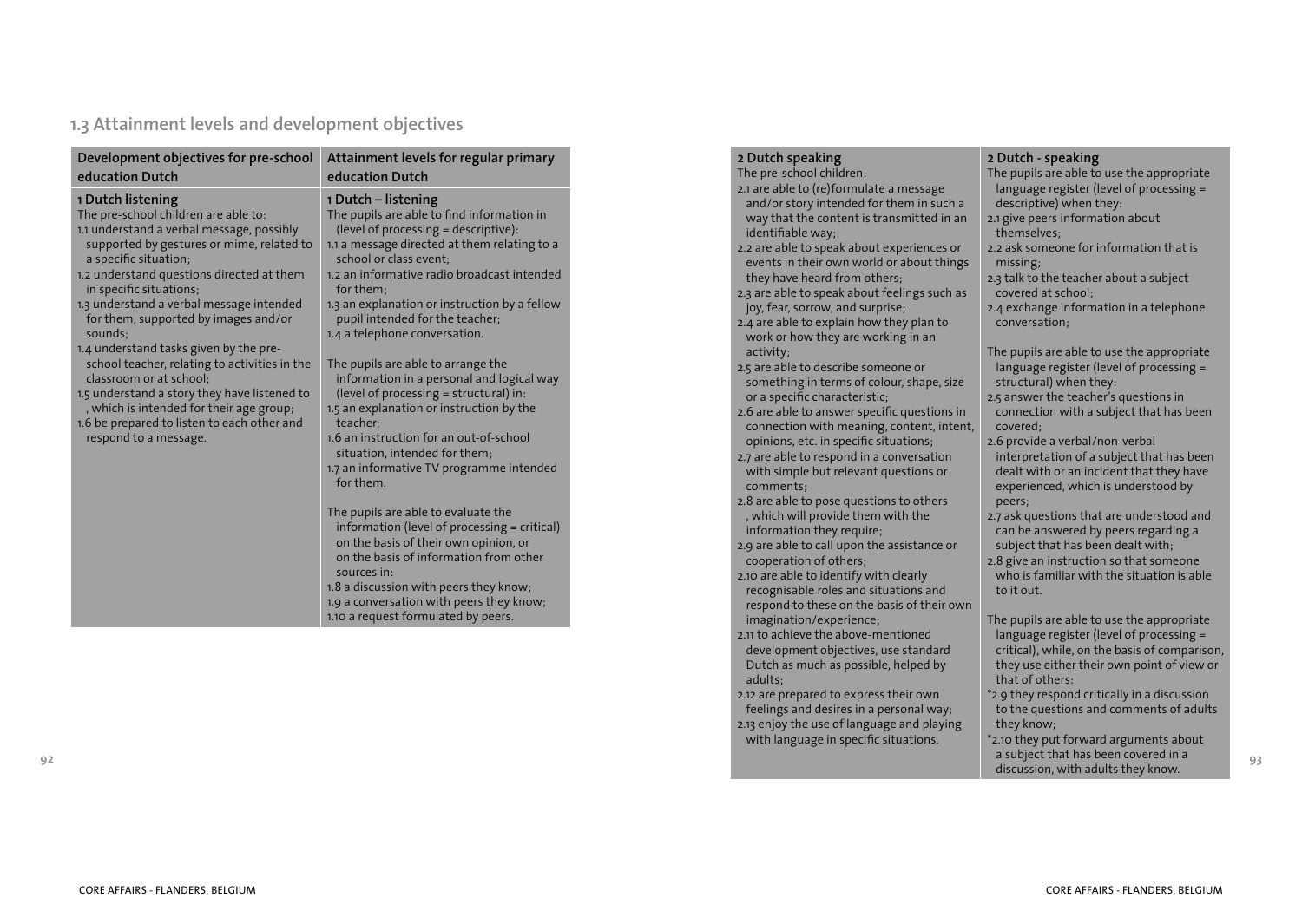| 3 Dutch 'reading'<br>The pre-school children:<br>3.1 are able to recreate a message using<br>visual material;<br>3.2 are able to understand messages<br>related to concrete activities, which are<br>represented by symbols;<br>3.3 are able to distinguish letter signs from<br>other signs on materials, in books and on<br>signs;<br>3.4 are prepared to spontaneously and<br>independently look at books and other<br>sources of information intended for them. | 3 Dutch - reading<br>The pupils are able to find the information<br>(level of processing = descriptive) in:<br>3.1 instructions for a range of activities<br>intended for them;<br>3.2 the data in tables and diagrams for<br>public use;<br>3.3 magazine texts intended for them.<br>The pupils are able to arrange information<br>(level of processing = structural) which is<br>found in:<br>3.4 school and study texts intended<br>for them and instructions for school<br>assignments;<br>3.5 stories, children's books, dialogues,<br>poems, children's magazines and youth<br>encyclopaedias intended for them;<br>The pupils are able to evaluate information<br>based on their own opinions, or<br>information based on other sources (level<br>of processing = evaluating) which is found<br>in:<br>3.6 different letters and invitations<br>intended for them;<br>3.7 advertising texts that are directly related<br>to their own world. | 4.6 provide a written answer to questions<br>on material that has been covered.<br>4.7 to achieve the above-mentioned<br>attainment levels the pupils are also able<br>to:<br>• produce their texts, taking into account<br>handwriting and layout;<br>• apply agreements and rules on spelling<br>related to writing:<br>o words with a fixed word image:<br>• words that are spelled as they are<br>pronounced:<br>• extremely common words that are not<br>spelled as they are pronounced:<br>o words with a changing word image<br>(words for which there are rules):<br>• verbs:<br>• vowel in open/closed syllable;<br>· double consonant<br>• final letter that is not spelled as it is<br>pronounced;<br>o capital letters;<br>o punctuation marks (?!:);<br>4.8 In the development and achievement<br>of the attainment levels for speaking,<br>listening, reading and writing, the pupils<br>develop the following attitudes: |
|---------------------------------------------------------------------------------------------------------------------------------------------------------------------------------------------------------------------------------------------------------------------------------------------------------------------------------------------------------------------------------------------------------------------------------------------------------------------|-----------------------------------------------------------------------------------------------------------------------------------------------------------------------------------------------------------------------------------------------------------------------------------------------------------------------------------------------------------------------------------------------------------------------------------------------------------------------------------------------------------------------------------------------------------------------------------------------------------------------------------------------------------------------------------------------------------------------------------------------------------------------------------------------------------------------------------------------------------------------------------------------------------------------------------------------------|-----------------------------------------------------------------------------------------------------------------------------------------------------------------------------------------------------------------------------------------------------------------------------------------------------------------------------------------------------------------------------------------------------------------------------------------------------------------------------------------------------------------------------------------------------------------------------------------------------------------------------------------------------------------------------------------------------------------------------------------------------------------------------------------------------------------------------------------------------------------------------------------------------------------------------------------|
| 4 Dutch 'writing'<br>The pre-school children are able to:<br>4.1 reproduce an experience by means of<br>visual materials;<br>4.2 record their own messages and pass<br>these on with the use of symbols and the<br>help of adults;<br>4.3 complete simple incomplete images.                                                                                                                                                                                        | 4 Dutch - writing<br>The pupils are able to (level of processing $=$<br>copying):<br>4.1 write and copy summaries, notes, and<br>messages.<br>The pupils are able to (level of processing $=$<br>descriptive):<br>4.2 address a request, an invitation, or an<br>instruction to their peers.<br>The pupils are able to (level of processing $=$<br>structural):<br>4.3 write a letter to someone they know to<br>pass on a personal message or experience;<br>4.4 (write a report of a story, an event, an                                                                                                                                                                                                                                                                                                                                                                                                                                          | • they are prepared to speak, listen, read<br>and write:<br>• they enjoy speaking, listening, reading<br>and writing:<br>• they are prepared to think about their<br>own listening, speaking, reading and<br>writing behaviour;<br>• they are prepared to observe listening,<br>speaking, reading and writing<br>conventions;<br>· resilience.                                                                                                                                                                                                                                                                                                                                                                                                                                                                                                                                                                                          |

informative text for a person they know); 4.5 complete a form with information

about themselves;

**9 4**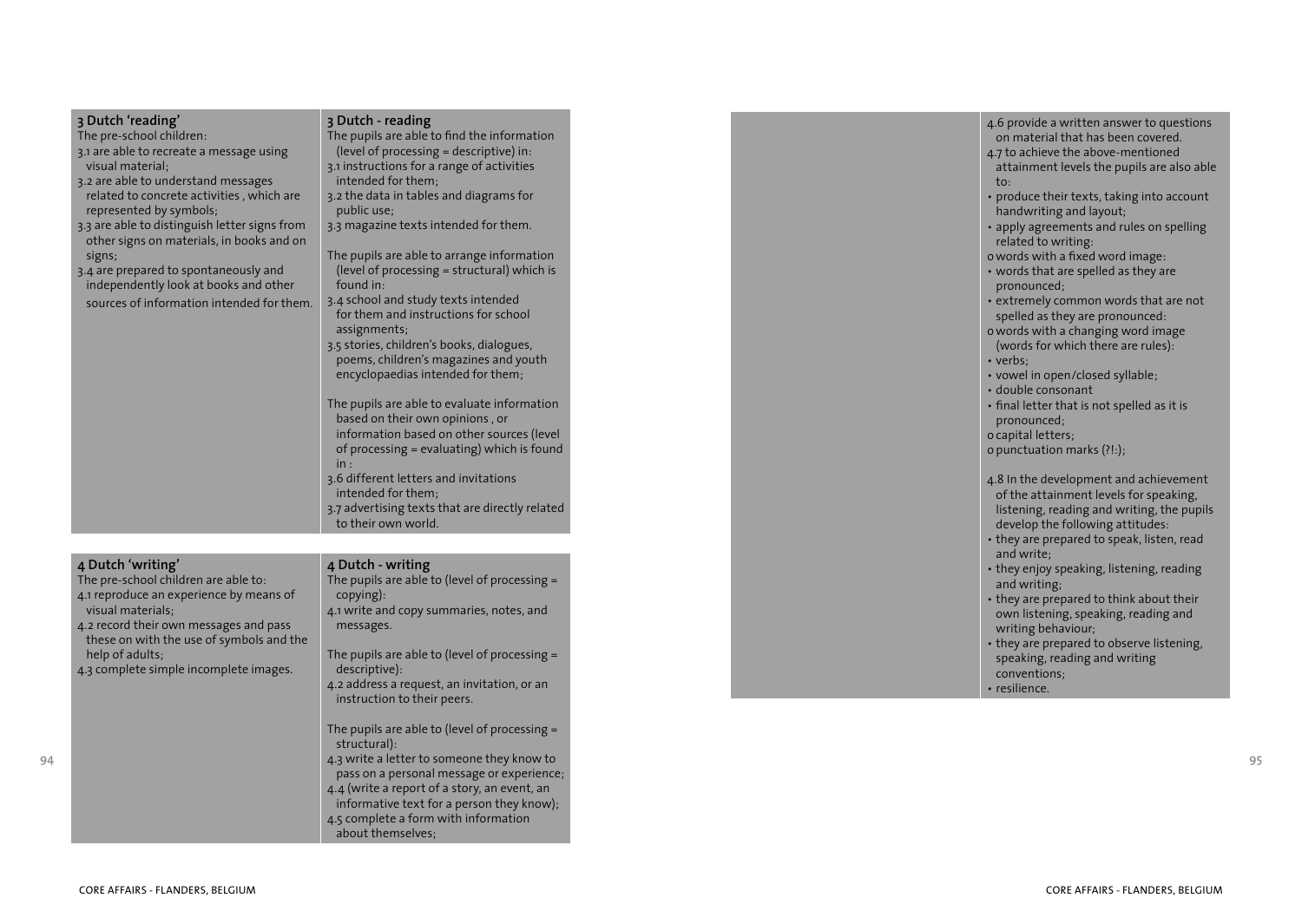| 5 Dutch 'reflection on language'           | 6 Dutch - linguistics                                   |
|--------------------------------------------|---------------------------------------------------------|
| 5.1 the pre-school children are able       | *6.1 Within a specific language context, the            |
| to recognise clear forms of verbal         | pupils are prepared to reflect on:                      |
| communication.                             | • the use of standard language, regional                |
| 5.2 they are aware that messages can be    | and social language variations;                         |
| stored visually and can therefore be       | • particular attitudes, prejudices and role             |
| accessed again.                            | behaviour in language;                                  |
| 5.3 they are aware that people record      | • the rules of language behaviour;                      |
| messages in written form.                  | • certain language activities;                          |
| 5.4 they are aware that particular symbols | • how certain points of view are adopted                |
| (pictograms, letter signs, etc.) serve to  | and/or revealed through language.                       |
| convey messages.                           |                                                         |
| 5.5 they ask questions and reflect on      | *6.2 The pupils are prepared to reflect                 |
| language and the use of language in        | on the listening, speaking, reading and                 |
| specific situations:                       | writing strategies that are used.                       |
| · discrimination of sounds, words;         |                                                         |
| • rhythmic aspects of language, rhyme;     | *6.3 On the basis of a specific context,                |
| • intonation and mimicry in relation to    | the pupils are prepared to reflect on the               |
| feelings, message.                         | following aspects of language:                          |
|                                            | · sound level:                                          |
|                                            | • word level (creation of words);                       |
|                                            | · sentence level (word order);                          |
|                                            | • text level (simple structures).                       |
|                                            |                                                         |
|                                            | 6.4 For the above-mentioned attainment                  |
|                                            | levels the pupils are able to use the                   |
|                                            | appropriate terms:                                      |
|                                            | • sender, receiver, message, intent,                    |
|                                            | situation:                                              |
|                                            | • noun (+ article), diminutive, verb, stem,             |
|                                            | ending, prefixes and suffixes, other words;             |
|                                            | • subject, verb ending, part of sentence;               |
|                                            | • heading, paragraph.                                   |
|                                            |                                                         |
|                                            | *6.5 The pupils are prepared to reflect on              |
|                                            | language and use of language                            |
|                                            |                                                         |
|                                            | 5 Dutch - skills/ strategies                            |
|                                            | The pupils are able to use skills/strategies            |
|                                            | in relation to listening, speaking, reading             |
|                                            | and writing, which are needed to achieve                |
|                                            | the respective attainment level. In this                |
|                                            | they take into account, amongst other                   |
|                                            | things:                                                 |
|                                            | $\bm{\cdot}$ the total listening, speaking, reading and |
|                                            | writing situation;                                      |
|                                            | • the type of text;                                     |
|                                            | • the level of processing;                              |
|                                            | as indicated in the attainment levels                   |
|                                            | concerned.                                              |

٠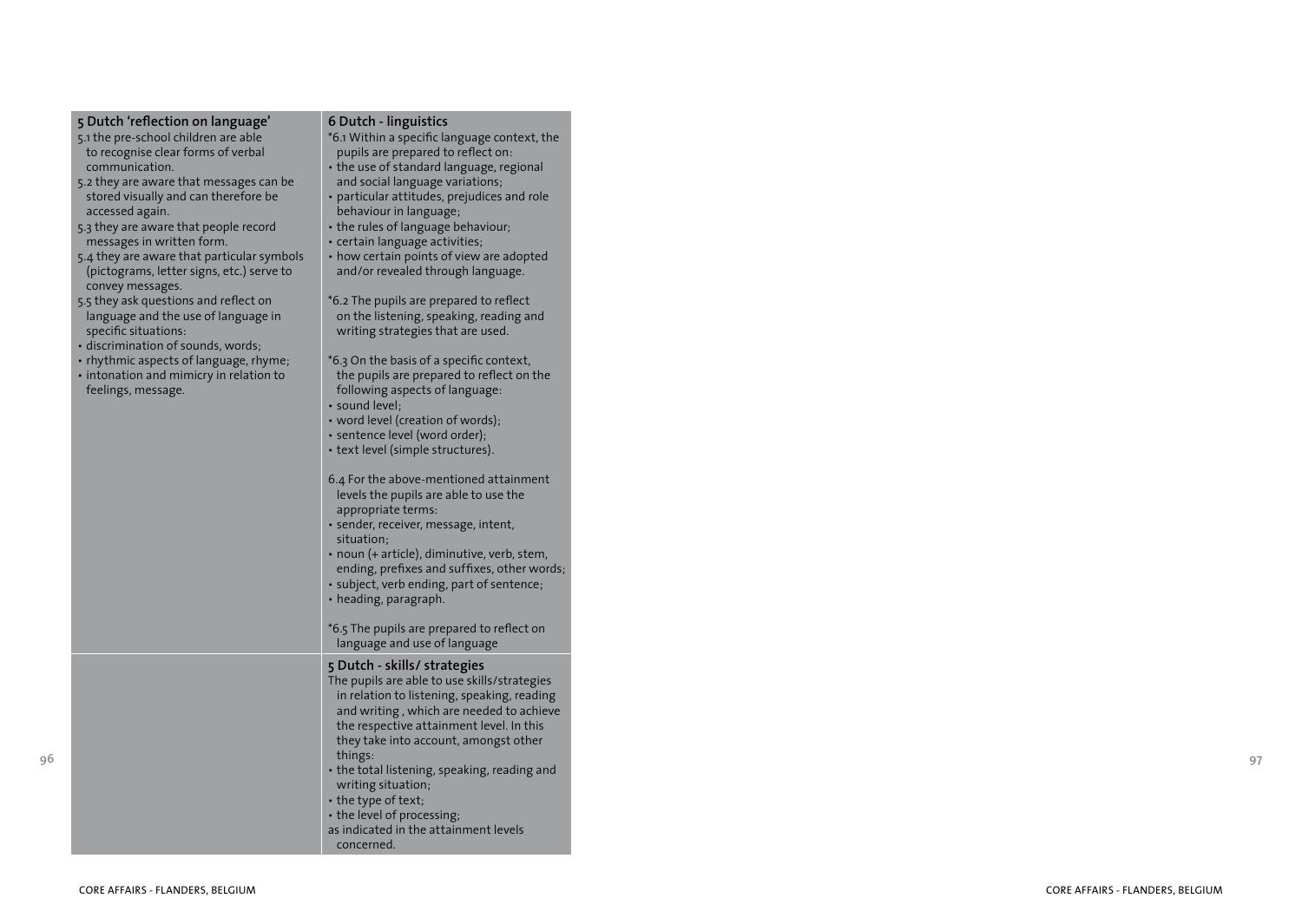# **2 Core objectives secondary education**

**2.1 Secondary education, first stage A stream: principles for Dutch**

### **2.1.1 Vision on the subject of Dutch**

When developing the attainment levels for Dutch, the practice of Dutch teaching in Flemish schools was taken into consideration, as well as an evolved vision on language and language education. The main objective is not what pupils know about language, but rather what they can do with it. The emphasis lies on communicability: pupils learn to use language with its different functions and in various communication situations. While doing so, in order to improve their language skills, they reflect on their own language use and that of others. This vision was developed from an increased knowledge about the phenomenon of language, from the points of view of linguistics, textual skills, language psychology, and language sociology: language as a phenomenon in itself, language as an action, language and communication, language in conversations, language development, language within the family and within the social environment. A number of important understandings evolving from this still have to find their way into the classroom. Therefore, as far as emphasis on and approach of some language aspects are concerned, differences may occur between the proposed attainment levels and the current educational practice for Dutch.

### **2.1.2 Domains**

Language skills also receive the primary focus in the attainment levels for Dutch for the first stage of secondary education. Four skill domains are distinguished here: listening, speaking, reading, and writing. For each of these, the components of communicatively oriented language education are distinguished as well: communicative and strategic skills, linguistics and attitudes. Understanding and reflection of language and language use are important. Tat is why linguistics is treated as a fifth domain.

It should be noted that many communicative situations can only be made to apply to one of the domains in a more or less artificial way. In addition, the separation between language skills and linguistics is artificial. For example, when a book is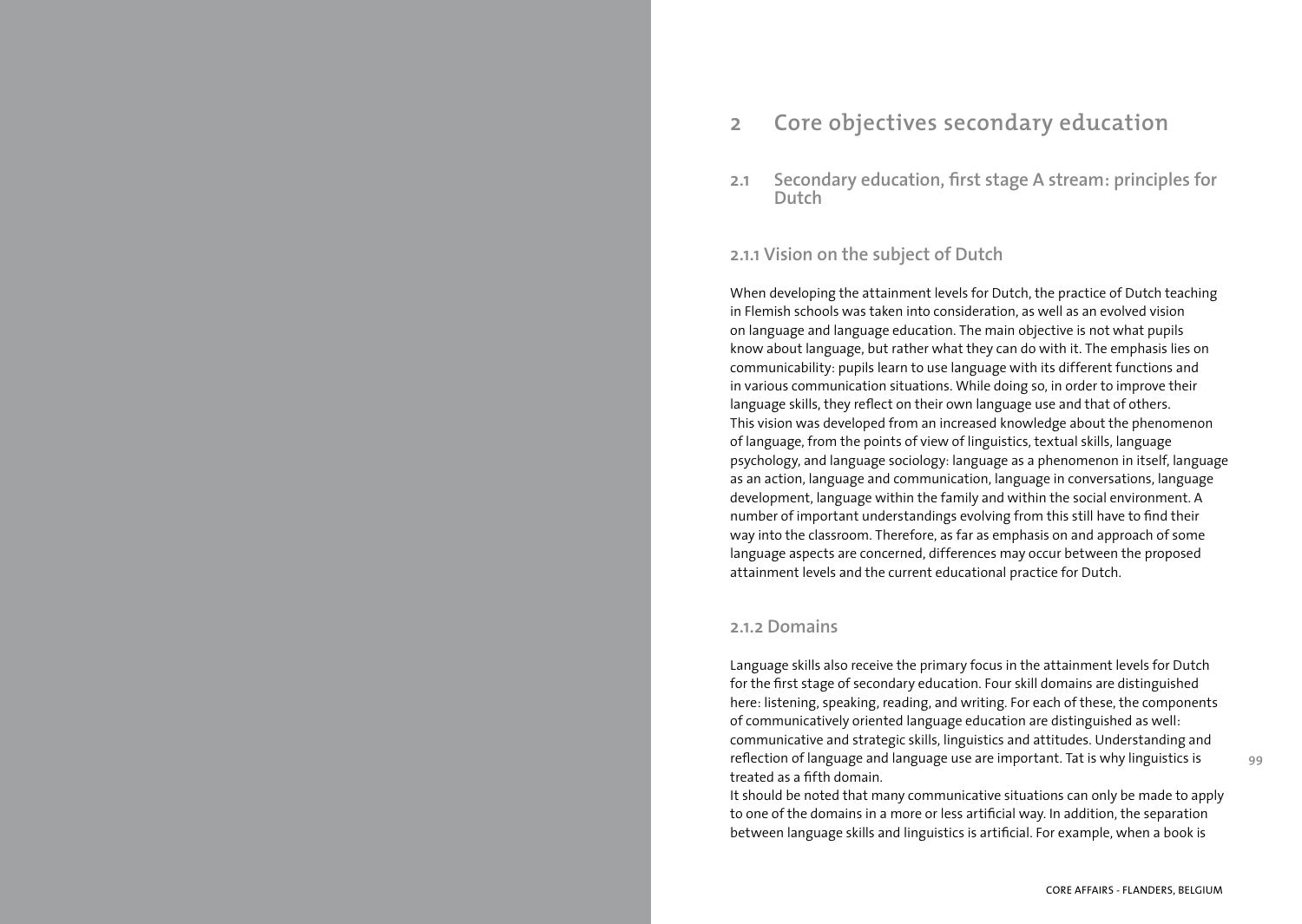discussed, we do not just speak, listen and refer to the text (language skills), but the language use of the author is also commented on (linguistics). In reality, the five domains show a clear cohesion; however, not to distinguish between these in the formulation of attainment levels would mean trouble.

#### **Language skills**

The concept of language skills takes up a central place in the attainment levels. The ultimate objective of teaching language skills (listening, speaking, reading and writing) is to teach pupils to communicate fluently in natural situations. The emphasis does not just lie on skills needed within the school, but outside of the school as well, i.e. skills needed in everyday life. For example, pupils not only need sufficient language skills to cope with non-language subjects, but also to efficiently participate in communicative situations at home and elsewhere.

In communication education, much attention is needed for the processes young language users have to go through to plan, carry our, and evaluate their language tasks. The situation in which the communication takes place, plays an important part. If someone wants to invite another person to discuss something, he should first of all decide how to convey this message (by letter or by telephone?), how he should approach the 'person receiving the message' (is it someone he is close to?), and which information is to be given (to what extent is the person addressed familiar with the subject of discussion?).

Apart from the processes, knowledge pertaining to language and communication strategies are important. Among other things, these concern the knowledge the 'language learner' has about himself and the particular language task to be performed. Sometimes, pupils are aware of the fact that they are sometimes too hasty thinking they understand a text. Sometimes, they know how to divide up writing and speaking tasks into easily manageable chunks, how to avoid difficult words, how to derive the meaning of a word from the context, etc. In this respect, their knowledge of procedures in the first stage must be expanded. However, the pupil's language skills increases by practicing language use itself. And linguistics are added to this: specific reflection about what you want to convey and how to carry out a language task improves one's language skills and raises their level. On the condition, however, that this reflection is carried out on the level of abstraction that matches the pupil's current skills.

**100** By using language in a certain situation (language skills) and by thinking about language (linguistics) pupils will also develop attitudes about their own use of language and that of others. Examples of attitudes include: having faith in one's own abilities, having the courage to write, being prepared to listen, maintaining an open mind on language diversity and language variation (dialects, standard

language, foreign languages) and on the speakers of other languages or language varieties.

#### **Linguistics**

The main function of linguistics is to support the development of language skills: it stimulates language skills by learning to understand various language phenomena and reflecting one's own use of language and that of others. For example: understanding of language variation, i.e. concerning the different forms language use takes on according to the situation; the objective; the means (orally, in writing); and the regional or social group to which language users belong. And in addition, concepts such as the language standard and the social acceptance of variants. For example, pupils need to know in which situations they should choose for Standard Dutch as the language standard. But also: what the characteristics of used text types are and in what way the textual coherence relates to the use of collocation and reference words.

In addition, linguistics is a goal in itself, a form of world orientation aimed at the exploration of language and language use and hence of the human being as an individual as well as a member of various groups. In this sense, linguistics contributes to general/cultural knowledge.

#### **Attitudes**

Education cannot be separated from personal development. That is why values and attitudes are important. A number of these are generally supported by society and that is why they must be included in the attainment levels.

Moreover, cognitive/communicative and affective behaviour are difficult to separate. The development of the first is greatly stimulated if motivation and a specially adapted affective climate are present in the classroom and in the school. Also, research into the so-called hidden curriculum has demonstrated that pupils learn many things in school that are not represented in the curricula. That is why the decree giver considered it necessary to include generally accepted attitudes in the attainment levels.

Attitudes are based upon values; however, these are not associated with a particular situation. They are given a concrete form by means of attitudes, which themselves emerge in concrete situations. Attitudes are recognisable by a certain amount of like or dislike regarding a situation, a person or an object. Contrary to the values upon which they are based, attitudes can therefore be observed in concrete behaviour. They are expressed in different ways by different people and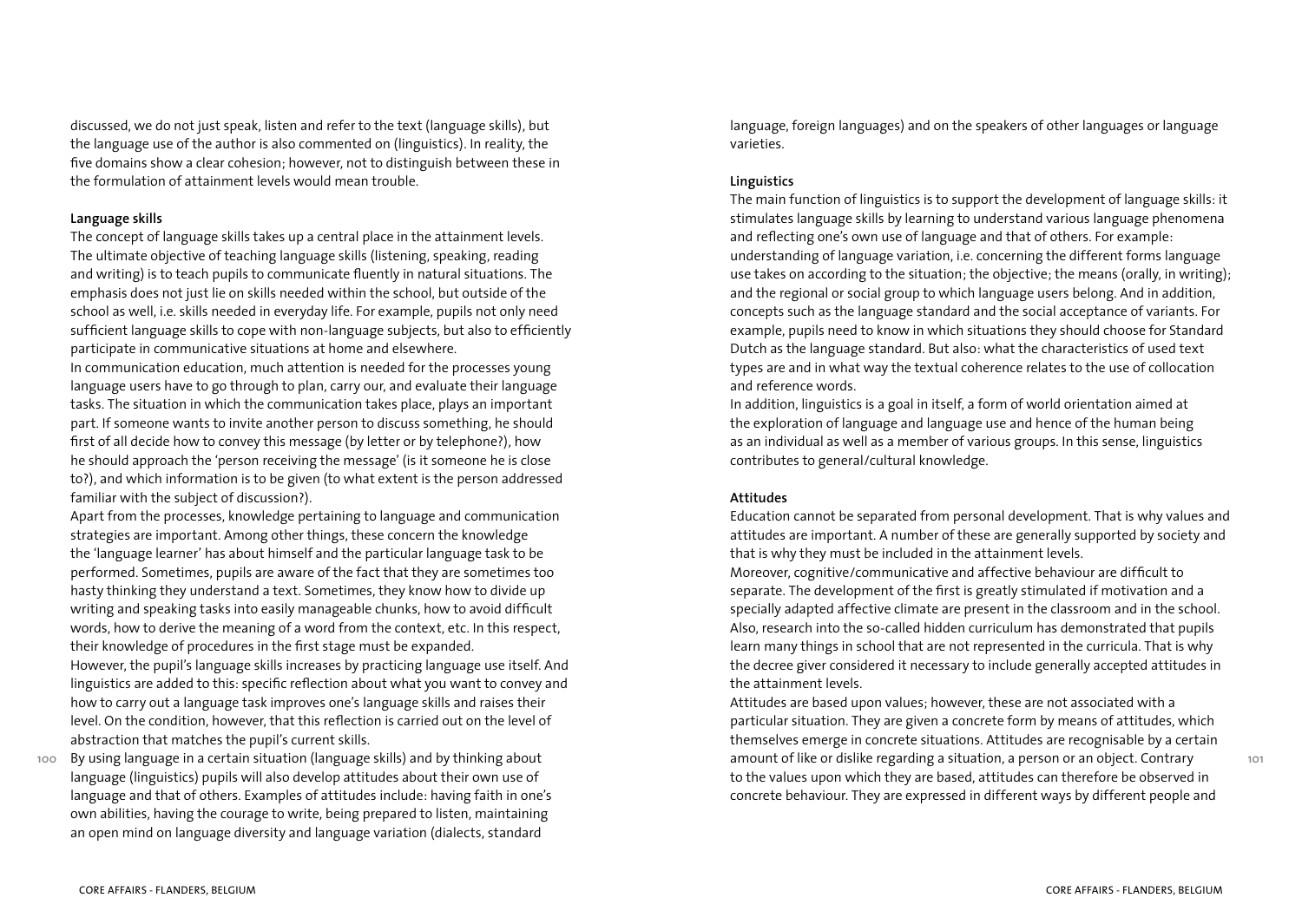feature a gradual growth process. Examples of attitudes include:

- being included to use Standard Dutch.
- being prepared to go and look for information.

# **2.1.3 Founding objectives**

After describing a vision on the subject, a very general objective is formulated for Dutch teaching in secondary education. This general objective serves the pupils' general social functioning within a pluralistic society, their personal development, and their preparation for future careers in study and profession. From this objective, founding objectives follow, which are at the basis of the concrete attainment levels.

### **General objective**

To be able to and be prepared to use Dutch in a both productive and receptive way, both orally and in writing, in an efficient and effective manner.

### **Further concretisations**

- 1. Transfer of information, both orally and in writing, and process different oral and written messages from others in relevant situations both within and outside of the school.
- 2. Apply the strategies that are important in communication.
- 3. Reflect upon and understand one's own use of language and that of others:
- language variation,
- language change,
- communication situation,
- text types.
- 4. Be prepared to
	- use language in various situations in order to develop oneself and to give and obtain information;
- think about language and language use;
- use Standard Dutch in situations that require this.
- Enjoy using language and expressing oneself using language.
- **102** 5. In language situations, use effective conventions relating to interpunction, spelling, idiom, syntax, text composition, characteristics of text types, and visual appearance.
	- 6. Strive for the highest literary competency.

### **2.1.4 Selection criteria and structurisation of attainment levels**

For listening, speaking, reading, and writing, separate attainment levels are formulated each time. These are based upon the pupils being able to carry out language tasks that occur in situations both within and outside of the school. In these tasks, different text types are used, for different target audiences, and at different processing levels. This way, the attainment levels of primary education are expanded upon; at the same time, the attainment levels of the second stage can be attuned to these as well.

### **2.1.5 Text types**

Language skills cannot be separated from communication situations – they become manifest when receiving and producing texts, i.e. during listening, reading, speaking and writing. That is why the attainment levels are always linked to texts, or rather: to text types. After all, texts are easily categorised. This greatly facilitates the formulation of attainment levels.

For the first stage of secondary education, all text types that are relevant to pupils of that age, either within or outside of the school, are suitable. Fictional texts, for example, include poems, plays, stories, diaries, youth novels, youth serials, and comic strips. Some text types may be rather informal; others quite official. With regard to these texts, and according to a generally accepted communication model, the pupils should, on the one hand, be able to formulate messages in a suitable form, either orally or in writing, and, on the other, be able to retrieve messages intended for them from oral or written texts. Concerning retrieval, any possible form of auditive or visual texts may be used.

# **2.1.6 Target audience**

**103** In order to describe what pupils have to be able to do with language, first of all the criterion 'target audience' is used. In the meaning indicated above, each text is intended for a certain audience. For example, a youth novel has been written for children from a certain age group, and a question will be aimed at a certain person or group. The concept 'target audience' points to the intended users of a text; not necessarily the actual users. For example, a newspaper article is written for an unknown audience and a youth magazine for an audience composed of unknown youths, regardless of whom the actual readers will be. Therefore, the pupil's answer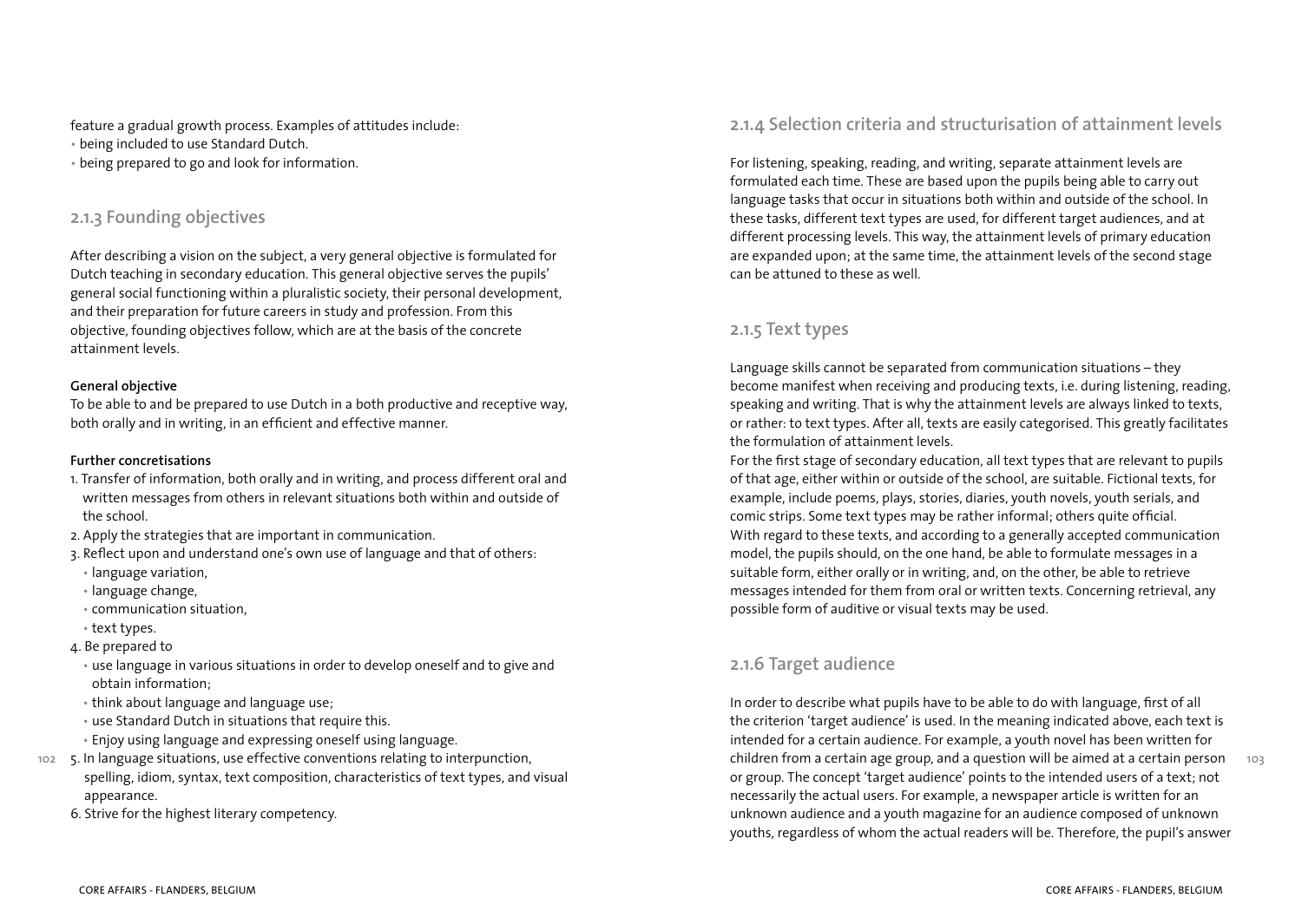to a teacher's question will have that same teacher as a target audience, i.e. a known adult.

Texts of a similar type generally become more difficult for pupils as the target audience is further removed from them. The extent of familiarity and the age difference determine the distance. This results in the following arrangement, in order of increasing difficulty:

- texts intended for themselves;
- texts intended for known peers (classmates);
- texts intended for (unknown) peers (twelve and thirteen year olds);
- texts intended for known adults (the teacher);
- texts intended for an unknown audience (whomever).

According to this criterion, a text intended for an unknown target audience will be more difficult than a similar text intended for a known peer group. It was assumed that pupils who are able to process or produce a certain type of text for an 'unknown target audience' will be able to do the same for a group of 'peers, known to them'. And pupils who can write a certain type of letter to a known adult, will be able to write such a letter to a classmate as well. Only the highest attainment levels need to be achieved by the pupils; the preceding layers are considered mastered.

# **2.1.7 Level of processing**

In order to describe what pupils have to be able to do with language, a second criterion 'level of processing' is used. This is the level at which to process content in order to carry out the required language task. For example, a pupil may, at any time during his school career give an instruction to or receive one from his peers. And a fourteen-year old is expected to do this quite differently from a nine-year old. For the attainment levels, four levels of processing are distinguished, each of which includes all preceding ones:

| $\cdot$ copying:  | literal reproduction of the information presented;                                                                                                                                      |
|-------------------|-----------------------------------------------------------------------------------------------------------------------------------------------------------------------------------------|
| · descriptive:    | rough retrieval of the information presented, or: reproduction,<br>orally or in writing, in a similar way;                                                                              |
| • structural:     | retrieve the information and arrange it in a personal and logical<br>way, or: reproduction, orally or in writing, in a similar way;                                                     |
| $\cdot$ critical: | retrieve the information, arrange it in a personal way, and<br>evaluate it on the basis of information from other sources, or:<br>reproduction, orally or in writing, in a similar way. |

This arrangement of attainment levels for the first stage of secondary education is in line with those of primary education. It is clear that the concepts of 'copying' or 'descriptive' may cause some confusion, because they automatically relate to productive language skills. The structural and critical levels do not involve this danger; it is easier to understand the meaning of structural and critical listening and reading. And it's just those two levels that play a pivotal part in the attainment levels of the first stage. No more than two attainment levels occur on the descriptive level: these concern the filling in of forms and the taking of notes. Concerning the processing levels, two important remarks are worthy of note. First and foremost, there is a substantial difference between the receiving and the producing of texts. Productive skills include that certain messages have to be converted into texts; receptive skills are intended to retrieve information from texts. When producing texts, the processing level can be deduced from the text itself; when receiving texts, the processing level does not become apparent from the text, but from the actions by the listener or reader. If someone gives his opinion of a certain book, based on carefully drawn up criteria, he is acting on the 'critical' processing level. Reading a book review of a book that one has not read oneself, however, is not considered critical reading, even though it concerns a very similar text. After all, the reader is not evaluating the review, but wants to know what information the reviewer has to give about the book. In that sense, this reading should be categorised under the heading 'descriptive', since only the contents of the review are learned. However, if a person is reading the review to check whether the reviewer's criteria agree with his own evaluation criteria, he is indeed acting on a 'critical' level.

Subsequently, each of the proposed processing levels implies the inclusion of all preceding levels. Whoever is able to read a review in order to compare the reviewer's point of view with his own, can do the same in a 'descriptive', as well as a 'structural' manner; after all, the 'critical' level is the highest one achievable. Therefore, in the list of attainment levels, only the highest processing level to be achieved by pupils is included.

Text types, processing levels, and target audiences are conveniently arranged in the following tables.

# **2.1.8 Coordination**

### **Vertical correlation**

When the attainment levels for the first stage of secondary education were drawn up, close collaboration took place with the commission for attainment levels Dutch

**104**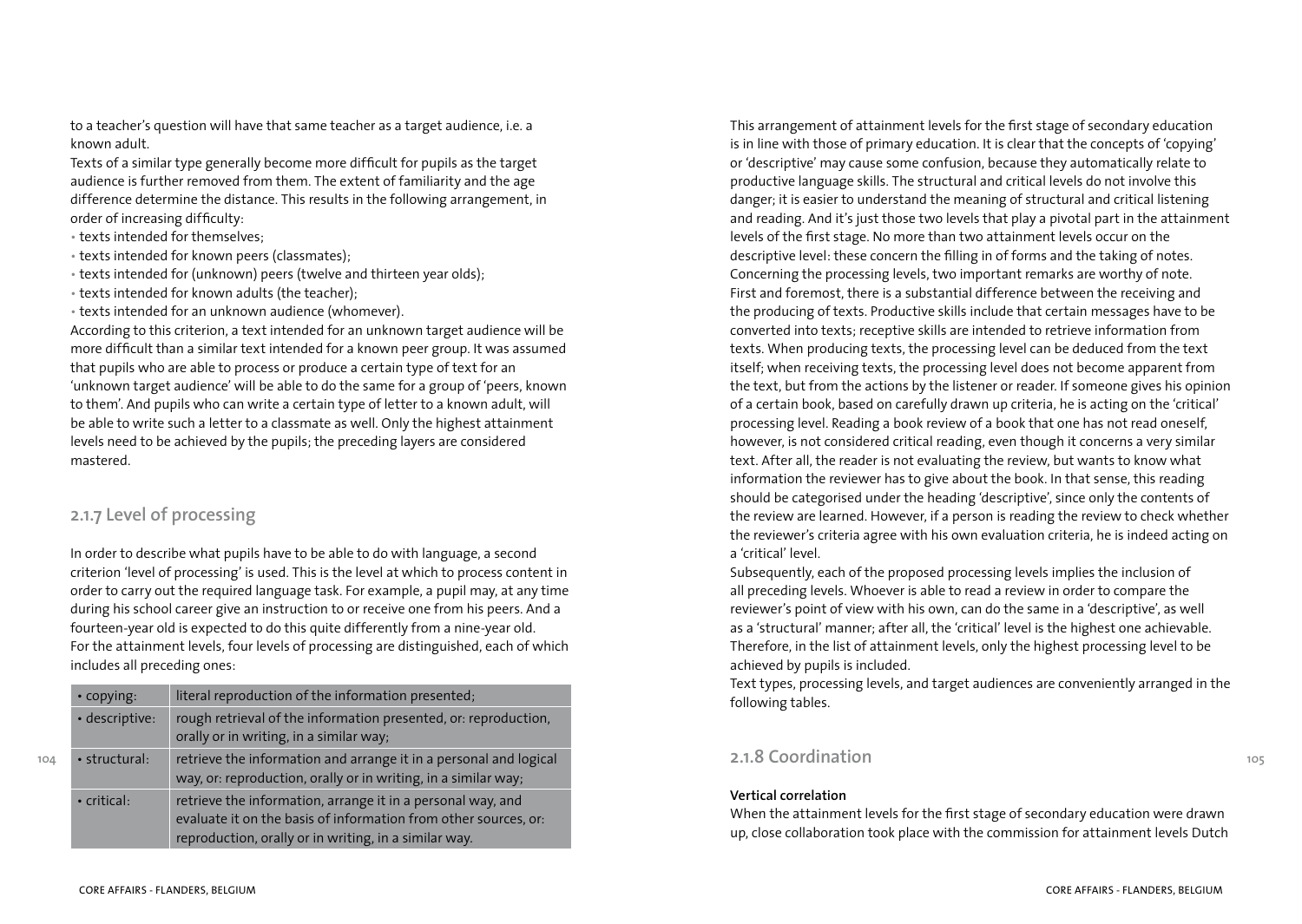for primary education. Their influence is clearly recognisable in the vision on the subject and the way the attainment levels are designed and formulated.

#### **Horizontal correlation**

Although the teacher of Dutch is not the only one dealing with trans-subject themes, he does occupy an ideal position to integrate a number of trans-subject attainment levels in his subject. This obviously has to do with the trans-subject nature of a mother tongue.

For example, there is a strong interdisciplinary connection with history, thanks to the special role of language in this subject. Correctly explaining or expressing historic components is an example of the correlation between the two subjects. Another interdisciplinary connection is formed by their common learning methods: both in Dutch and history, the active and passive forms of language skills (listening, reading, speaking and writing) are intensively appealed to, and on the various processing levels (copying, descriptive, structural, and critical).

**2.2 Secondary education, first stage B stream: principles for Dutch**

### **2.2.1 Vision on the subject**

### **Main objective**

When developing the development objectives for Dutch, the current practice of Dutch teaching in Flemish schools was taken into consideration, as well as an evolved vision on language and language education. The main objective is not what pupils know about language, but rather what they can do with it. The emphasis, therefore, lies on communicability: pupils learn to use language with its different functions and in various communication situations. While doing so, in order to improve their language skills, they reflect on their own language use and that of others.

#### **General lines of force**

**106** Language skills also receive the primary focus in the development objectives for Dutch. Four skill domains are distinguished here: listening, speaking, reading, and writing. For each of these, the components of communicatively oriented language education are distinguished as well: communicative and strategic skills, linguistics and attitudes. It should be noted that many communicative situations can only be made to apply to one of the domains in a more or less artificial way. The concept of language skills takes up a central place in the development objectives. The ultimate objective of teaching language skills for the domains of listening, speaking, reading and writing is to teach pupils to communicate fluently in natural situations. The emphasis does not just lie on skills needed within the school, but outside of the school as well, i.e. skills used in everyday life. For example, pupils not only need sufficient language skills to cope with non-language subjects, but also to efficiently participate in communicative situations at home and elsewhere.

In communication education, much attention is needed for the processes young language users have to go through to plan, carry our, and evaluate language tasks. The situation in which the communication takes place, plays an important part. If someone wants to invite another person to discuss something, he should first of all decide how to convey this message (by letter or by telephone?), how he should approach the 'person receiving the message' (is it someone he is close to?), and which information is to be given (to what extent is the person addressed familiar with the subject of discussion?).

Apart from the processes, knowledge pertaining to language and communication strategies are important. Among other things, these concern the knowledge the language learner has about himself and the particular task to be performed. Sometimes, pupils are aware of the fact that they are sometimes too hasty thinking they understand a text. Sometimes, they know how to divide up writing and speaking tasks into easily manageable chunks, how to avoid difficult words, how to derive the meaning of a word from the context, etc.

Knowledge and understanding alone, however, do not suffice. The pupil's language skills increases by practicing language use itself. And linguistics are added to this: specific reflection about what you want to say and how to carry out a language task improves one's language skills and raises their level. On the condition, however, that this reflection is carried out on the level of abstraction that matches the pupil's current skills.

By using language in a certain situation (language skills) and by thinking about language (linguistics) pupils will also develop attitudes about their own use of language and that of others. Examples of attitudes are: having faith in one's own abilities, being prepared to listen, and having the courage to write.

### **Specific lines of force**

The pupil population is very heterogeneous where language skills are concerned. Some pupils receive ample language education at home, but fail to master certain techniques. Others have limited learnability and find it hard to understand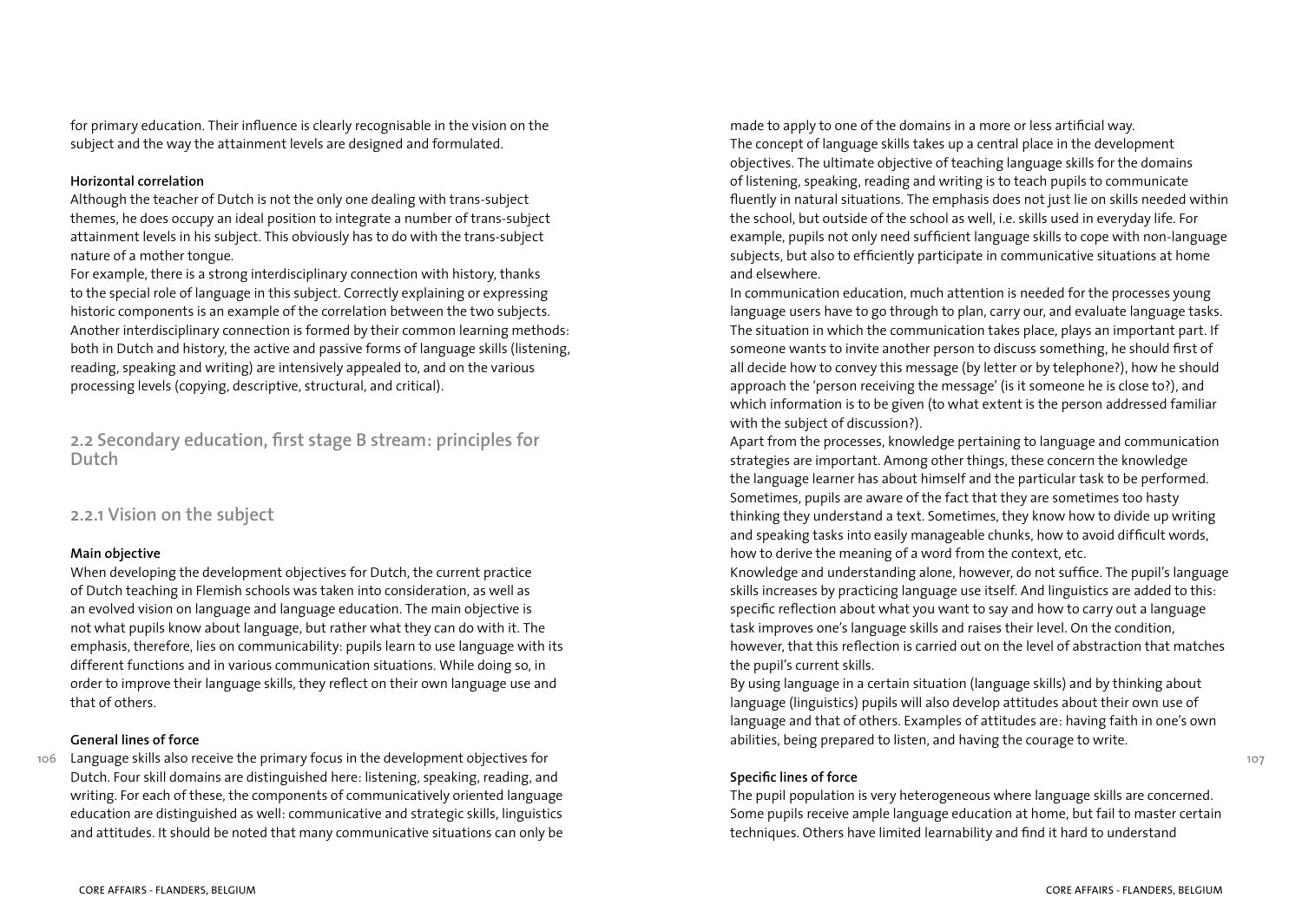concepts at an abstract level, resulting in a very concrete and direct use of language. A very important group, however, lacks the necessary language education within their own environment, causing them to be insufficiently prepared for language use in secondary education. This later group, especially, requires very special care.

From the attainment levels of primary education, a selection of development objectives was made for the four language skills domains, which deserve special attention where pupils who enjoyed insufficient language education in the past are concerned. Where much attention is naturally given to listening, speaking and reading, the writing skills lag behind in naturalness. However, it must not be forgotten that the initiation in the written language is extremely important, and especially these pupils should be stimulated to actively participate in the written language – on the condition that specially adapted methods are used.

#### **A remedial working method**

A remedial working method is needed, whereby the achievements of each individual pupil are determined on the one hand, and the gaps in basic knowledge and skills on the other. This way, it is possible to localise problem areas, reduce these problems to their actual perspectives, and remediate efficiently and effectively.

Where Dutch is concerned, two basic skills are striven for: decoding and reading. In addition to these basic skills, the increase of vocabulary is aimed at. Decoding concerns the ability to fluently read words, as well as the ability to correctly spell words. Both skills should be fully automated at this age. However, considerable numbers of pupils have insufficient understanding of the morphology of Dutch and/or find it difficult to follow a conversation in Standard Dutch because of their dialect or non-native tongue. As a result, they do not succeed in effortlessly retrieving phonemes.

Reading particularly concerns the technique of asking questions about texts. Evidently, texts that will not pose any problems in the decoding department, i.e. concerning the technical aspects of reading, should be used. That is why ample attention should be given to methods that make use of reading levels.

#### **108**

# **2.2.2 Founding objectives**

- 1. Use the Dutch language fluently as a means of communication.
- 2. Apply the strategies that are important in communication.
- 3. Reflect upon one's own use of language.
- 4. Be sufficiently assertive to give one's own opinion and critically assess the opinion of others.
- 5. Enjoy using language.
- 6. Express one's own feelings, desires and opinions in a personal manner.

### **2.2.3 Coordination**

#### **Vertical correlation**

When drawing up the development objectives for the B stream, both the attainment levels of primary education and those of the A stream were taken into account. This becomes apparent from the way in which the development objectives are formulated.

#### **Horizontal correlation**

Although the teacher of Dutch is not the only one dealing with trans-subject themes, he does occupy an ideal position to integrate a number of trans-subject development objectives in his subject. This obviously has to do with the transsubject nature of a mother tongue.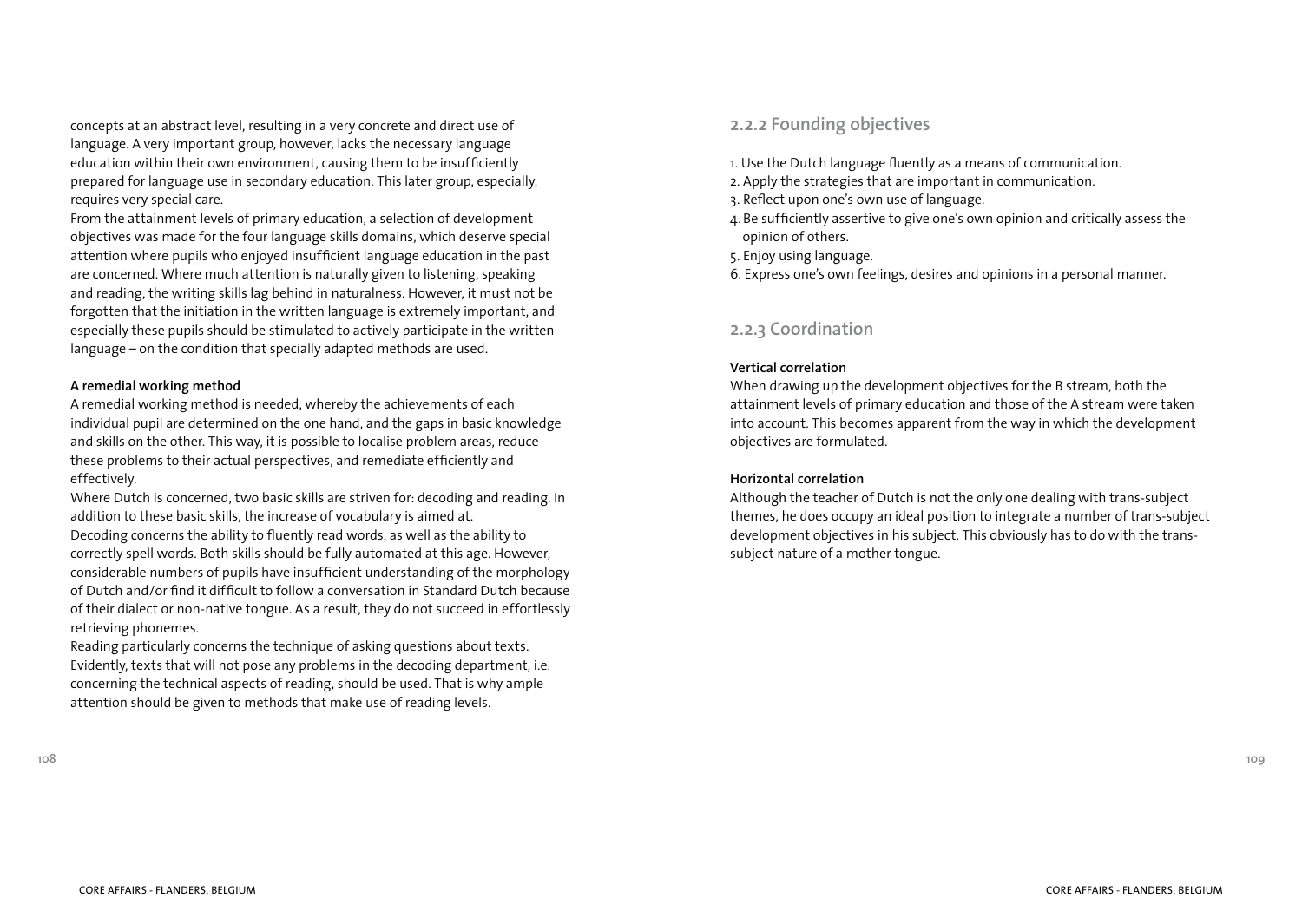### **2.3 Attainment levels and development objectives**

| Attainment levels of the first stage<br>of secondary education A stream<br><b>DUTCH</b> | Development objectives for the first<br>stage of secondary education B<br>stream DUTCH                                                                                                                                                                                                                                                 |
|-----------------------------------------------------------------------------------------|----------------------------------------------------------------------------------------------------------------------------------------------------------------------------------------------------------------------------------------------------------------------------------------------------------------------------------------|
|                                                                                         | 1 General<br>The pupils<br>1 use Dutch as a means of communication.                                                                                                                                                                                                                                                                    |
|                                                                                         | 2 Visual<br>The pupils can<br>2 correctly copy words and text from the board.                                                                                                                                                                                                                                                          |
|                                                                                         | 3 Auditive<br>The pupils<br>3 hear the difference between a short and a<br>long sound;<br>4 can selectively listen to key words and key<br>sounds in a simple text.                                                                                                                                                                    |
|                                                                                         | 4 Writing<br>The pupils have<br>5 a good writing posture;<br>6 clear, easily legible handwriting.                                                                                                                                                                                                                                      |
|                                                                                         | 5 Decoding<br>The pupils<br>7 recognise the component parts of word<br>forms:<br>8 read frequently-occurring words faultlessly<br>and without repetition;<br>9 write frequently-occurring unchangeable<br>words faultlessly.                                                                                                           |
|                                                                                         | 6 Vocabulary<br>The pupils<br>10 expand their active and passive basic<br>vocabulary.                                                                                                                                                                                                                                                  |
|                                                                                         | 7 Technical reading<br>The pupils<br>11 can read aloud, faultlessly and without<br>repetition, simple educational texts of less<br>common words with sentences averaging<br>around 12 words;<br>12 read and understand, on their own, simple<br>educational texts and instruction manuals<br>with sentences averaging around 15 words. |

#### **1 Listening**

| 1 The pupils can listen to the following |  |
|------------------------------------------|--|
| types of text (level of processing:      |  |
| structural):                             |  |

- an explanation by the teacher of a component of subject matter in class;
- a dialogue, a conversation with several fellow pupils relating to school and classroom activities;
- a children's programme on radio and television;
- instructions relating to the performance of activities for unknown contemporaries;
- a telephone conversation with an unknown adult.
- 2 The pupils can listen to the following types of text for contemporaries (level of processing: evaluating):
- pronouncements in a discussion;
- calls and invitations to action;
- orally presented texts for relaxation; • advertising messages in the media.

3 In the planning, implementation and evaluation of their listening tasks, the pupils can use the resources listed in 20.1.

- \* 4 Within suitable communication situations, the pupils develop a willingness to:
- listen;
- adopt an unprejudiced listening attitude;
- allow another to pronounce;
- reflect on their own listening attitude; • test what they hear against their own knowledge and understanding.

### **8 Listening**

The pupils

- 13 can retrieve the information from types of text intended for them, such as informative radio and television transmissions, instructions from teachers or fellow pupils, telephone conversations, announcements, informative texts and dramatic forms (level of processing: descriptive);
- 14 can listen in an evaluating manner to interaction with contemporaries, such as a discussion, a conversation, a call and a dramatisation (level of processing: evaluating);
- 15 are aware of the following resources for facilitating communication, which means that they can apply them at their level: • define listening objective;
- use indications within the communication situation;
- concentrate their attention;
- take note of important information;
- ask questions if anything is unclear;
- 16 within the framework of the development objectives listed under 13, 14 and 15, learn: to reflect on the use of language with respect to the intention of the speaker; • to reflect on the text type;
- to reflect on their own listening behaviour;
- to observe listening conventions.

**110**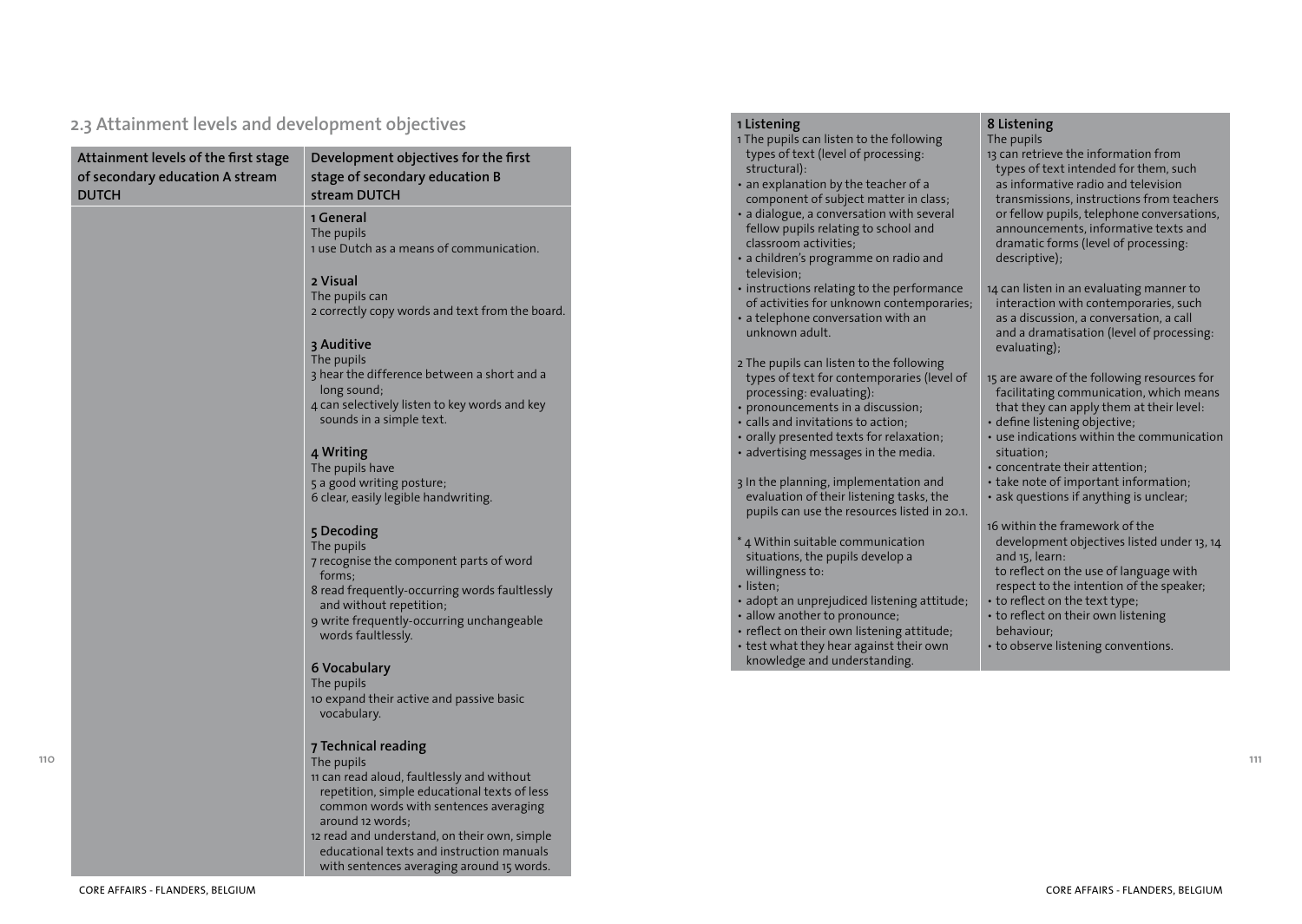#### **2 Speaking**

- 5 The pupils can produce the following types of text (level of processing: structural):
- questions and answers related to subject matter components in class;
- instructions for known contemporaries; • invitations to a known adult to take part in an activity;
- (telephone) conversations: giving information to or asking for information from an unknown adult;
- announcements: presenting the information that they have gathered relating to a certain subject, theme or assignment to the teacher and classmates;
- announcements: expressing feelings, perceptions and expectations with respect to classroom events to a known adult.
- 6 The pupils can take part in an exchange of ideas in the classroom, put a point of view into words and explain it (level of processing: evaluating).
- 7 In planning, implementing and evaluating their speaking tasks, the pupils can use the resources listed under 20.2.
- \* 8 Within suitable communication situations (see attainment levels 5 and 6) the pupils develop a willingness to: • speak;
- speak standard Dutch;
- adopt a critical attitude towards their own communication behaviour.

### **9 Speaking**

- The pupils 17 can use the appropriate linguistic register:
- in various situations, such as to fellow pupils, known adults, in telephone conversations and in dramatic forms; • at different levels of processing:
- descriptive, such as providing and requesting information, producing a report and exchanging information; • evaluating, such as reacting critically and arguing appropriately;

18 are aware of the following resources for facilitating communication, which means that they can apply them at their level: • define speaking objective;

- gather information;
- draw up speaking plan;
- clearly formulate meaning;

19 acquire skill in expression. They can: imagine themselves in a recognisable situation and express themselves and move flexibly and naturally; express certain feelings using facial expressions and gestures; look at and address the class in their own words;

20 within the framework of the development objectives listed under 17, 18 and 19, develop:

- courage to speak, in other words a positive willingness to speak up;
- willingness to reflect on their own speaking behaviour;
- a positive attitude towards speaking conventions to be observed;
- respect for the interlocutor;
- sufficient resistance to stand up for their own opinions.

#### **3 Reading**

- 9 The pupils can read the following types of text for contemporaries (level of processing: structural):
- charts and tables;
- the subtitles of informative and entertaining television programmes; • educational texts;
- fictional texts.

10 The pupils can read the following types of text for contemporaries (level of processing: evaluating):

- letters;
- written calls or invitations to act;
- instructions;
- advertising texts and advertisements; • informative texts, including sources of information.

11 In planning, implementing and evaluating their reading tasks, the pupils can use the resources listed under 20.3.

- \* 12 Within suitable situations, the pupils develop a willingness to:
- read;
- reflect on the content of a text;
- apply the resources listed under 20.3 while reading;
- test the information acquired against their own knowledge and understanding;
- immerse themselves in fictional types of text;
- express their personal appreciation and preference for certain texts.

### **10 Reading**

The pupils

21 can retrieve the information from types of text intended for them, such as instructions, diagrams, informative and fictional texts and poems (level of processing: descriptive);

22 can arrange the information in a clear way in text types intended and structured for them, such as school and educational texts, instructions for school assignments (level of processing: structural);

- 23 can evaluate the information that appears in various letters addressed to them, children's newspapers, magazines, encyclopaedias and books of translation exercises for young people, notices and advertising texts (level of processing: evaluating);
- 24 are aware of the following resources for facilitating communication, which means that they can apply them at their level:
- define reading objective;
- use indications within the communication situation;
- concentrate their attention;
- look for information in a targeted way;
- reread any passages that are unclear;

25 within the framework of the development objectives listed under 21, 22, 23 and 24, learn:

- to reflect on the intention behind the writer addressing his reading audience, such as giving information or instructions, inviting;
- to reflect on their own reading behaviour;
- to acquire reading pleasure, such as for young people's literature, historic stories, reading as a hobby, cartoon strips.

**112**